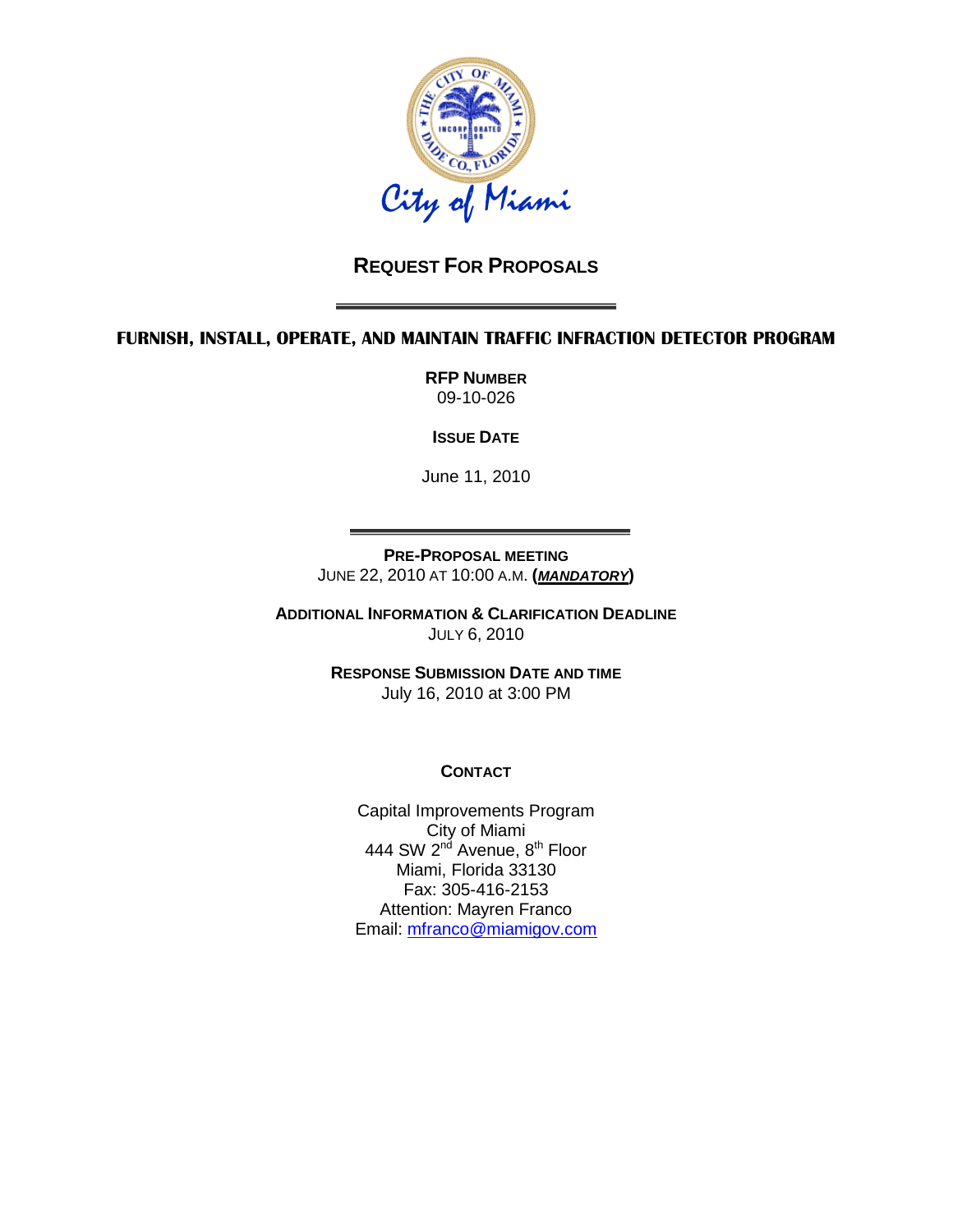

# **TABLE OF CONTENTS**

| <b>FACT SHEET</b> |
|-------------------|
| <b>SECTION 1</b>  |
|                   |
| <b>SECTION 2</b>  |
|                   |
| <b>SECTION 3</b>  |
|                   |
| <b>SECTION 4</b>  |
|                   |
| <b>SECTION 5</b>  |
|                   |
| <b>SECTION 6</b>  |
|                   |
|                   |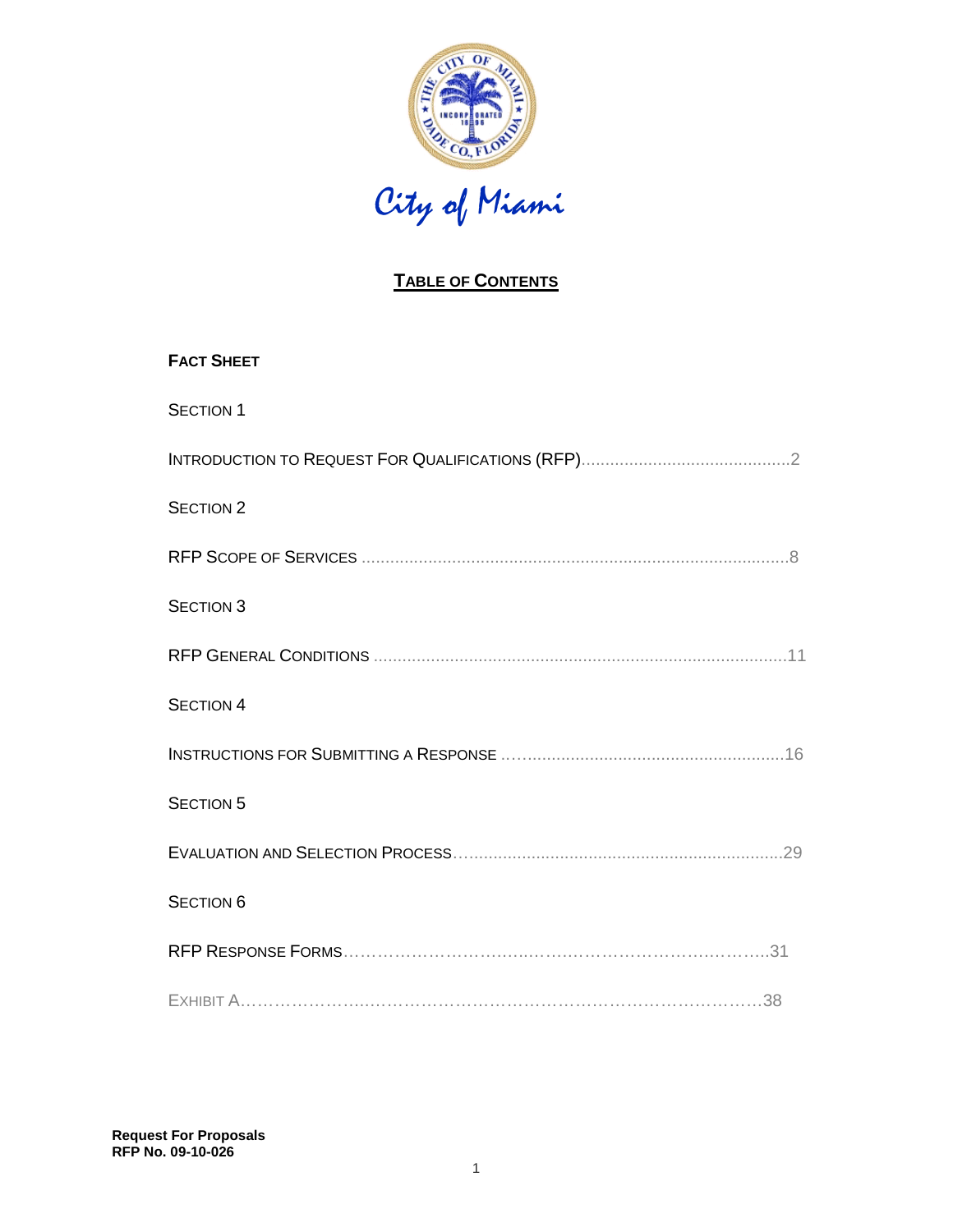

# **SECTION 1**

# **1.0: INTRODUCTION TO REQUEST FOR PROPOSALS**

#### **1.1. Invitation**

Thank you for your interest in this Request for Proposals ("RFP"). The City of Miami (the "City"), through its Capital Improvements Program ("CIP") invites responses ("Responses") which offer to provide the services described in Section 2.0: "*Scope of Services."*

Copies of the solicitation are available on the CIP webpage by visiting www.miamigov.com/capitalimprovements/pages/ProcurementOpportunites/Default.asp.

#### **1.2. Submission of Responses**

Proposers submitting a response to this RFP must submit both a (1) Technical Response and a (2) Price Response based upon the requirements set forth in this RFP, including all attachments and exhibits.

The City reserves the right to accept any Responses deemed to be in the best interest of the City, to waive any minor irregularities, and/or omissions and/or technicalities in any Responses, or to reject any or all Responses and to re-advertise for new Responses, in accordance with the applicable sections of the City Charter and Code and this RFP.

Sealed written Responses must be received by the City of Miami; City Clerk's Office, no later than the date, time, and at the location indicated in Section 4 of the RFP in order to be considered responsive. Faxed documents are not acceptable. One (1) original and seven (7) copies plus one (1) copy in digital form (on CD-ROM in .pdf format), of your Response must be timely received by the City or your Response will be disqualified and considered nonresponsive.

#### **1.3. Cone of Silence**

Pursuant to Section 18-74 of the City of Miami Code (Ordinance No. 12271), a "Cone of Silence" is imposed upon this RFP.

Written communications may be in the form of fax, mail or e-mail to Mayren Franco, at 444 SW  $2^{nd}$  Avenue,  $8^{th}$  Floor, Miami, FL 33130, Fax 305-416-2153, e-mail [mfranco@miamigov.com](mailto:cwilson@miamigov.com) with a copy to the Office of the City Clerk at <u>[marcia@miamigov.com.](mailto:marcia@miamigov.com)</u> Oral communications are not permissible. See "Cone of Silence" Ordinance for details.

Please review City of Miami Ordinance No. 12271 and City Code Section 18-74 for a complete of the Cone of Silence.

Proposers are hereby cautioned not to contact any member of the Evaluation Committee or any staff, except as provided in the RFP, regarding this RFP until such time as the Cone of Silence is lifted. Failure to abide by this condition of the RFP shall be cause for rejection of your Proposal.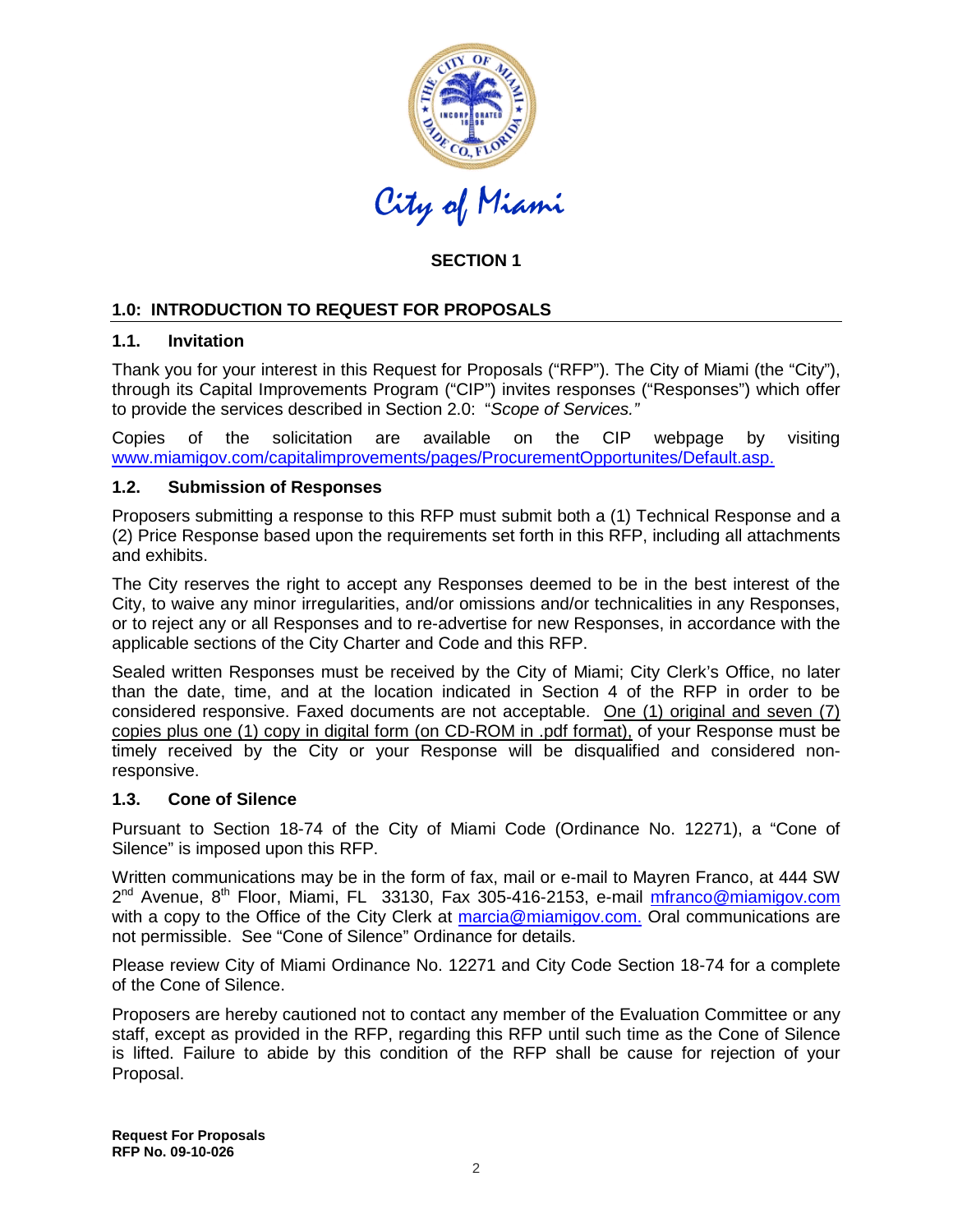

# **1.4. Pre-Proposal Conference**

A *mandatory* pre-proposal conference ("Conference") meeting will be held on June 22, 2010 at 10:00 A.M. The conference will be held at City Hall, City Commission Chambers located at 3500 Pan American Drive, Miami, Florida. Prospective Proposers shall attend this meeting to obtain information relative to the RFP. Attendees are required to sign-in and provide the requested information at the time of sign-in. Failure to attend and sign-in will result in a Proposer's Response being rejected as non-responsive. Attendees must be present prior to the start of the pre-proposal conference as the sign-in sheets will be collected at the start of the pre-proposal conference.

# **1.5 Additional Information or Clarification**

Requests for additional information or clarifications must be made in writing. Proposers may fax or e-mail their requests for additional information or clarifications in accordance with Article 1.3 Cone of Silence. Facsimiles must have a cover sheet that includes the Proposer's name, the RFP number and title, the specific project title and the number of pages transmitted. Any request for additional information or clarification must be received in writing **no later than 5:00 P.M. on July 6, 2010**. Late or mis-delivered requests will not receive a reply.

The City will issue responses to inquiries and any other corrections or amendments it deems necessary in written addenda issued prior to the Response Submission Date. Proposers **are not to** rely on any representations, statements or explanations other than those made in this RFP or in any written addendum to this RFP. Where there appears to be a conflict between the RFP and any addenda issued, the last addendum issued shall prevail.

**Addendum(s) will only be made available on the CIP webpage and it is the Proposer's sole responsibility** to ensure receipt of all addenda. Prior to submitting the Response, the Proposer should check the CIP webpage for all addenda: www.miamigov.com/capitalimprovements/pages/ProcurementOpportunites/Default.asp.

# **1.6. Contract Terms and Conditions**

The Proposer selected to provide the services requested herein (the "Successful Proposer") shall be required to execute a contract ("Contract") with the City in substantially the same form as the Contract included as part of the RFP.

#### **1.7. Price Proposal**

The Price response will be publicly opened at the Evaluation Committee meeting immediately following evaluation of the Technical Proposals. The price score will be incorporated into the overall rating and ranking of the Proposals.

The City reserves the right to negotiate the final Contract Price should that be deemed in the best interest of the City.

#### **1.8 Proposal Bond**

A Proposal bond in the amount of **\$25,000** shall be submitted with the Technical Proposal portion of the Response. Further details on the Proposal Bond are included in the attached

**Request For Proposals RFP No. 09-10-026**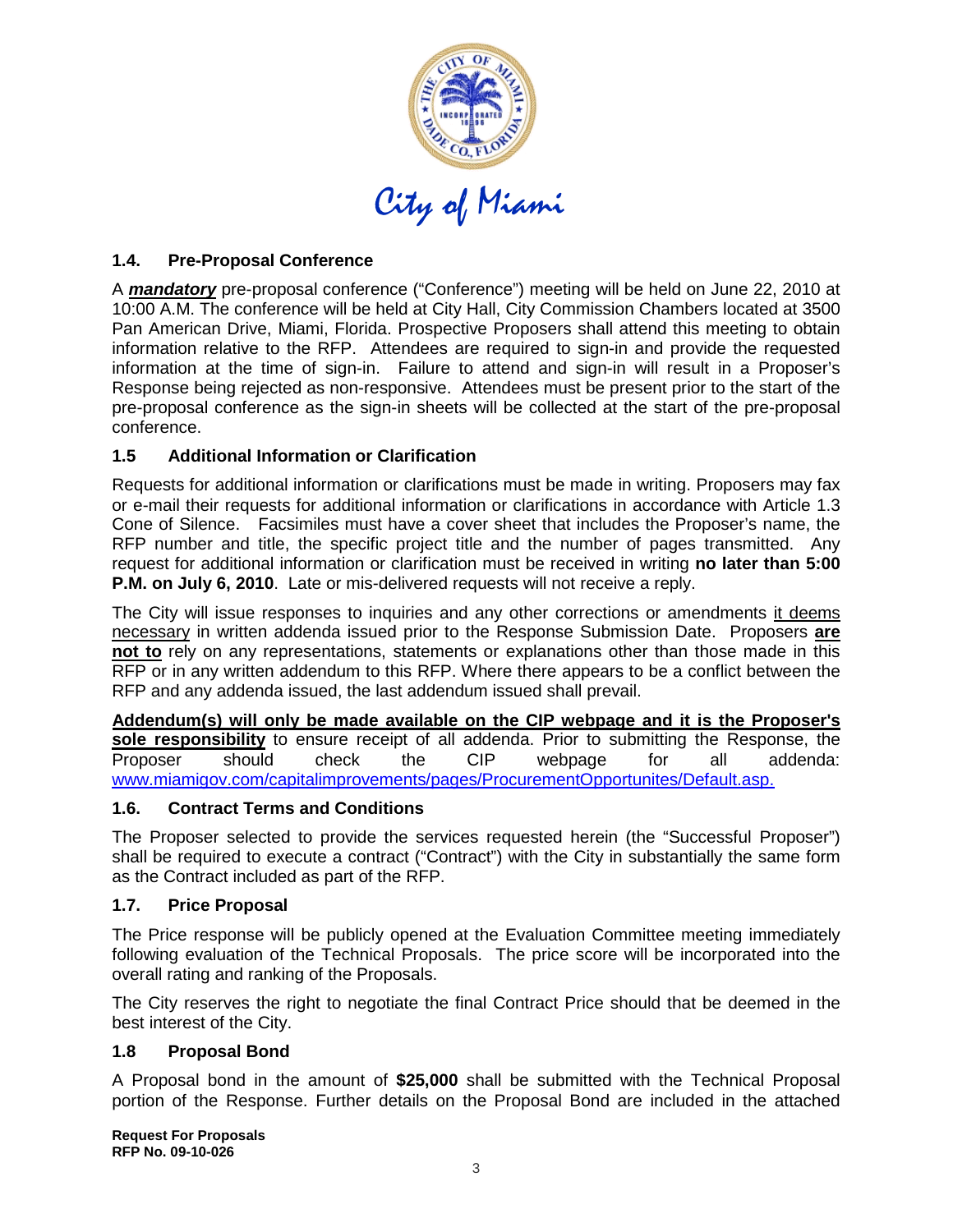

Exhibit B. Failure to comply with these provisions **will** result in the forfeiture of the Proposal Bond and of any eligibility to be considered for award of a Contract. No plea of a mistake in the Response or misunderstanding of the conditions of forfeiture shall be available to the Proposer for the recovery, offset or recoupment of its Proposal security or as a defense or a separate claim to or in any civil action.

**Failure to include the Proposal Bond as part of the Technical Response will result in the rejection of a response as non-responsive. Do not include the Proposal Bond with the Price Proposal as the Response will be rejected as non-responsive**, as the Price Proposal will not be opened until after the Evaluation Committee has completed its evaluation of the Technical Proposals.

# **1.9 Award of a Contract**

A Contract may be awarded to the Successful Proposer for the Project by the City Commission or City Manager, as applicable, based upon the qualification requirements reflected herein. The Contract will be issued as an addendum to the RFP as Exhibit B and will be incorporated into and made a part of this RFP. The City reserves the right to execute or not execute, as applicable, a Contract with the Successful Proposer when it is determined to be in the City's best interests. The City does not represent that any award will be made.

#### **1.10 Contract Execution**

By submitting a Response, the Proposers agree to be bound to and execute the Contract, without changes, to furnish, install, operate, and maintain the City's Traffic Infraction Detector Program. Without diminishing the foregoing, the Proposer may request clarification and submit comments concerning the Contract for City's consideration. The City, at its sole discretion, may consider any or the requested clarifications or comments. Any requested clarifications or comments **must** be included in the Photo and Attachment Binder. None of the foregoing shall preclude the City, at its option, from seeking to negotiate changes to the Contract during the negotiation process.

# **1.11 Unauthorized Work**

The Successful Proposer(s) shall not begin work until the City issues a Notice to Proceed. Such Notice to Proceed shall constitute the City's authorization to begin work. Any unauthorized work performed by the Successful Proposer(s) shall be deemed non-compensable by the City and Proposer will not have any recourse against the City for performing unauthorized work.

#### **1.12. Submittal Instructions**

Careful attention must be given to all requested items contained in this RFP. Proposers are invited to submit Responses in accordance with the requirements of this RFP. **PLEASE READ THE ENTIRE SOLICITATION BEFORE SUBMITTING A RESPONSE.** Proposers shall make the necessary entry in all blanks and forms provided for the Response.

Responses shall be submitted in a sealed envelope(s) or package(s) with the Proposer's name, RFP number, and due date clearly noted on the outside of the envelope(s) or package(s).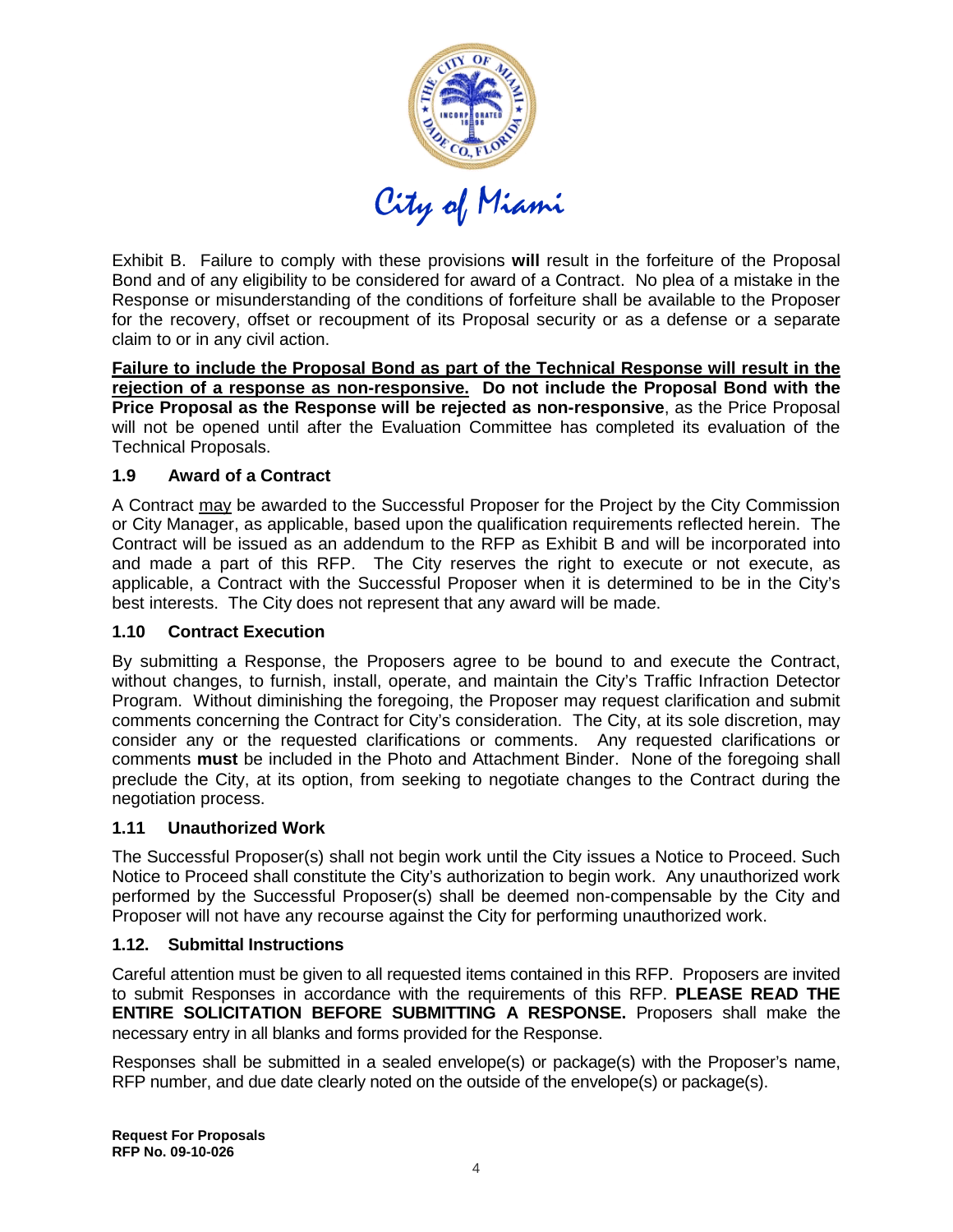

#### **1.13. Changes/Alterations**

Proposer may change or withdraw a Response at any time prior to Response Submission Deadline. All changes or withdrawals shall be made in writing to the point of contact specified in Article 1.3, Cone of Silence. Oral/Verbal modifications will not be allowed and will be disregarded. Written modifications will not be accepted after the Response Submission Deadline. Proposers shall not assign or otherwise transfer their Response.

#### **1.14. Subcontractor(s)**

A Subcontractor is an individual or firm who has a contract with the Proposer to assist in the performance of services required under this RFP. A Subcontractor shall be paid through Proposer and not paid directly by the City. Subcontractors are allowed by the City in the performance of the services delineated within this RFP. Proposer must clearly reflect in its Response the major Subcontractor to be utilized in the performance of required services. Any and all liabilities regarding the use of a Subcontractor shall be borne solely by the Successful Proposer(s) and insurance for each Subcontractor must be maintained in good standing and may be required to be approved by the City throughout the duration of the Contract. Neither the Successful Proposer(s) nor any of its Subcontractors are considered to be employees or agents of the City. Failure to list all major Subcontractors and provide any required information may disqualify any proposed Subcontractor from performing work under this RFP.

#### **1.15. Discrepancies, Errors, and Omissions**

Any discrepancies, errors, or ambiguities in the RFP or addenda (if any) should be reported in writing to CIP in the manner prescribed in RFP Section 1.5. Should it be necessary, the City will issue a written addendum to the RFP clarifying such conflicts or ambiguities.

#### **1.16 Small Business/Local Workforce Participation**

While no specific goals have been established by the City, Proposers are encouraged to maximize the use of small local businesses and local workforce in performance of the work on this Program. To qualify as a small business the firm must be certified as a small business as certified by Miami-Dade County's Small Business Development, Miami-Dade County School Board, the State of Florida, and the firm must also meet the definition for "Local Office" stated below.

For a company to be considered a local small business must meet the definition of "Local Office" under Section 18-73 of the City of Miami Code. To meet the requirements for local workforce, the individual must reside within the City limits for six (6) months prior to being employed.

#### **1.17. Disqualification**

The City reserves the right to disqualify Responses before or after the submission date, upon evidence of collusion with intent to defraud or other illegal practices on the part of the Proposer. It also reserves the right to waive any immaterial defect or informality in any Response; to reject any or all Responses in whole or in part, or to reissue a Request for Qualifications.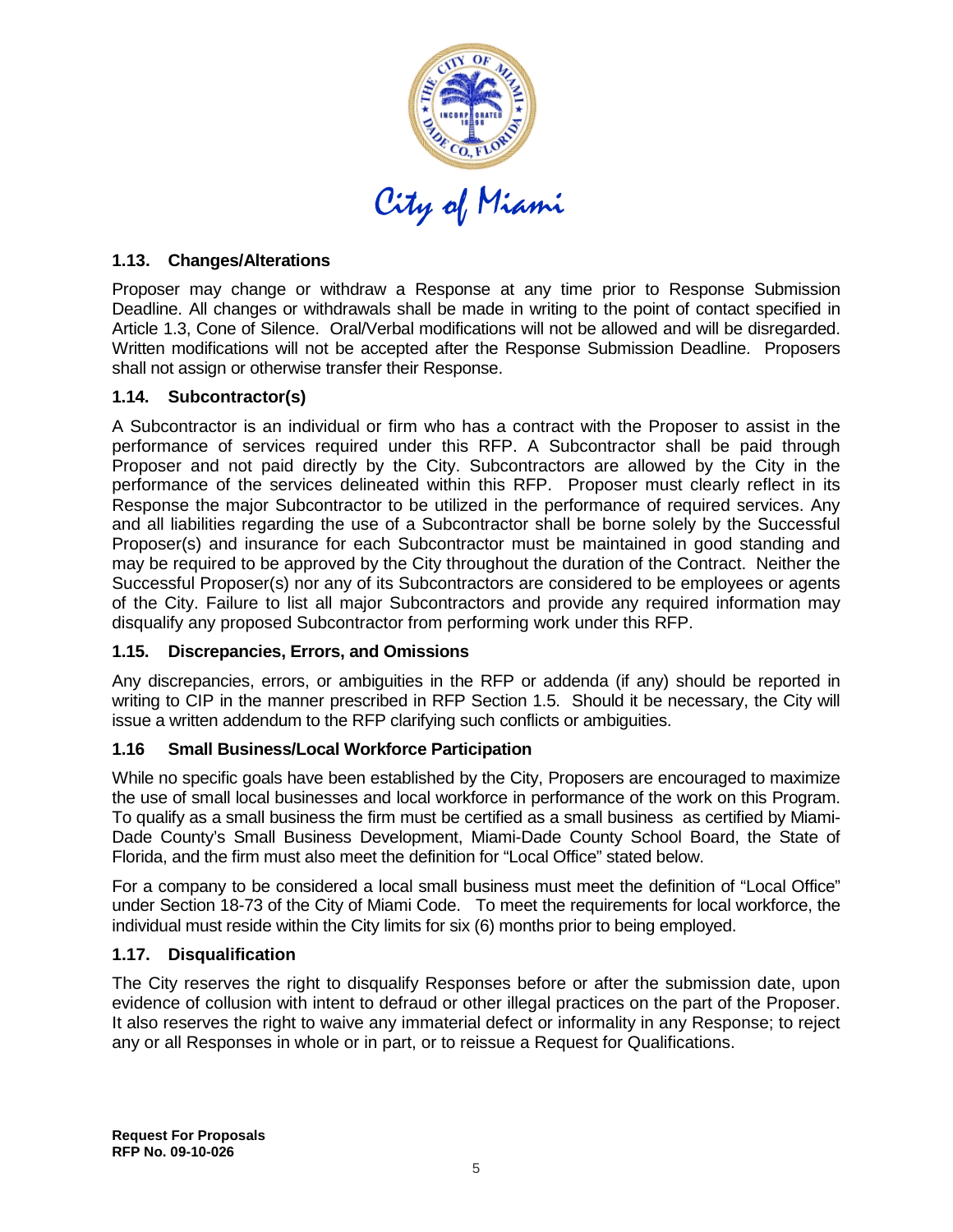

Any Proposer who submits in its Response any information that is determined by the City, in its sole opinion, to be substantially inaccurate, misleading, exaggerated, or incorrect, shall be disqualified from consideration for award of a Contract.

Any Response submitted by a Proposer who is in arrears, e.g., money owed or otherwise in debt by failing to deliver goods or services to the City (including any agency or department of the City) or where the City has an open or liquidated claim against a Proposer for monies owed the City at the time of Proposal submission, or if a Proposer has been declared in default or abandoned a prior City contract or agreement, or has been debarred by an federal, State of Florida, or local public entity, including the City within the past five (5) years, will be rejected as non-responsive and shall not be considered for award.

Any assignment, transfer, conveyance, sublet or otherwise of Response by the Proposer shall result in the rejection of the Response as non-responsive.

#### **1.18. Proposer's Expenditures**

Proposers understand and agree that any expenditure they make in preparation and submittal of Responses or in the performance of any services requested by the City in connection with the Responses in response to this RFP are exclusively at the expense of the Proposers. The City shall not pay or reimburse any expenditure or any other expense incurred by any Proposer in preparation of a Response, and/or anticipation of an award of a Contract, and/or to maintain the approved status of the Successful Proposer(s) if a Contract is awarded, and/or administrative or judicial proceedings resulting from the solicitation process.

#### **1.19. Inspection of Site(s)**

Proposers should carefully examine the proposed intersections before submission of a Response and make all necessary investigations to inform themselves thoroughly as to all difficulties involved in the completion of all work required pursuant to the mandates and requirements of this RFP and the Contract. No plea of ignorance of conditions or difficulties that may hereafter exist, or of conditions or difficulties that may be encountered in the execution of the work pursuant to this Proposal as a result of failure to make the necessary examinations and investigations will be accepted as an excuse for a failure or omission on the part of the Contractor to fulfill, in every detail, all of the requirements of the Contract Documents, as defined in the Contract, nor will they be accepted as a basis for any claims whatsoever for extra compensation or for an extension of time.

#### **1.20. Contract Terms and Conditions**

Proposer by submission of its response agrees to the terms and conditions contained in Exhibit B. Responses that are conditioned to additions, deletions or revisions to the Contract terms and conditions will be rejected as non-responsive.

#### **1.21. Execution of Proposal**

The Proposal must be manually and duly signed by an authorized corporate officer, principal, or partner (as applicable) with a signature in full. When a firm is the Proposer, the Proposal shall be signed in the name of the firm by one or more of the partners. When a corporation is the

**Request For Proposals RFP No. 09-10-026**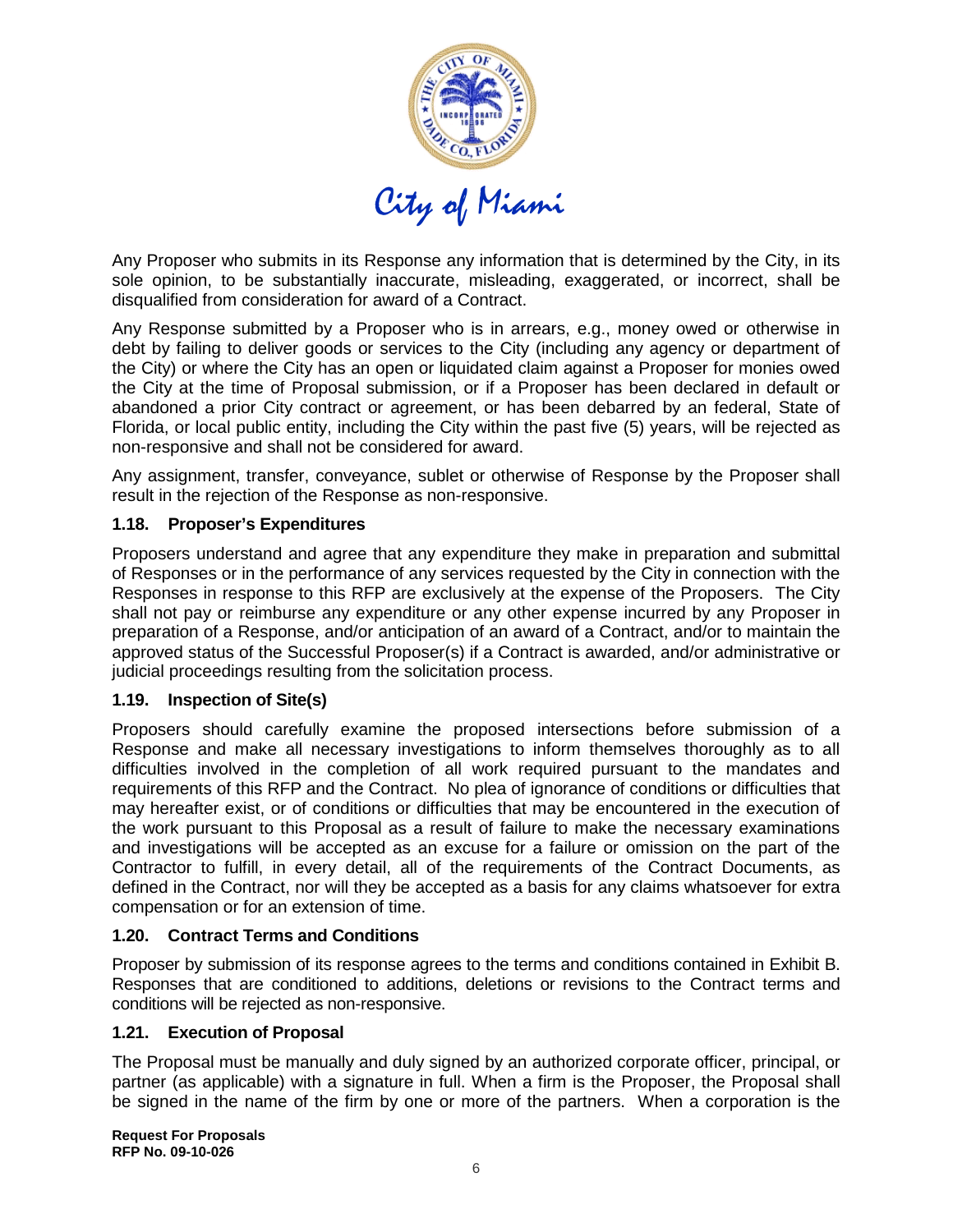

Proposer, the officer signing shall set out the corporate name in full beneath which he shall sign his name, give title of his office and affix the corporate seal. Anyone signing the Response as agent must file with it legal evidence of signature authority. Proposers who are nonresident corporations shall furnish to the City a duly certified copy of their permit to transact business in the State of Florida with the Response. Failure to promptly submit this evidence or qualification to do business in the State of Florida may be basis for rejection of the Response.

Proposer understands that by submitting this RFP does not constitute an agreement or contract with the Proposer.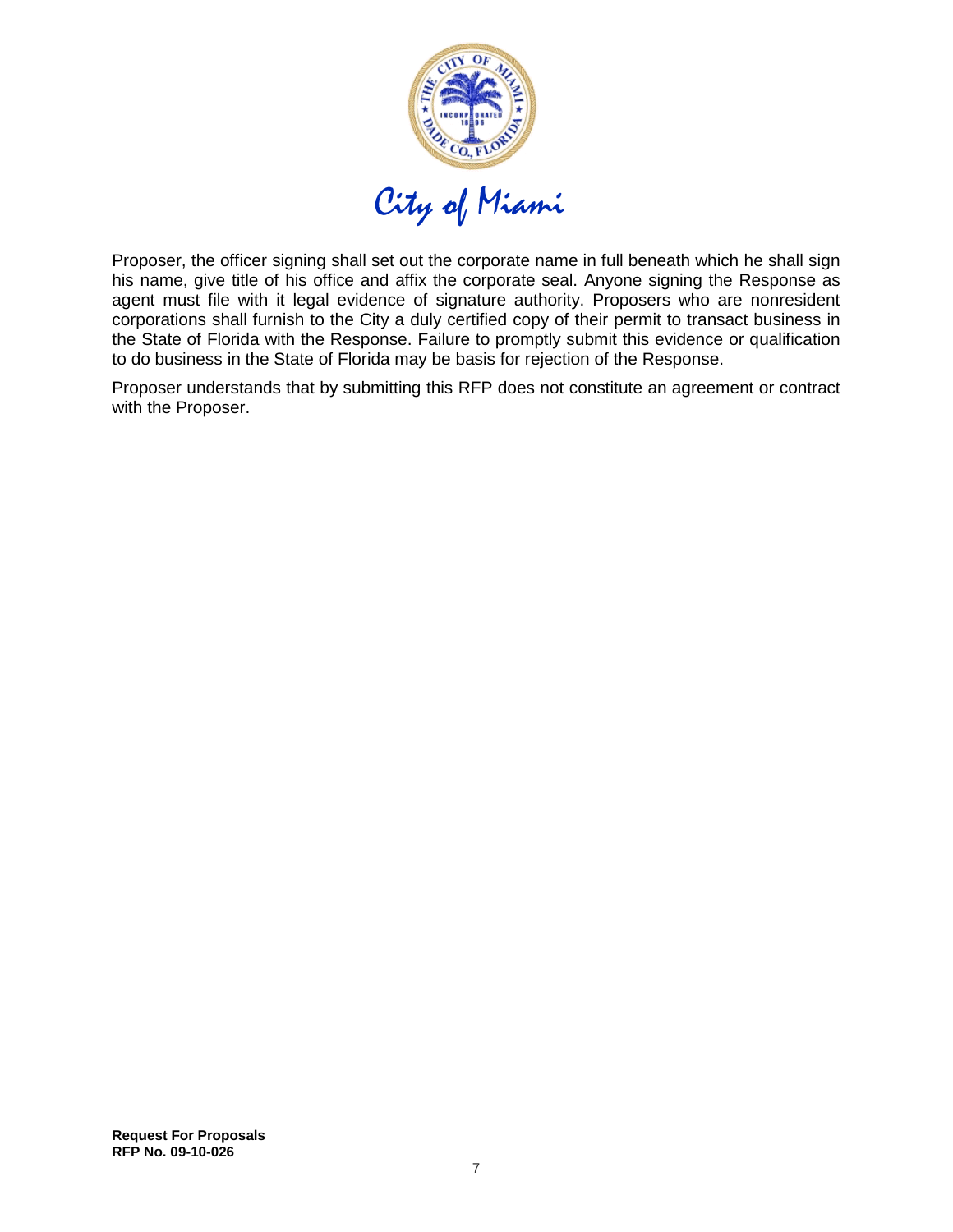

# **SECTION 2**

#### **2.0: RFP SCOPE OF SERVICES**

#### **2.1. Purpose**

The City is seeking to procure a qualified and experienced company to furnish, install, operate and maintain a Traffic Infraction Detector Program ("Program") for the City.

The Legislature for the State of Florida passed HB 325, which the Governor signed into law in May 2010, which created Chapter 2010-80 Laws of Florida. HB 325/Chapter 2010-80 authorizes public entities to implement the use of Traffic Infraction Detectors ("Detectors"), subject to rules and procedures being established by the Florida Department of Transportation ("FDOT"). By submittal of a Response to this RFP the Proposer expressly understands, warrants, and agrees to fulfill its responsibility, at its own cost, to be in full compliance with HB 325/Chapter 2010-80, as amended, and with rules, procedures, and regulations adopted in furtherance of HB 325/Chapter 2010-80. These rules and regulations will include, but not be limited to FDOT's development and publishing of specifications for the placement and installation of the Traffic Infraction Detectors by June 30, 2010, and the development and publishing of the specifications for equipment and testing by December 31, 2010. This provision will additionally be an express term of any Contract with the City.

The Program shall be implemented utilizing Traffic Infraction Detectors as defined by §316.003, F.S. The goal of the Program is to reduce the number of fatalities and injuries that result from traffic accidents at critical intersections throughout the City, and to improve motorist and pedestrian safety. The Program is expected to generate revenue for the City. However, at a minimum the Program must be cost neutral to the City.

#### **2.2 Contract Term**

The City anticipates awarding a Contract with an initial five (5) year term with options to renew for two additional two (2) year periods.

#### **2.3. Project Locations**

The City has selected nineteen (19) traffic intersections, which are identified in Article 2.5, Program Scope of Work, where Detectors are to be installed. The City may, at its sole discretion increase, decrease, or revise the identified intersections prior to or subsequent to the award of a Contract.

#### **2.4 Background**

The City has been experiencing a growing serious problem with drivers failing to stop for red lights. This trend is not unique to the City as the problem is continuing to increase throughout the State of Florida and nationwide. The running of a red light can be catastrophic. Such action can lead to serious injury or death of pedestrians crossing the street or to other drivers crossing through an intersection under a green light. Many public entities throughout the country have conducted traffic studies to determine the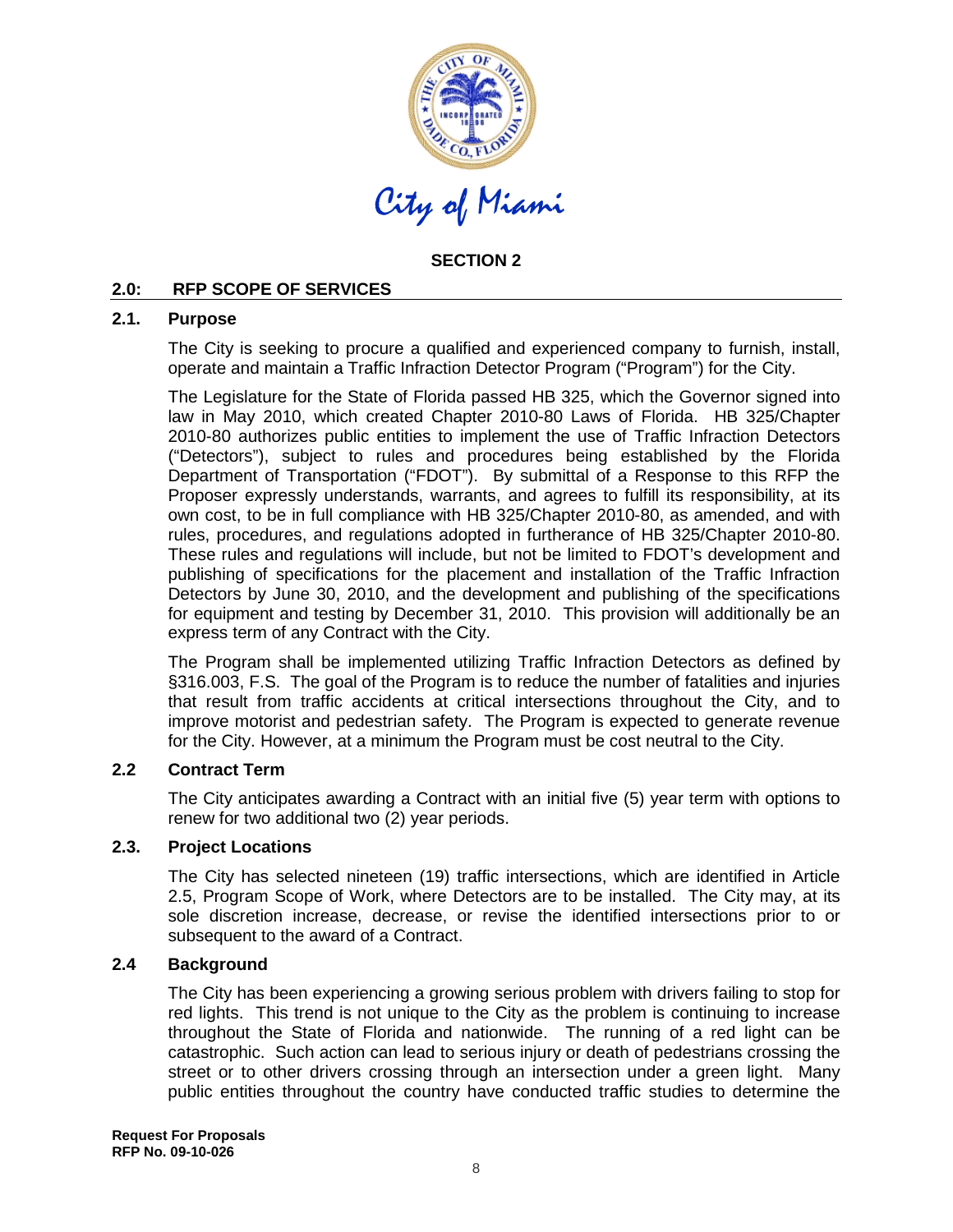

cause and extent of drivers running red lights. The results reflect that drivers today are more pressed for time as well as more prone to distraction. Distractions can be as simple as talking to a passenger, tuning the radio, talking on a cell phone, or texting.

Florida has been ranked as one of the most dangerous states for drivers, with Miami-Dade County by far having the largest volume of traffic accidents. The City, with a population in excess of 380,000 is the largest city within Miami-Dade County, and has a high number of intersections controlled by traffic signals. In the State of Florida, from 1997 to 2004, approximately 38% of all fatal crashes occurred at signal controlled intersections, and the circumstances leading to these types of accidents have only gotten worse. In 2004, the Florida Highway Patrol reported that running red lights led to approximately 8,900 accidents, 115, deaths, more than 10,000 injuries and \$77 million in property damages. This does not factor in the countless families and lives that have been drastically altered as a result of such accidents.

Until the Governor of the State of Florida recently signed the Wandall Traffic Safety Program under §316.0083, F.S. there has been substantial disputes over the legality of the use of red light traffic cameras to issue tickets. Numerous public entities throughout Florida enacted red light traffic camera programs based on the running of a red light being a code violation and not a traffic violation. Under the new law these public entities will have until July 1, 2011 to have their red light traffic camera programs meet the new State of Florida requirements, FDOT is in the process of promulgating.

#### **2.5. Program Scope of Work**

It is the City's intent to install Detector Systems at arterial intersections where data has shown a high level of violations and/or frequency of right-angle collisions. The City has identified the nineteen (19) most dangerous intersections in the City based on the number of accidents, as identified in Exhibit A. Seventeen of these intersections are on the State Highway System under the jurisdiction of the Florida Department of Transportation (FDOT) and two are under Miami-Dade County ("County") jurisdiction. Crash data obtained from the FDOT demonstrates that a total of 83 accidents occurred during a three-year period (2004-2006) as a result of red-light running violations at the nineteen intersections above.

The Scope of Work for the City's Traffic Infraction Camera Program ("Program") includes the furnishing, installing, managing, operating, and maintaining a Program that meets the requirements contained in Exhibit A. Detector Systems will be placed at arterial intersections throughout the City where data has shown a high level of violations and/or a frequency of right-angle collisions likely caused by running of red traffic signals. All costs for the Program shall be borne by the Successful Proposer, except for the fee for the Program paid to the Successful Proposer by the City.

It is the intent of this RFP and any resulting Contract to require that the Program provided subsequently complies with all of the requirements established by the Florida Department of Transportation ("FDOT"), and does so within timeframes established by FDOT. In addition, the Contract will require the Successful Proposer to comply with all

**Request For Proposals RFP No. 09-10-026**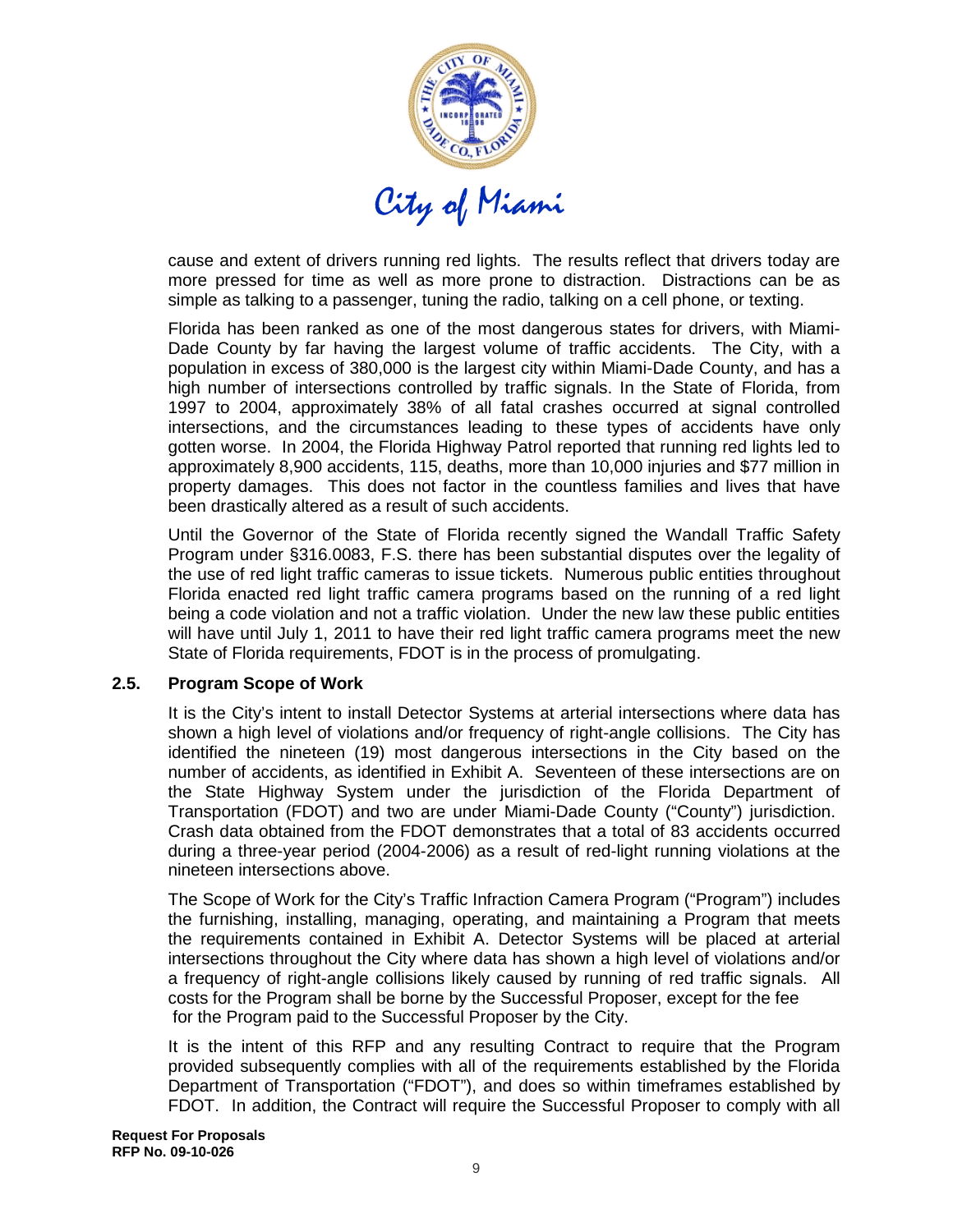

of the rules, regulations, requirements, standards, and protocols to be established by the Miami-Dade County Court System ("Court"). **All costs to convert or bring the Program in to compliance with FDOT and the Court's rules, regulations, requirements, standards, and protocols as required by this RFP and any resulting Contract shall be the sole responsibility of the Successful Proposer. The Successful proposer will assume all liability and costs associated with bringing the Program into said compliance.** The Program is a turnkey program and as such the Successful Proposer shall be responsible for furnishing all equipment, materials, personnel, management, office space, hardware, software, system power, and any other requirements to operate the Program in accordance with the requirements of this RFP and the Florida Statutes.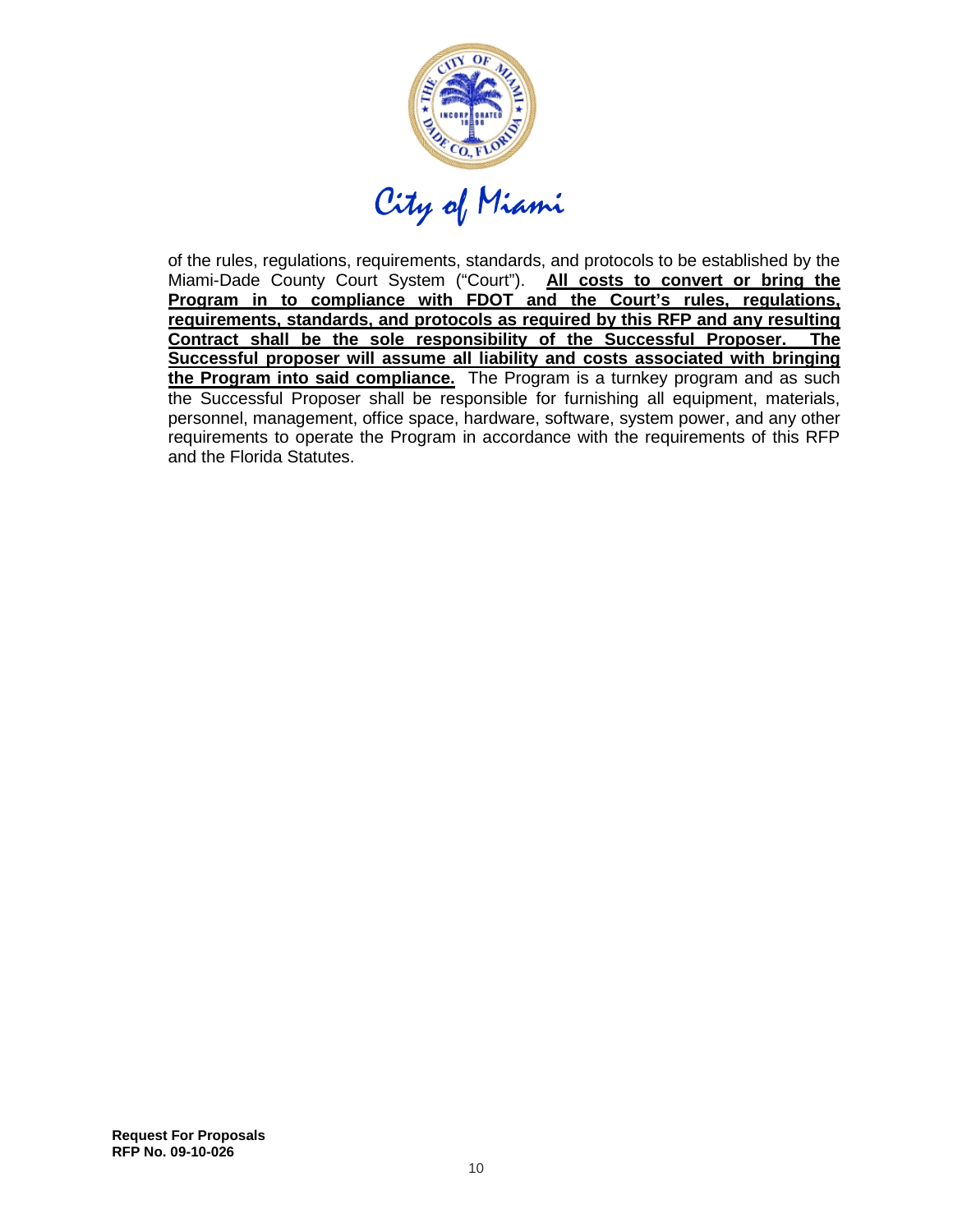

# **SECTION 3**

# **3.0: RFP GENERAL CONDITIONS**

#### **3.1. Acceptance/Rejection**

The City reserves the right to accept or reject any or all Responses or to select the Proposer that, in the opinion of the City, is in its best interest. The City also reserves the right to reject any Proposer who has previously failed to properly perform under the terms and conditions of a contract, to deliver on time any contracts with the City, and who is not in a position to perform the requirements defined in this RFP. Further, the City may waive informalities, technicalities, minor irregularities, and/or request new Responses for the services specified in this RFP and may, at its discretion, withdraw and/or re-advertise the RFP.

#### **3.2. Legal Requirements**

This RFP is subject to all applicable federal, state, county, city and local laws, codes, ordinances, rules and regulations that in any manner affect any and all of the services covered herein. Lack of knowledge by the Proposer shall in no way be cause for relief from responsibility for compliance with these requirements.

#### **3.3. Non-Appropriation of Funds**

In the event that insufficient funds are appropriated and budgeting or funding is otherwise unavailable in any fiscal period for this Project, then the City, shall have the unqualified right to Contract upon written notice to the Contractor, without any penalty or expense to the City. No guarantee, warranty or representation is made that any particular work or any project(s) will be assigned to any firm(s).

#### **3.4 Occupational License Requirement**

Proposer(s) shall meet the City's Occupational License requirements in accordance with Chapter 31, Article II of the City of Miami Code, as amended. Proposer(s) with a business location outside the City of Miami shall meet the applicable local Occupational License requirements.

#### **3.5. Minimum Qualification Requirements**

The City of Miami is seeking to procure a qualified and experienced team, with a company that possesses a minimum of **five (5) years** experience, under its current business name in the management of programs similar to the Program specified in this RFP. The Proposer must be successfully managing at least three red light traffic camera programs of a similar, scope and complexity, under contracts with public entities. As part of this minimum requirement the Proposer must be successfully managing a minimum of one red light traffic camera program(s) that has been in operation for a minimum of one year and meets the requirements contained in Exhibit A.

The City will consider a Proposal as responsive where a Proposer has less than the stipulated minimum number of years of experience solely where the Proposer has undergone a name change and such change of name has been filed with the State of Florida or where the Proposer

**Request For Proposals RFP No. 09-10-026**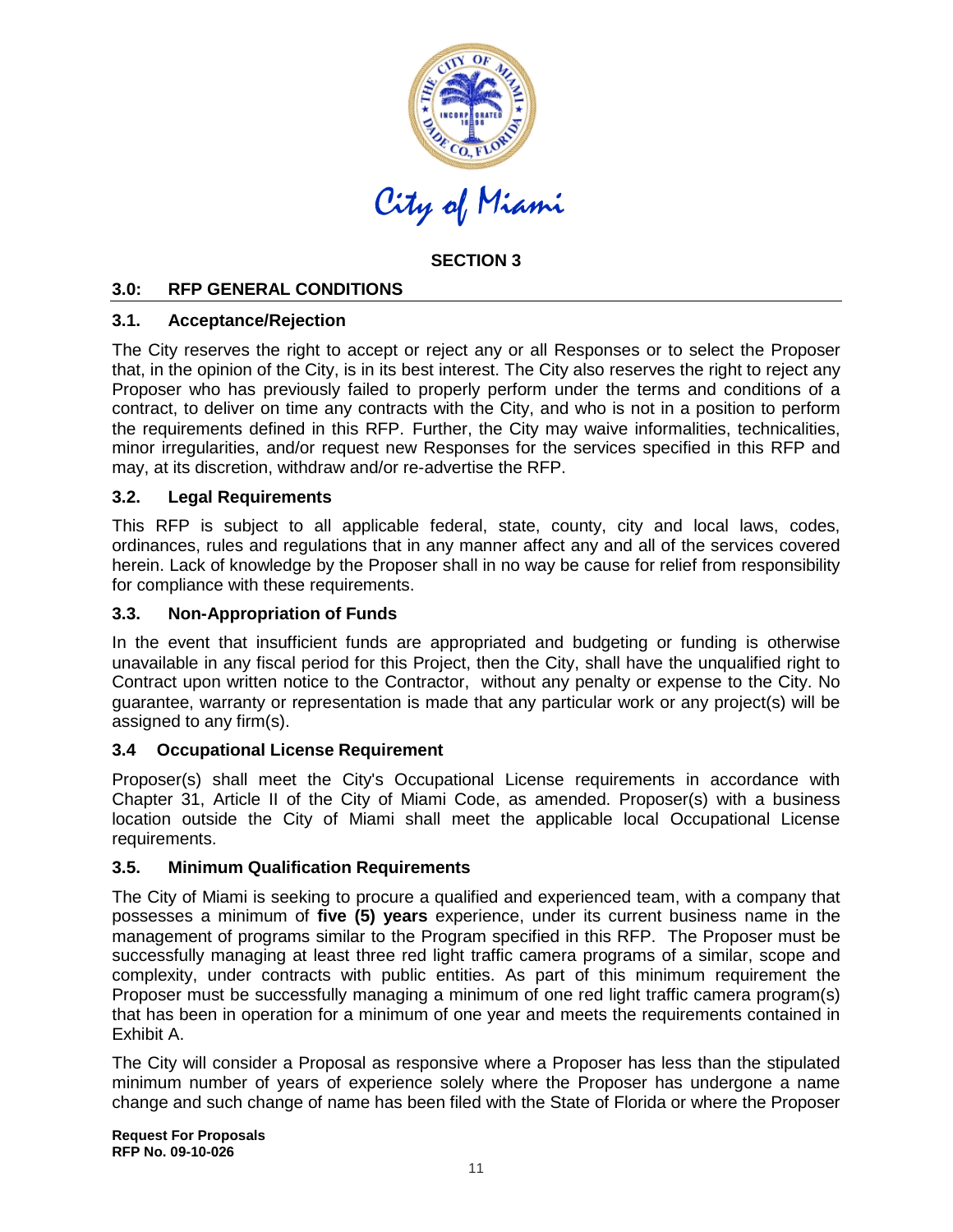

was a subsidiary of a larger firm and the Proposer's firm has been merged into the larger firm. Proposer must include documentation substantiating such name change as part of its Response for the City to consider crediting the years of experience from the Proposer under its previous name. Failure to include such documentation with the Response will result in a determination of non-responsive.

Joint venture firms must submit with their Response a copy of the formal agreement between all joint-venture parties. This joint venture agreement must indicate each party's respective roles, responsibilities and levels of participation for the Program. Failure to timely submit Form A, along with an attached written copy of the joint venture agreement may result in disqualification of your Response. For joint ventures each of the firms comprising the joint venture must satisfy the minimum of five (5) years experience requirement, but only the lead firm in the joint venture must meet the minimum requirements for the operation of the red light traffic camera programs stated above.

**A minimum of three (3) references from Owner's of the project(s) of a similar, size, scope, and complexity that have been completed are to be included in the Response. These references shall be for the three projects identified above in Section 3.5.** The Proposer must utilize Form RFP-PP-REF for these references and the form must be signed by the Owner of the project. Failure to submit the reference forms may result in the Response being deemed non-responsive.

Each firm interested in responding to this RFP must provide information on the firm's qualifications and experience, qualifications of the project team, members and staff, Project Manager's experience, and previous work of similar size, scope and complexity. See Section 4.0 "Instructions for Submitting a Response: Submission Requirements" for further direction. Responses that do not completely adhere to all requirements may be considered nonresponsive and eliminated from the process. Additional minimum qualifications may be stated in Section 4.0, "Instructions for Submitting a Response".

#### **3.6. Public Entity Crimes**

In accordance with Section 287.133, Florida Statutes, a person or affiliate who has been placed on the convicted vendor list following a conviction for a public entity crime may not submit a response on a contract to provide any goods or services to a public entity, may not submit a response on a contract with a public entity for the construction or repair of a public building or public work, may not submit responses on leases of real property to a public entity, may not be awarded or perform work as a contractor, supplier, subcontractor, or consultant under a contract with any public entity, and may not transact business with any public entity in excess of the threshold amount provided in Section 287.017, for CATEGORY TWO for a period of 36 months from the date of being placed on the convicted vendor list. Violation of this section by Proposer shall result in rejection of the Response, cancellation of the Contract (if awarded) and may result in Proposer's debarment.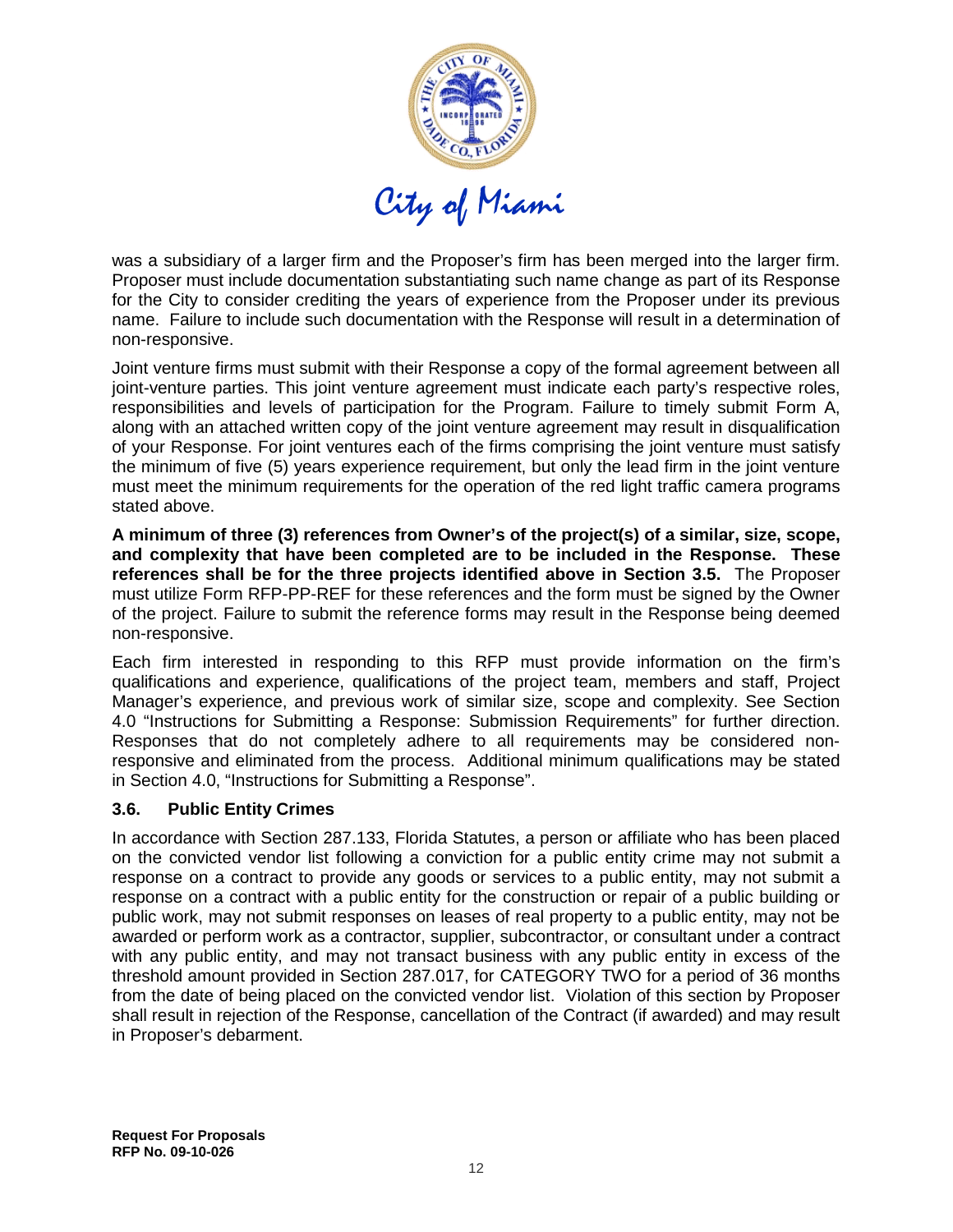

# **3.7. Resolution of Protests**

Any actual or prospective contractual party who feels aggrieved in connection with the solicitation or award of a contract may protest in writing to the Chief Procurement Officer who shall have the authority, subject to the approval of the City Manager and the City Attorney, to settle and resolve a protest subject to final approval by the City Commission. Proposers are alerted to Section 18-103 through 107 of the City Code, Ordinance No. 12271 (the City of Miami Procurement Code) describing the protest procedures. Protests failing to meet the requirements for filing shall **NOT** be accepted. Failure of a party to timely file shall constitute a forfeiture of such party's right to file a protest. **NO EXCEPTIONS TO THIS REQUIREMENT.** 

#### **3.8. Review of Responses for Responsiveness**

Each Response will be reviewed to determine if it is responsive to the submission requirements outlined in the RFP. A "responsive" Response is one which meets the requirements of the RFP and is submitted in the format outlined in the RFP, is of timely submission, can be evaluated in accordance with the Evaluation Criteria, and has appropriate signatures/attachments as required on each document. Failure of the Proposer to provide the information as required under Section 4 of the RFP may result in a rejection of the proposal as non-responsive. The City may, at its sole discretion require the Proposer to submit additional information to determine if a Proposer is responsive.

#### **3.9. Collusion**

The Proposer, by submitting a Response, certifies that its Response is made without previous understanding, agreement or connection either with any person, firm, or corporation submitting a Response for the same services, or with any City department. The Proposer certifies that its Response is fair, without control, collusion, fraud, or other illegal action. The Proposer further certifies that it is in compliance with the conflict of interest and code of ethics laws. The City will investigate all situations where collusion may have occurred and the City reserves the right to reject any and all Responses where collusion may have occurred.

#### **3.10. Clarifications**

The City reserves the right to request clarifications of information submitted and to request any necessary supporting documentation or information of one or more Proposers after the deadline for submission of Responses.

#### **3.11. Key Personnel**

Subsequent to submission of a Response and prior to award of a Contract Key Personnel shall not be changed. Any changes in Key Personnel will result in the Response being rejected and not considered for award.

A Program Manager must be assigned to the Program on a full time basis.

# **3.12. Audit Rights and Records Retention**

The Successful Bidder/Proposer agrees to provide access at all reasonable times to the City, or to any of its duly authorized representatives, to any books, documents, papers, and records of

**Request For Proposals RFP No. 09-10-026**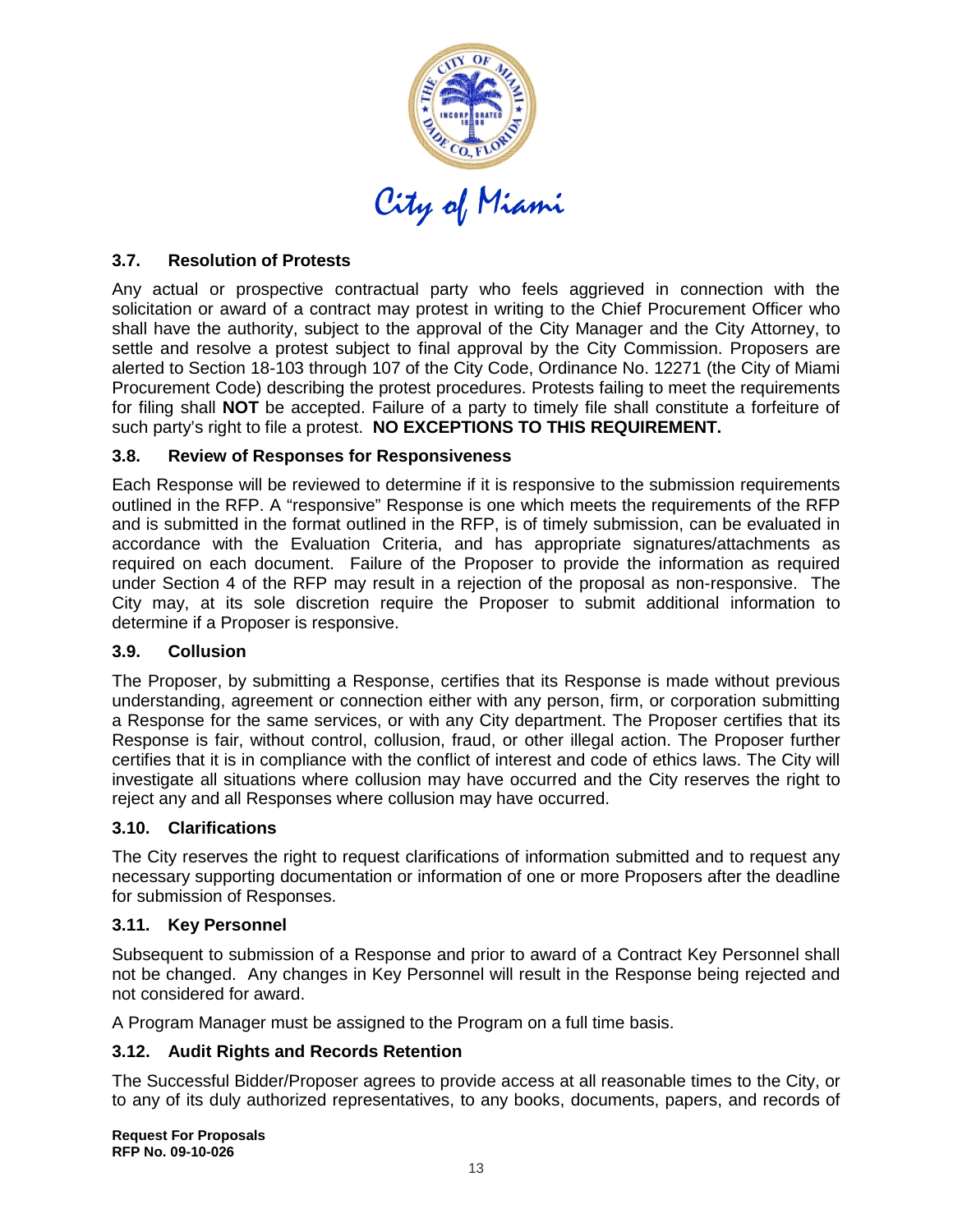

Proposer which are directly pertinent to this RFP, for the purpose of audit, examination, excerpts, and transcriptions. The Successful Proposer shall maintain and retain any and all of the books, documents, papers and records pertinent to the Contract for three (3) years after the City makes final payment and all other pending matters are closed. Proposer's failure to or refusal to comply with this condition shall result in the immediate termination of the Contract (if awarded) by the City.

# **3.13. Proposal Bond Forfeited/Liquidated Damages**

Failure to execute the Contract when required shall be just cause for the annulment of the award and the forfeiture of the Proposal Bond, which forfeiture shall be considered, not as a penalty, but in mitigation of damages sustained by the City.

#### **3.14. Public Records**

Proposer understands that the public shall have access, at all reasonable times, to all documents and information pertaining to City contracts, subject to the provisions of Chapter 119, Florida Statutes, and City of Miami Code, Section 18, Article III, and agrees to allow access by the City and the public to all documents subject to disclosure under applicable law. Proposer's failure or refusal to comply with the provision of this Section shall result in the immediate cancellation of the Contract (if awarded) by the City.

# **3.15. Conflict Of Interest**

Proposers, by responding to this RFP, certify that to the best of their knowledge or belief, no elected/appointed official or employee of the City is financially interested, directly or indirectly, in the purchase of goods/services specified in this RFP. Any such interests on the part of the Proposer or its employees must be disclosed in writing to the City. Further, Proposers must disclose the name of any City employee who owns, directly or indirectly, an interest of five percent (5%) or more of the total assets of capital stock in the Proposer's firm.

#### **3.16. Debarred/Suspended Vendors**

An entity or affiliate who has been placed on the State of Florida debarred or suspended vendor list may not submit a response on a contract to provide goods or services to a public entity, may not submit a response on a contract with a public entity for the construction or repair of a public building or public work, may not submit response on leases of real property to a public entity, may not award or perform work as a contractor, supplier, subcontractor, or consultant under contract with any public entity, and may not transact business with any public entity.

# **3.17. First-Source Hiring Agreement (Sec. 18-110)**

Successful Proposer may be required to enter into a First-Source Hiring Agreement in accordance with Section 18-110 of the City Code.

#### **3.18. Nondiscrimination**

Proposer agrees that it shall not discriminate as to race, sex, color, age, religion, national origin, marital status, or disability in connection with its performance under this RFP. Furthermore, Proposer agrees that no otherwise qualified individual shall solely by reason of

**Request For Proposals RFP No. 09-10-026**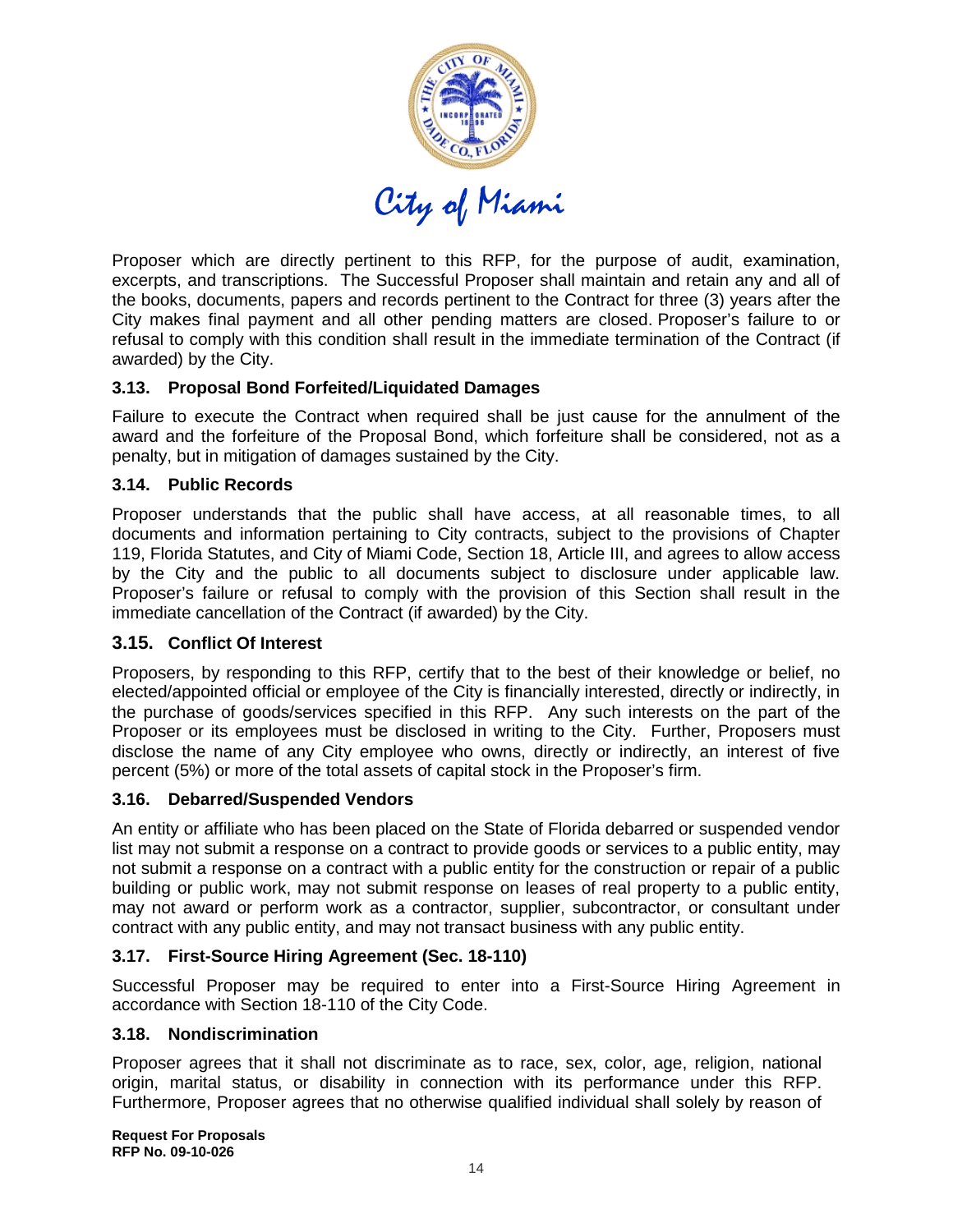

his/her race, sex, color, age, religion, national origin, marital status or disability be excluded from the participation in, be denied benefits of, or be subjected to, discrimination under any program or activity.

#### **3.19. Conflict Of Interest, And Unethical Business Practice Prohibitions**

Proposer represents and warrants to the City that it has not employed or retained any person or company employed by the City to solicit or secure the award of the Contract and that it has not offered to pay, paid, or agreed to pay any person any fee, commission, percentage, brokerage fee, or gift of any kind contingent upon or in connection with, the award of the Contract.

#### **3.20 Copyright and Patent Rights**

Proposers warrant that there has been no violation of copyright rights, patent rights, or intellectual property rights in manufacturing, producing, utilizing, or selling the equipment, software, materials or services provided or utilized in connection with the work under the Contract. Successful Proposer shall indemnify and hold harmless the City from any litigation, claim, dispute, settlement, or expense that may result from a determination that such a violation has occurred.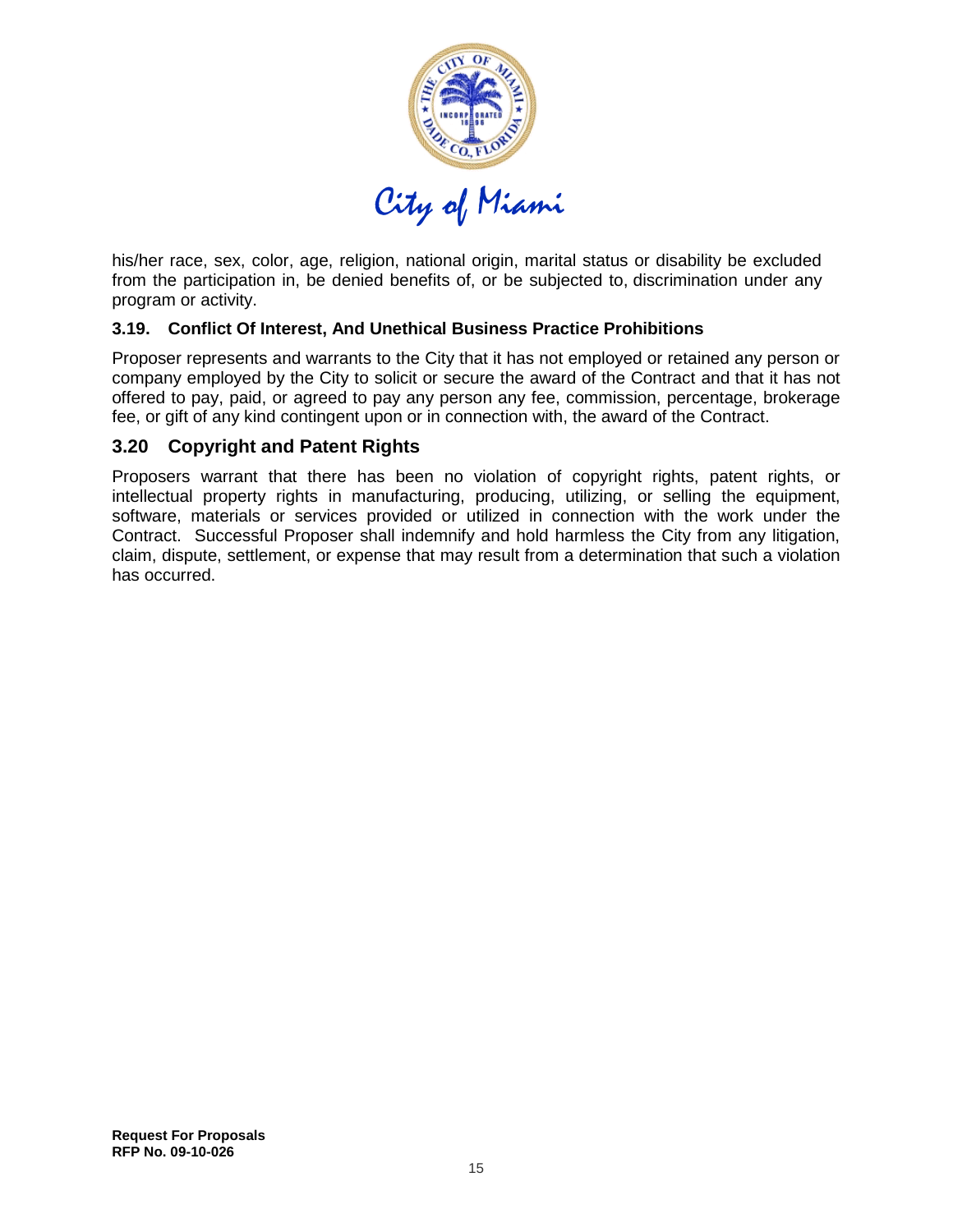

# **SECTION 4**

# **4.0.: INSTRUCTIONS FOR SUBMITTING A RESPONSE**

Submit the following information and documents with Proposer's Response to this RFP. Failure to do so may deem your Response non-responsive. Non-responsive submittals will receive no further consideration.

#### **4.1. Submission Requirements**

Each Response must contain the following documents and forms required by Sections 4.1 A&B, each fully completed, and signed as required. Proposers shall prepare their Responses utilizing the same format outlined below and shall clearly identify the applicable number and letter as part of its Response, such as 3a or 5b. Each section of the Response as stipulated below shall be separated by a tabbed divider identifying the corresponding section number. Proposers are not to submit any information in response to this RFP that has not been requested or which the Proposer considers confidential. Submission of any confidential information will be deemed a waiver of any confidentiality or other such protection, which would otherwise be available to the Proposer, except as specifically permitted under Florida Statute. Any documentation or information not specifically requested will not be considered and will be redacted from the copies provided to the Evaluation Committee. The submission of such documentation may adversely affect the evaluation of the Response by the Evaluation Committee. Page limitations have been established for some of the submittal requirements contained in this Section. Any pages submitted in excess of the page limitations will be redacted or removed and not provided to the Evaluation Committee. The font size and type for City Forms are set and cannot be changed. Proposer shall use letter size paper, font style Times New Roman or Arial, with a font size of 11, and standard business letter margins for the submission of all information or documents required to be submitted. Failure to comply with any of the requirements stated above may adversely affect the evaluation of a Response.

Three ring binders are to be used in the submission of the Response. Proposers should also make every effort to utilize recycled paper in preparing its Response. Double sided printing is permitted provided that the Response complies with the required formatting. Where double sided printing is used each side shall be considered a separate page.

# **A. TECHNICAL PROPOSAL:**

The content and form of the Technical Proposal should present a clear, comprehensive and well documented representation, understanding and commitment of how the Proposer intends to implement and fulfill the requirements set forth in the RFP and the requirements of the Contract. The technical portion of the Proposal must contain sufficient information to enable the Evaluation Committee to evaluate each of the criteria to be used in scoring the Technical Proposals. The Technical Proposal shall consist of two binders. Part 1 consists of the technical response and Part 2 includes the required photos and attachments identified in this Section.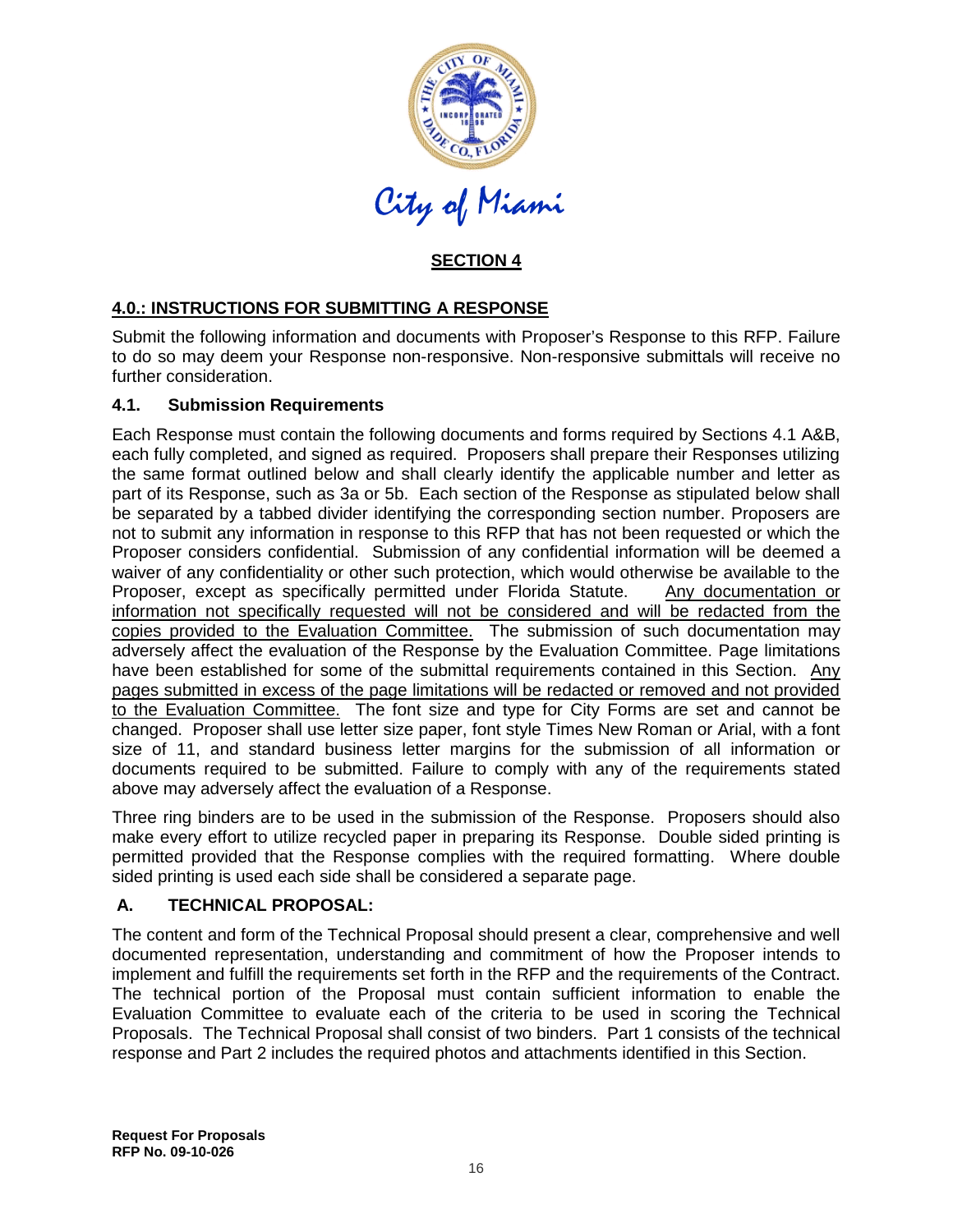

# **Part 1 – Technical Response Binder**

#### **1. Table of Contents**

# **2. Proposal Letter (Maximum 1 page)**

A letter on company stationery identifying that the Response is being submitted for the Traffic Infraction Detector Program and that the Proposer has read and complied with all of the requirements of the RFP.

# **3. Narrative (Maximum 1 page)**

Narrative is to provide a brief history of the Proposer and explain the specific reasons why the Proposer is the most qualified and best choice to be awarded this Project.

#### **4. Qualifications of the Proposer**

Proposer shall provide the following information as separate sections under this Category. Each section is to be identified by the corresponding letter for the section and the sections are to be submitted in the same order as that shown below:

- a. Employee Information
	- i. Total number of current employees, total employees by classification.
	- ii. Total number of employees by classification currently working on other red light traffic camera or other camera programs, such as toll violation programs.
	- iii. Total number of employees by classification to be initially assigned to the City Contract for the nineteen cameras. Identify how many employees by classification will be dedicated to the City Contract.
	- iv. Identify the company structure, such as a corporate, LLC, partnership and if Proposer is privately held or publically traded. Provide a one page resume for each executive officer(s) of the Proposer.
- b. Contractual and Litigation
	- i. Total number of active contracts.
	- ii. List of current active contracts and work being performed.
	- iii. List of any potential contracts being negotiated or in the bidding process.
	- iv. Identify any contract that has been terminated for default, terminated for convenience, any instance where the Proposer has been found nonresponsible, or a contract expired with options to renew remaining on the contract. If any of these have occurred explain why.
	- v. Identify any lawsuit or claims filed against it in the last five years. If any of these have occurred explain the basis for such action and the current status or resolution of the action.
- c. Financial
	- i. Three years of audited financial statements are to be included in the Photo and Attachment Binder.
	- ii. Provide information on any bankruptcy filings at any time in the past ten years.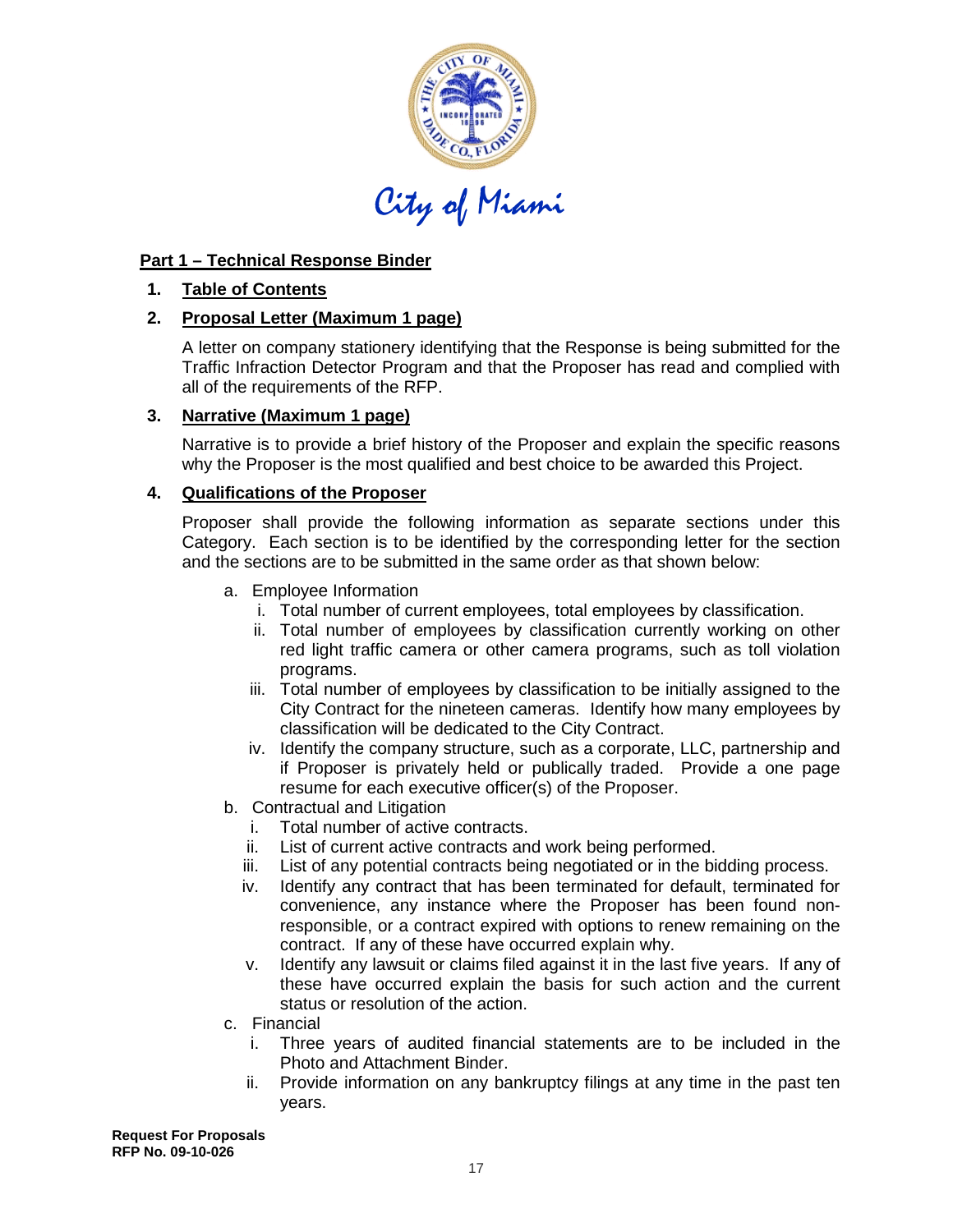

- iii. Identify if the Proposer has been acquired or merged, or been purchased with or by any other companies within the past five years and provide details of any such action.
- d. Copies of any federal, State of Florida, county, or local small business certifications. (Submit company certification, not personal certifications)
- e. Table of Organization ("TO") of the Proposer, including names & titles. (Proposer may use legal size paper for the Table of Organization)
- f. Copy of business licenses, including Occupation, and Florida Registration. (Submit company certification, not personal certifications)
- g. Copy of State Corporate or other proof from the State of Florida that the Proposer is authorized to perform work in the State of Florida.
- h. Letters from the insurer carrier stating that the Proposer is capable of meeting the insurance requirements contained in Exhibit B, which is the Contract.
- i. Joint Venture documentation

#### **5. Qualifications of the Team**

Proposer shall provide the following information as separate sections under this Category. Each section is to be identified by the corresponding letter for the section and the sections are to be submitted in the same order as that shown below. This section shall be a maximum of two pages excluding the resumes TO, licenses, and certifications.

- a. Identify any subcontractors to be used as part of the Program and the work to be performed, including any subcontractors who will perform installation work for the Traffic Detector System or any collection companies used to collect fines. Contact information must be provided for each subcontractor. Copies of all applicable licenses shall be provided. Proposer must also identify any employees of the Proposer or Subcontractors who will be working on the Program who are currently working under an H2B visa.
- b. Identify each of the Program's key personnel's skills, knowledge, and experience as it relates to the Program.
- c. Explain the roles and responsibilities of each the Program's key personnel.
	- i. Explain why they have been chosen for the team and their importance to the team.
	- ii. Include any information on the experience of key personnel in working together on similar programs.
- d. Table of Organization of the Project Team indicating key personnel and their relationship(s). TO must reflect the reporting structure of the Project Team. (Proposer may use legal size paper for the TO)
- e. A one page resume shall be included for each of the key personnel's qualifications, number of years working for the Proposer, the number of years working in the position identified for this Project, Project experience that reflects experience in projects of a similar, size scope and complexity. In addition, copies of all relevant professional licenses or certifications are to be submitted.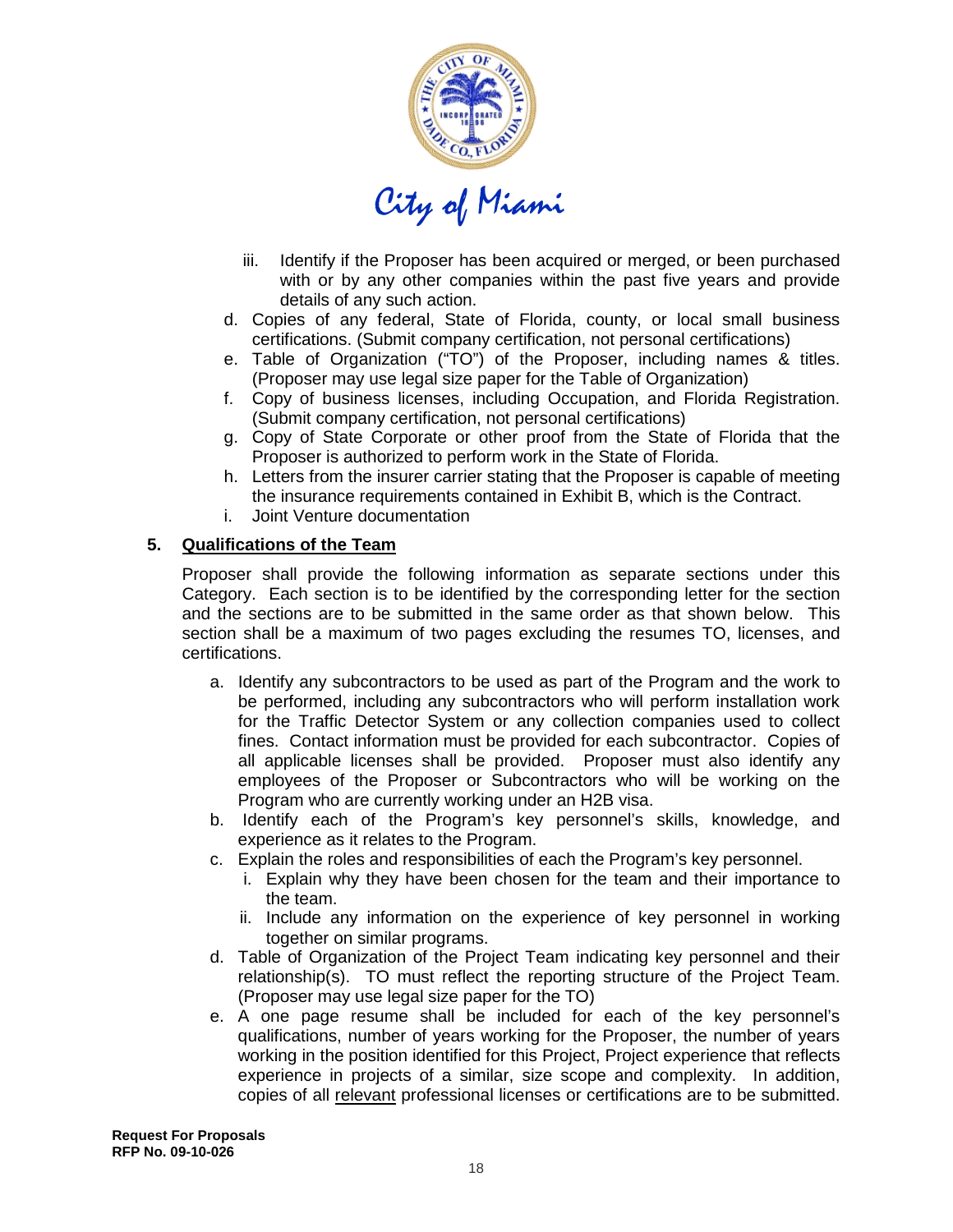

Resumes, licenses, and certifications shall be placed in the Photo and Attachment Binder.

#### **6. Qualifications of Program Manager**

Proposer shall provide the following information as separate sections under this Category. Each section is to be identified by the corresponding letter for the section and the sections are to be submitted in the same order as that shown below. This section shall be a maximum of two pages including the one page resume .

- a. Explain the role, responsibilities, and authority of the Program Manager.
- b. Proposer shall submit a one page resume, which reflects the same information as required above for Key Personnel.
- c. Explain the skill, knowledge, and prior experience of the Proposer's Program Manager who shall be responsible for the day to day management of the Program and coordination with the City.

# **7. Project Experience Past Five (5) Years**

Proposer shall provide the following information as separate sections under this Category. The same format is to be used in providing the responses to this section.

- a. Number of systems currently in use with the same technology Traffic Detector System required in RFP.
	- i. Provide a list of locations, including points of contact with phone number and e-mail address.
- b. Number of current red light camera programs in use that meet the requirements of the Program contained in the RFP.
	- i. Provide a list of locations, including points of contact with phone number and e-mail address.
- c. Locations of the three red light traffic camera programs currently being managed meeting the requirements of Section 3.5 of the RFP.
- d. Location(s) of the one or more red light traffic camera programs that meet the requirements of Exhibit A of the RFP.
- e. List the following information for each of the three programs identified in 7c and 7d (above).
	- i. Location.
	- ii. Award date.
	- iii. Total # of violations issued.
	- iv. Total average # of violations and citations issued on an annual basis.
	- v. Total average # of violations and citations issued on a monthly basis.
	- vi. Total number and percentage of notifications/violations and citations not issued due to inaccurate information or lack of quality.
	- vii. Total number and percentage of violations and citations contested.
	- viii. Total number of citations and percentage, and the value of lost revenue from contested violations and citations.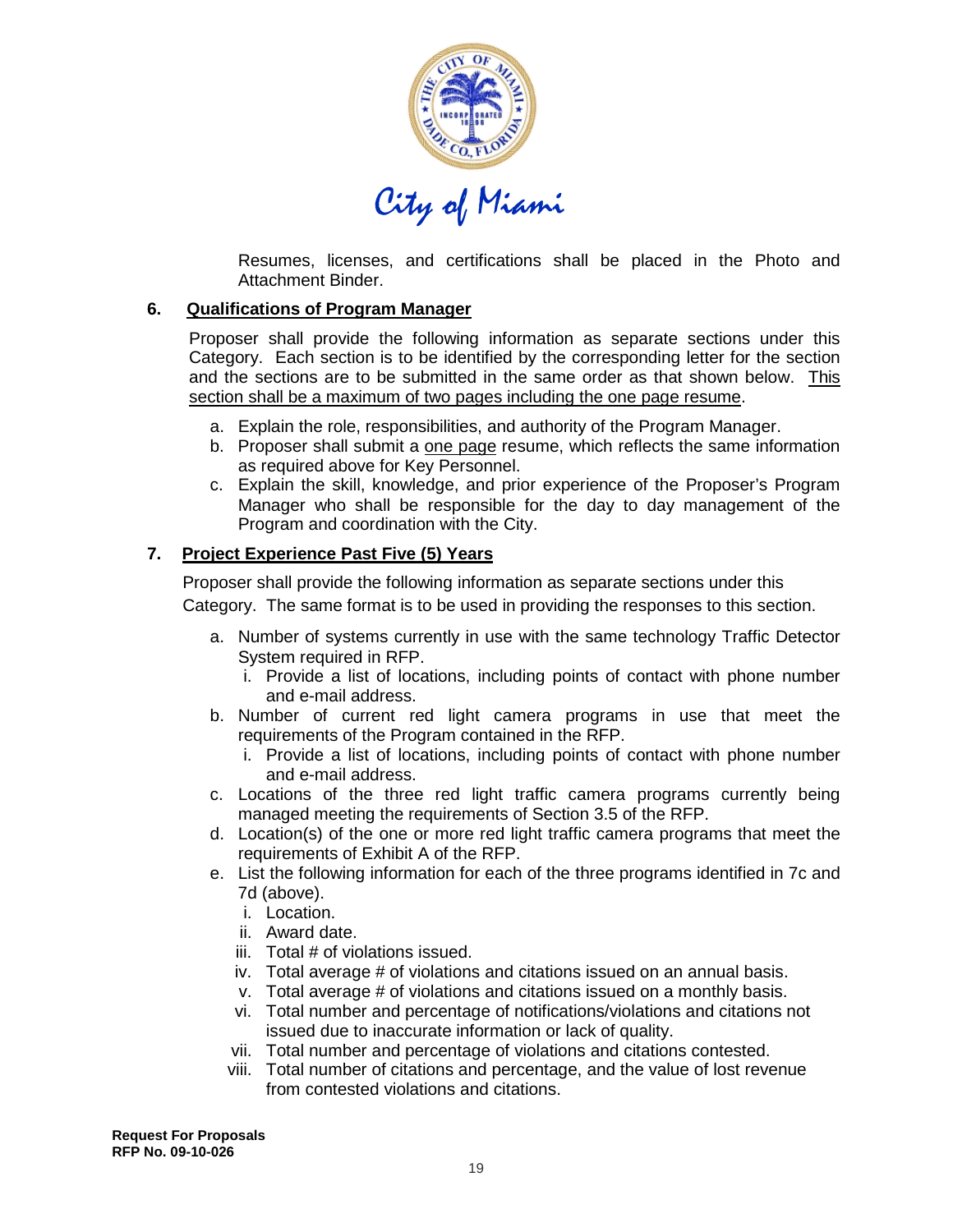

- ix. Total number of days any portion of the Program was not operational at any location on an annual basis. Total number of days, shown as a percentage, the Program is fully operational on an annual basis.
- x. How many of these days, as a number and percentage, were due to weather related occurrences.
- xi. How many software and hardware technology upgrades have been installed and provide an overview of the upgrades.
- xii. How many times have cameras, still or motion, been replaced or repaired on an annual basis due to malfunctions.
- xiii. For all installed Detector Systems, what is the average runtime performance on an annual basis, shown as a percentage.
- xiv. Name, address, phone number, and e-mail of a contact person for the contracting entity of the programs identified in 7c and 7d.
- xv. Form RFP-PP-REF

#### **8. Program Management**

Proposer shall provide the following information as separate sections under this Category. Each section is to be identified by the corresponding letter for the section and the sections are to be submitted in the same order as that shown below. This section shall not exceed ten (10) pages .

- a. Location of the central processing facility for the Program. If this is not a local facility how will personnel be provided for traffic court cases? Where will the local office, if any, be located?
- b. Explain the Proposer's chain of custody protocols for managing and processing a violation from the time a Traffic Infraction Device captures a violation until the violation or citation is paid or adjudicated in court. These protocols shall be based on using the Miami Police Department for the Traffic Enforcement Officer ('TEO") function. These protocols must comply with the requirements of the Florida Statutes and the Miami Dade County Court ("Court").
- . c. Describe the procedures and process for voiding a violation and who has authority to void a violation. Does the System include a checklist for the reasons a violation is voided?
- d. What is the protocol for determining a violation for right turn on red?
- e. Describe quality control plan for processing of violations. Include details to ensure that all timelines and notification requirements are met, including the timeline for submission of citations to the Court, schedules for performing maintenance and inspections, as well as monitoring and ensuring System integrity.
- f. Describe the proposed public awareness program, including methods, materials and the media to be used to educate the public and drivers of the Program. Provide three sample documents to be used as part of the public awareness program in the Photo and Attachment Binder.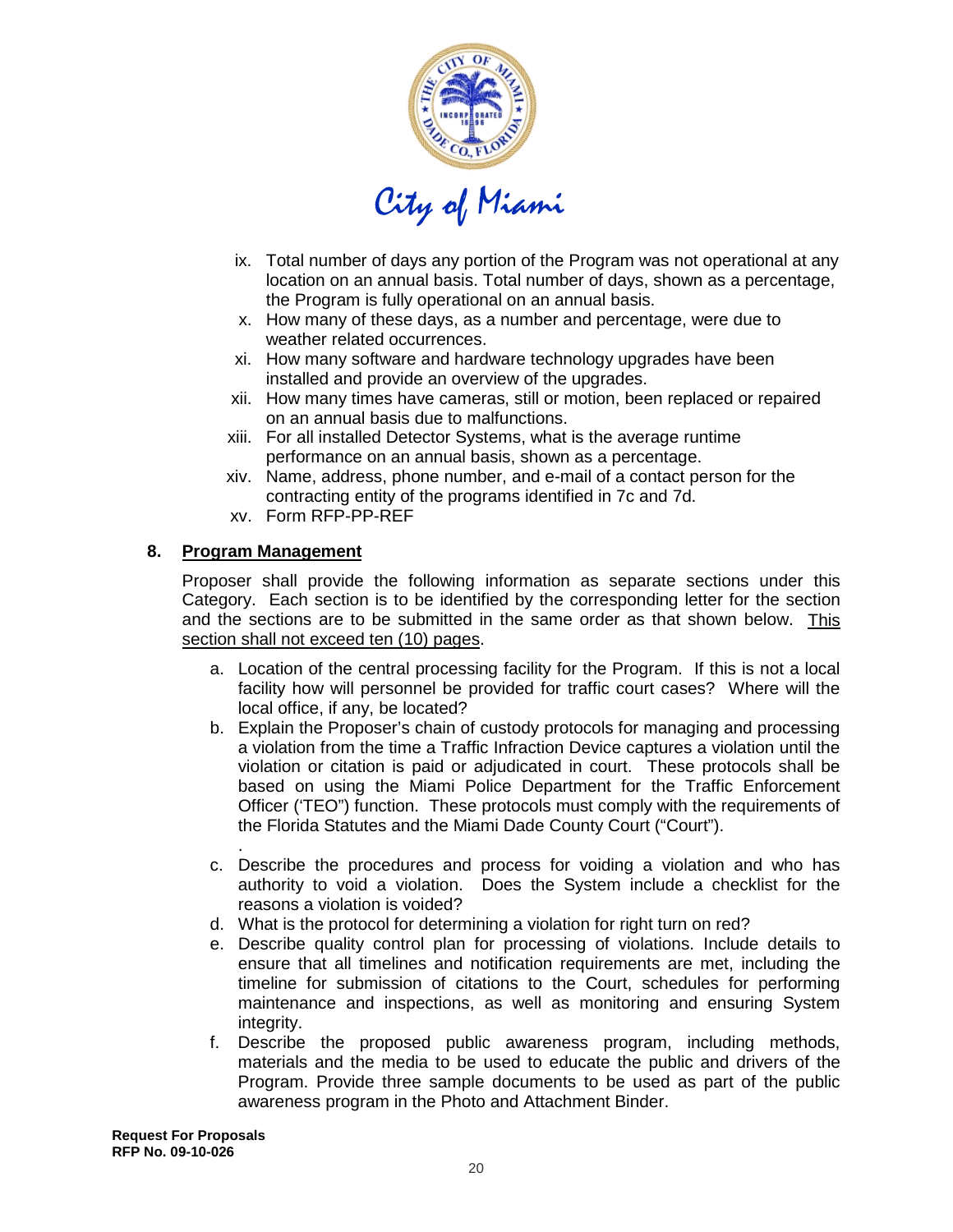

- g. Explain how the Program provides maximum benefits to the City.
- h. Explain the process for obtaining and verifying vehicle owner information.
- i. Describe the Proposer's overall management approach and operations plan for the Program and explain how such an approach will help ensure a successful Program. This plan should include frequency of scheduled meetings with the City, problem and conflict resolution, communication protocols, etc.
- j. Explain how violation fines will be collected, managed, and distributed. Include an explanation of fiscal control procedures, audit procedures, and how accounts will be reconciled and reported.
- k. Provide information on collection rates for violation for the following:
	- i. Current average of collection based on initial notification.
	- ii. Current average of collection based on second notification.
	- iii. Average number of citations contested.
	- iv. Average number of contested citations upheld.
- l. Time frame for the installation of the first intersection and the subsequent 18 intersections from the date a Notice to Proceed is issued. Timeframe in which the Program would be initially and fully operational based on the initial installation of 19 Detector System. Time frame for installation of additional cameras from issuance of a Notice to Proceed.
- m. Number of employees anticipated to be employed for the proposed Contract, based on the 19 required intersections? Will any of these employees be based in the City of Miami and if yes how many?
- n. Describe the training that will be provided to City employees who will be involved with the Program.

#### **9. Technical Capabilities**

Proposer shall include the following information. This section shall be a not exceed ten (10) pages.

Traffic Detector System List and describe the types of equipment, including dimensions, of all major components comprising the system (e.g., cameras, flash or lighting units, cabinets [including generally what the cabinets contain). The list must include the signage required by Florida Statute. A maximum of two labeled photos of each piece of equipment shall be included in the Photo and Attachment Binder.

- a. Explain the benefits and capabilities of the Traffic Detector System ("Detector System") and why the Detector System and your Program are the best solution for the City. Avoid comparing your system to other companies' systems.
- b. Explain the following:
	- i. How does the Detector System capture the red light signal and the vehicles violating the red traffic signal? Proposers may propose more than one detection method. However, Proposer must identify which method is the primary method to be used in the Program. Explain each detection method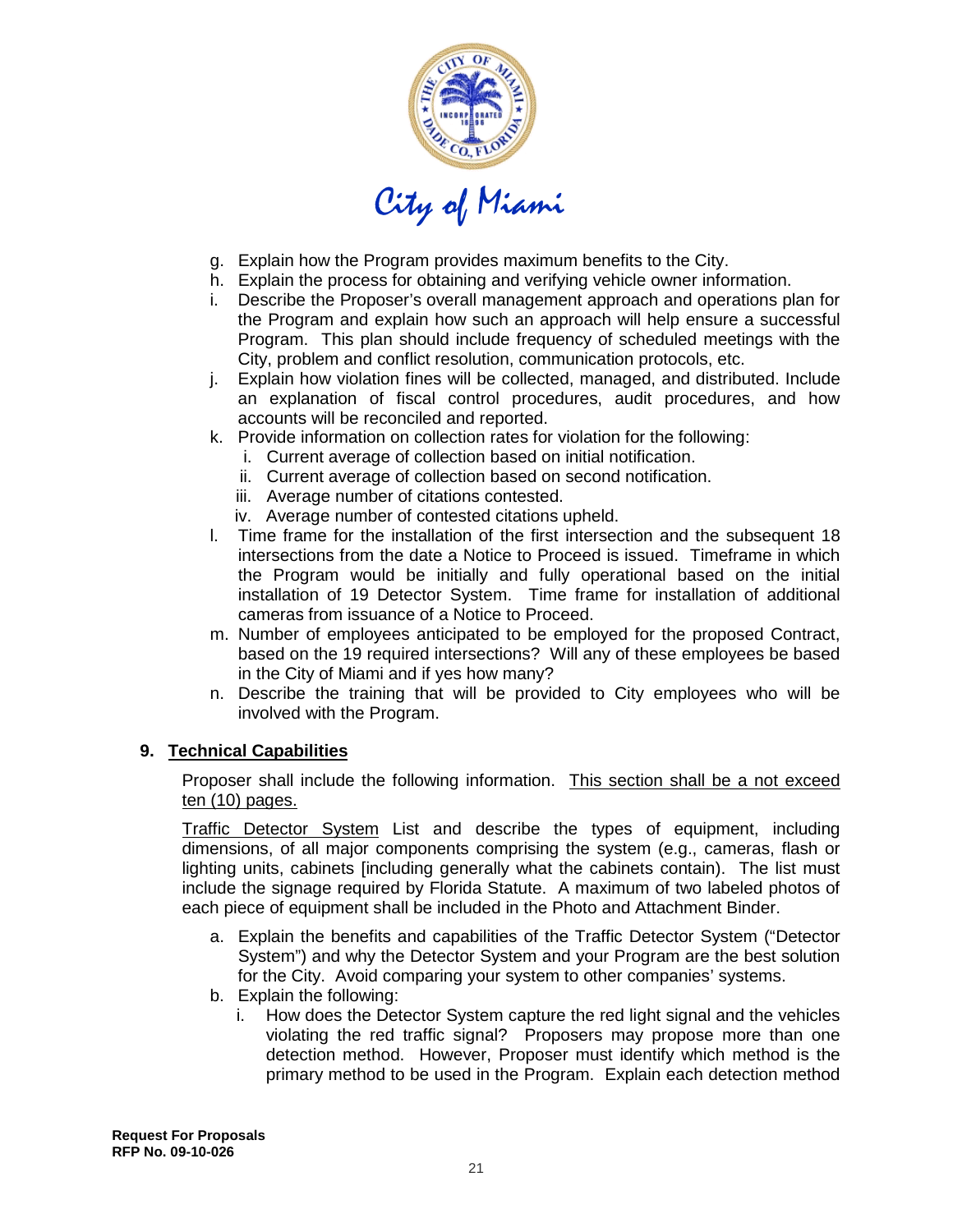

that can be used by the Detector System, including the benefits and limitations of each.

- ii. How your Detector System transmits the data to your remote office facility for processing? Does the Detector System use wireless technology? If yes, please explain the details of the technology including encryption capabilities to prevent tampering with the Detector System and unauthorized access to pictures. If no, explain the technology used. Does the Detector System have redundancy for transmission of data?
- iii. How is the Detector System powered? Does the Detector System have redundancy in the event that the primary power source fails? Is there a time limitation under which the Detector System can operate under the redundant system? If yes, how long can the system operate on the redundant system?
- iv. Can the stand alone Detector System be hard wired to the County or State of Florida's traffic control systems? If yes, how and how long would it require the Detector System to be out of service at a given location? What are the operational benefits, if any, to a hard wired system?
- v. How does the Detector System capture multiple, concurrent, and/or simultaneous violations?
- vi. How does the Detector System compensate for the effects of inclement weather, license plate covers, reflective material on license plates, and reflective glare? Two pictures of each situation shall be included in the Photo and Attachment Binder.
- vii. List the data that is captured on both the still camera picture and on the video. Two images of each shall be included in the Photo and Attachment Binder.
- viii. Periodic maintenance and inspection and repair plans, including frequency, inspection checklist, and response time for repairs. Provide a copy of each plan in the Photo and Attachment Binder.
- ix. Disaster recovery plan.
- x. Explain the procedures, requirements, and methodology for the installation of the Detector System. This shall include the types of construction work required, design drawings, installation requirements, permits, process for obtaining easements, and typical timeframes for installation from issuance of a Notice to Proceed.
- xi. Provide information on the signage used at intersections to advise motorists of the Detector System. Include size, type of materials used (including if post is a breakaway post), wording (including wording for right turn on red). Provide two pictures in the Photo and Attachment Binder.
- xii. Average percentage of time Detector System is operational on an annual basis. Factors such as repairs and maintenance are to be considered.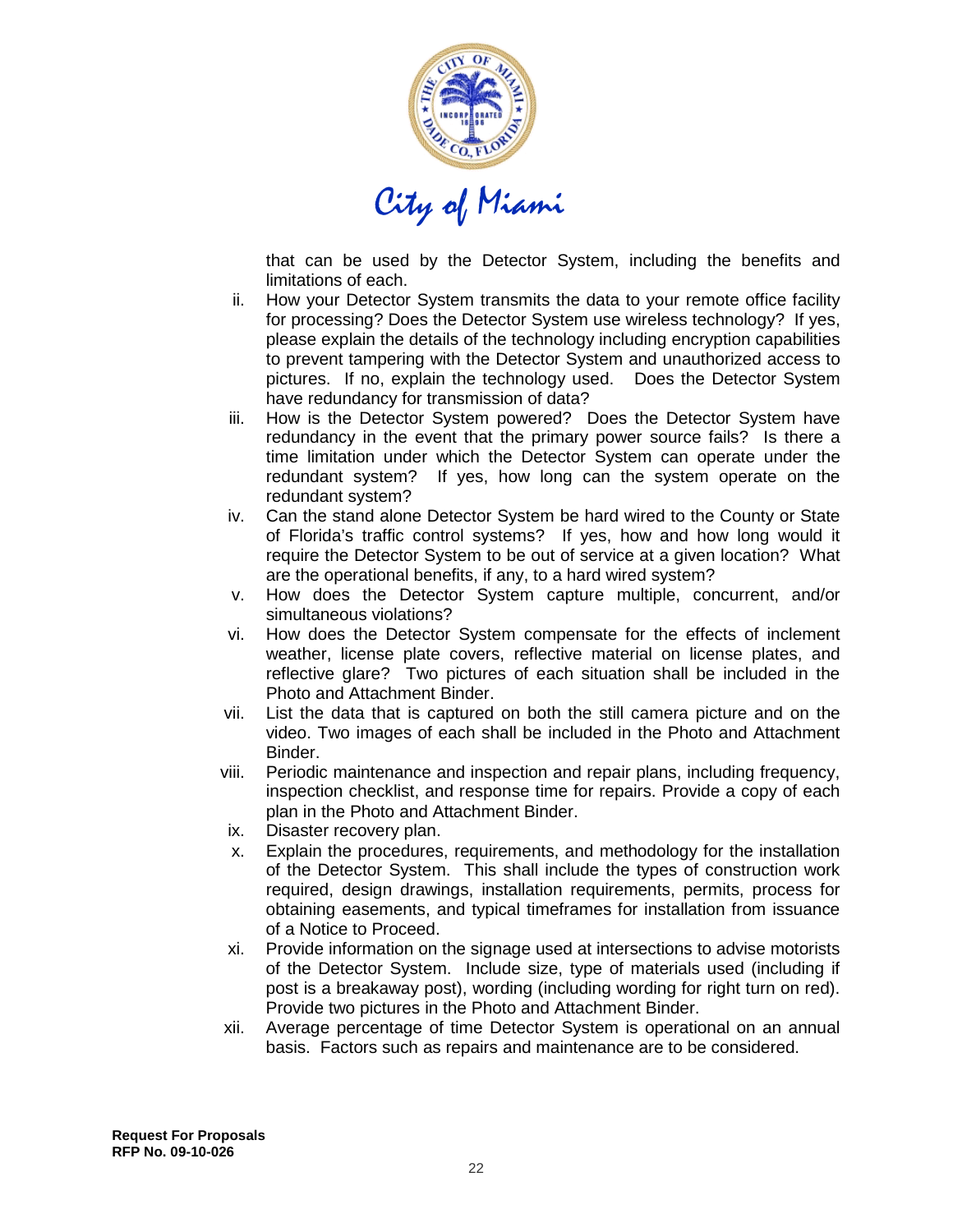

#### Traffic Detector System Equipment

Proposer shall include the following information.

- a. Number of megapixels for any still camera(s): \_\_\_\_\_\_
- b. Is shutter speed automatic adjusted: \_\_\_ yes \_\_\_ no
- c. Still camera shutter speed range: \_\_\_\_\_\_\_\_\_\_\_\_
- d. Still camera ISO controls: \_\_\_\_\_\_\_\_\_\_\_
- e. Is still camera lens auto focus: \_\_\_ yes \_\_\_ no
- f. Does the still camera have automated light metering: \_\_\_ yes \_\_\_\_ no
- g. Is the still picture \_\_\_\_\_\_\_ full color or \_\_\_\_\_\_black and white?
- h. Number of still pictures taken per violation: \_\_\_\_\_\_\_\_
- i. Is video captured in color: \_\_\_\_ yes \_\_\_\_ no
- j. Length of video image: \_\_\_\_\_\_\_\_
- k. Video frame rate: \_\_\_\_\_
- l. Video camera resolution:
- m. HD video capability \_\_\_ yes \_\_\_ no n. Camera distance from traffic light: \_\_\_\_\_\_\_\_ minimum feet \_\_\_\_\_\_\_\_
- maximum feet
- o. Height cameras are installed from ground:
- p. Number of cameras per intersection: \_\_\_\_\_\_\_\_\_\_\_

#### Database System (System)

Proposer shall include the following information. This section shall not exceed five (5) pages.

- a. Explain the process for storage and retrieval of violation and citation documentation. Including how long a violation is made available to be viewed by the violator, the City, and the Court.
- b. Describe your plan and practices to ensure that the System is maintained up to date and reviewed for periodic or required upgrades.
	- i. Number and percentage of tickets not issued on an annual basis due to data entry errors.
	- ii. Number of tickets not issued due to failure to follow proper notification requirements.
- c. Average percentage of captured violations to collection of fines. Factors such as illegible license plates, incorrect data such as speed, time of day, etc should be considered.
- d. Can the System integrate with the City's CCTV System as described in Exhibit A of the RFP? Can the System currently integrate with the Court's database system?
- e. Explain the System, including listing of hardware and software to be used. Identify the software language and the benefits of using the software language. What is the current capacity for storage?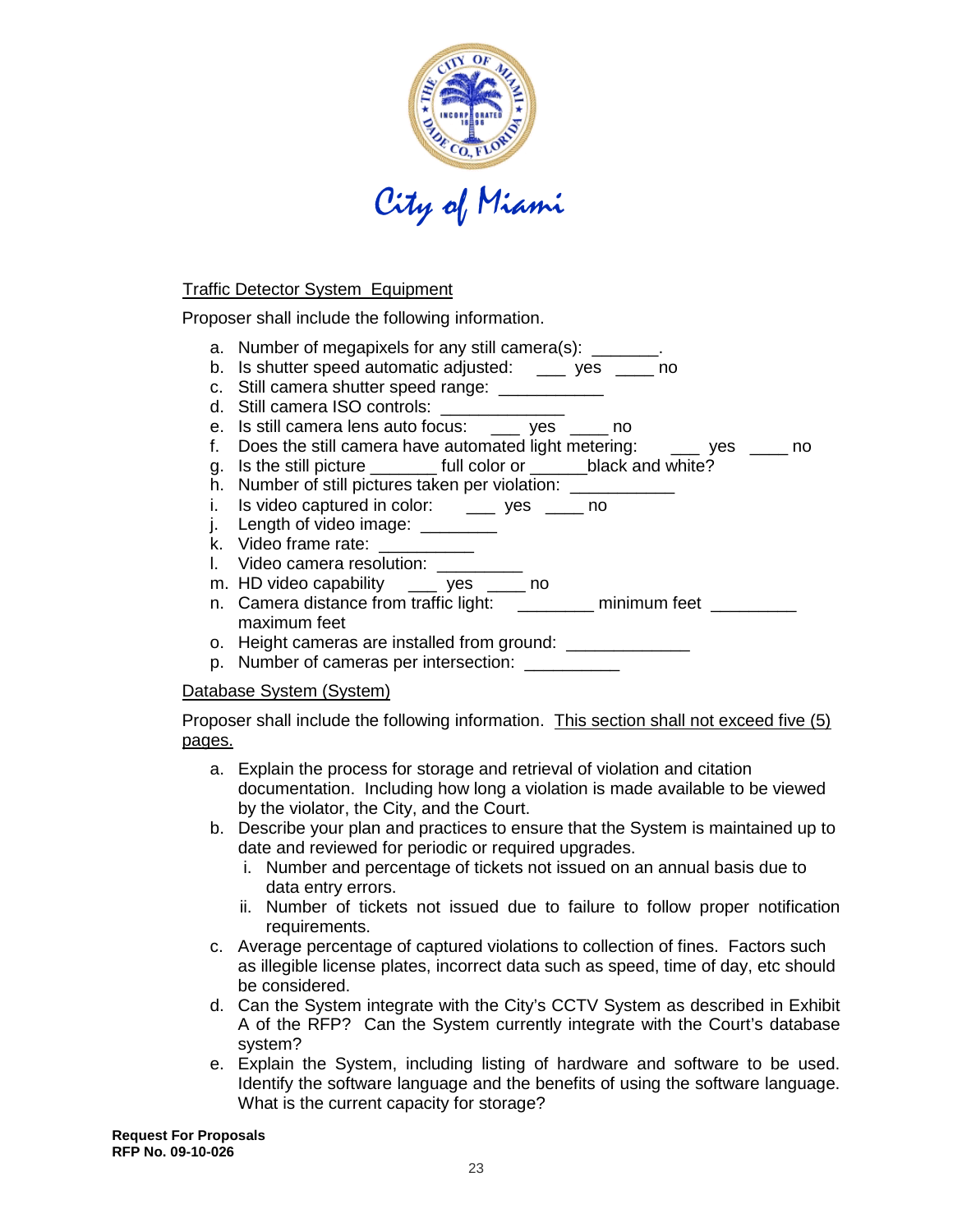

- f. Explain the types of standardized reports the System can provide, including identifying any required by the RFP that cannot be provided. Identify if customized reports can be provided, any limitations on customized reports, and the timeframe for customizing reports. Identify all web based reports that are available to the City online and explain if customized reporting can be performed by the City online. Provide three copies of existing standardized reports that best reflect the report information identified in the RFP in the Photo and Attachment Binder.
- g. Is the System capable of online reporting in real time? If yes, explain how this will work. If no, explain how frequently the information is captured or entered into the System.
- h. Explain the methods and protocols used to back-up the System's data and the encryption technology used to protect the System.
- i. Describe the process a person will follow to access a copy of their violation information, including average loading times to view the still pictures and video. Provide the timeline during which the information will be available on-line for viewing. Provide three screen captures of the System's screen that reflect the on-line access process in the Photo and Attachment Binder.

#### **10. Acknowledgement of Addenda and Proposer Information Forms**

#### **Part 2 – Photos and Attachments Binder**

The following format shall be used for this Binder:

- 1. Table of Contents.
- 2. Maximum of two labeled photos of each piece of equipment for the Detector System.
- 3. Two pictures showing the data captured on still camera pictures.
- 4. Two still image captures of video showing the data captured on the video.
- 5. Pictures taken in inclement weather, with license plate covers, with reflective material on license plates, and with glare.
- 6. Copy of periodic maintenance and inspection and repair plans.
- 7. Two pictures of signage used at intersections.
- 8. Three copies of existing standardized reports that best reflect the report information identified in the RFP.
- 9. Three screen captures of the System's screens that reflect the on-line access process.
- 10. Sample documents to be used as part of the public awareness program.
- 11. One page resumes, licenses, and certifications for Project Team Key Personnel.
- 12. Requested clarifications and comments concerning the Contract.
- 13. Three years of audited financial statements.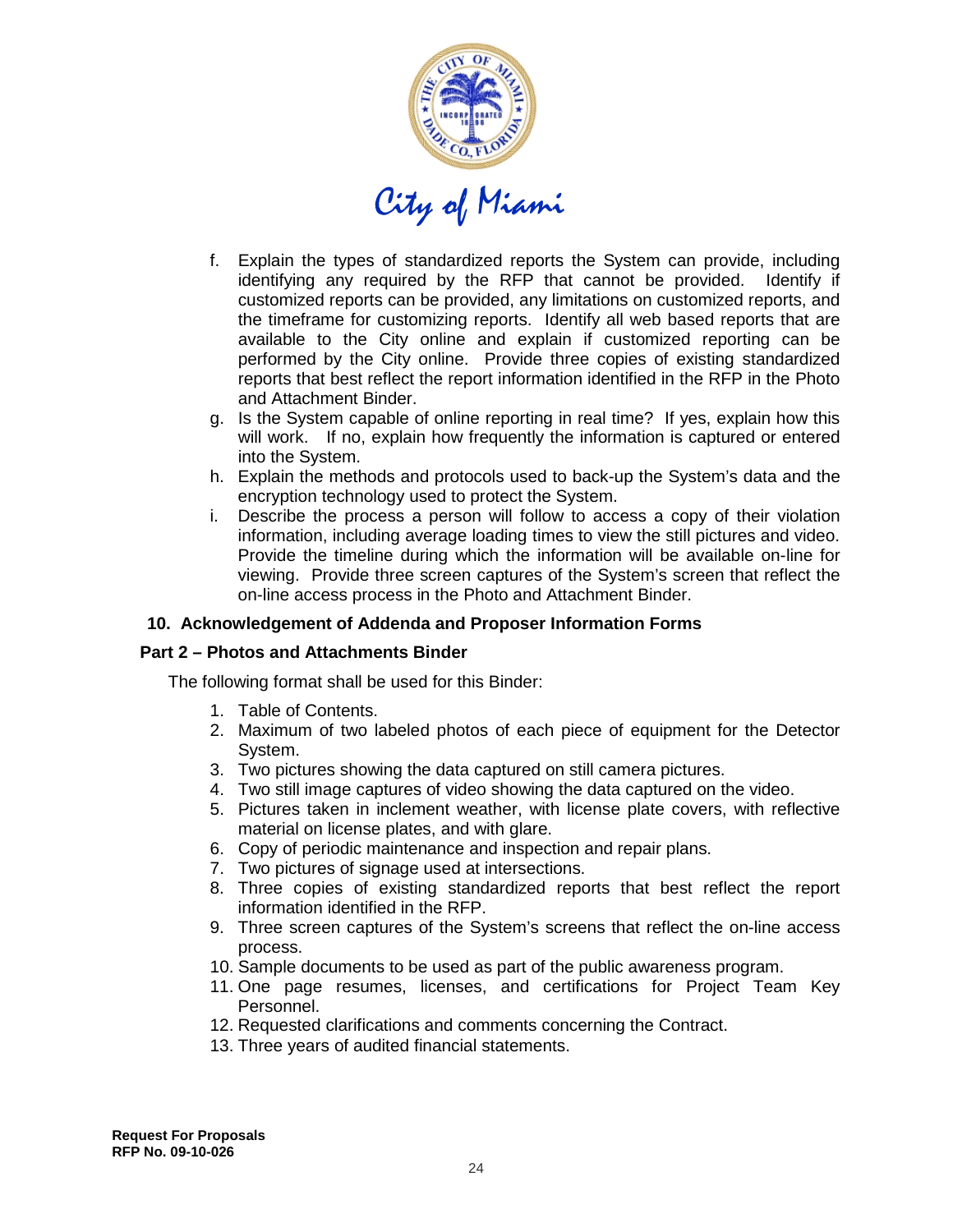

#### **B. PRICE PROPOSAL**

# **1. Proposal Errors**

Where Price Proposal forms have erasures or corrections, the Proposer must initial each erasure or correction in ink. Use of any other forms will result in the rejection of the Response as non-responsive.

# **2. Submission of Price Proposal**

The Price Proposal shall be submitted in *a separate sealed envelope* and shall be submitted on Proposer's company letterhead, concurrent with the submittal of the Technical Proposal, The Price Proposal shall consist of a total fee for all costs required to furnish, install, operate, and maintain the Traffic Infraction Detector Program.

The Price Proposal shall be based upon and include any and all costs or expenses to be incurred by the Proposer in completing all aspects of the Program. The Price Proposal, in addition to all direct costs and expenses, shall include all other costs and expenses including but not limited to such costs as the Proposer's general, administrative and overhead costs (including cost of certified mail, if required); Program management and supervisory costs; all fees, charges and taxes; labor, direct and indirect payroll costs; insurance and bond costs (if any); cost of equipment, material, tools and transportation; and operating margin (profit).

In addition, the Price Proposal shall include **all** cost associated with bringing the Program into full compliance with all FDOT and Court rules and regulations.

Price Proposals are submitted for the purposes of determining the Successful Proposer and establishing the maximum potential value of the Contract to be awarded by the City. The City, at its sole discretion, may conduct further negotiations to determine the final value of the Contract to be awarded and may request a detailed proposal to substantiate the Price Proposal.

#### **3. Alternate Price Proposal**

Proposer may provide one alternate Price Proposal that meets the requirements of the Florida Statutes. Proposer must demonstrate that the alternate Price Proposal meets the requirements of the Florida Statutes and must also explain why the alternate proposal is a better option for the City.

Alternate Proposals that include all costs for compliance with FDOT and Court rules and regulations will be promulgated.

#### **4. Evaluation of Price Proposal**

The Price Proposal submission will be assigned a maximum of thirty (30) points by each Evaluation Committee member. **Any Price Proposal that excludes any costs associated with the Program, including bringing the Program into compliance with HB325/ Chapter 2010-80, or bringing the Program into compliance with the FDOT and Court rules, regulations, and requirements that will be promulgated**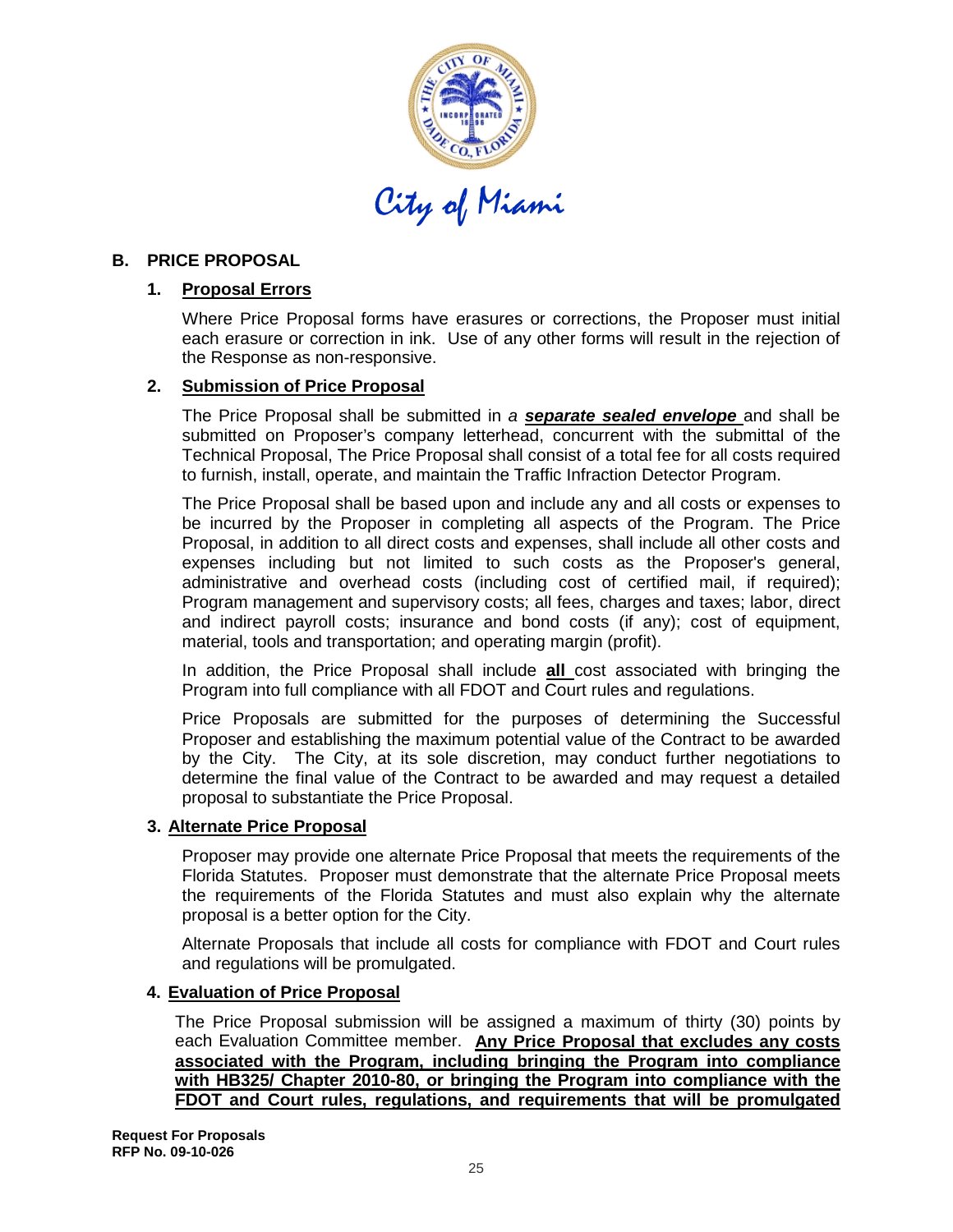

**shall result in the Response being rejected as non-responsive.** The Price Proposal will be evaluated in the following manner:

- 1. The responsive Response with the lowest total Price Proposal will be given the full weights as identified above for each Phase.
- 2. Every other Response will be given points proportionally in relation to the lowest price. This point total will be calculated by dividing the lowest price by the total price of the Price Proposal being evaluated with the result being multiplied by the maximum weight for the price to arrive at a cost score of less than the maximum (30) score for price.

Example: Lowest Price Proposed  $\overline{\text{Proposer's Proposed Price}}$  X for Price = Proposer's Price Score Total Points

Failure of the Proposer to provide all of the required pricing detail shall be cause for rejection of the Response as non-responsive.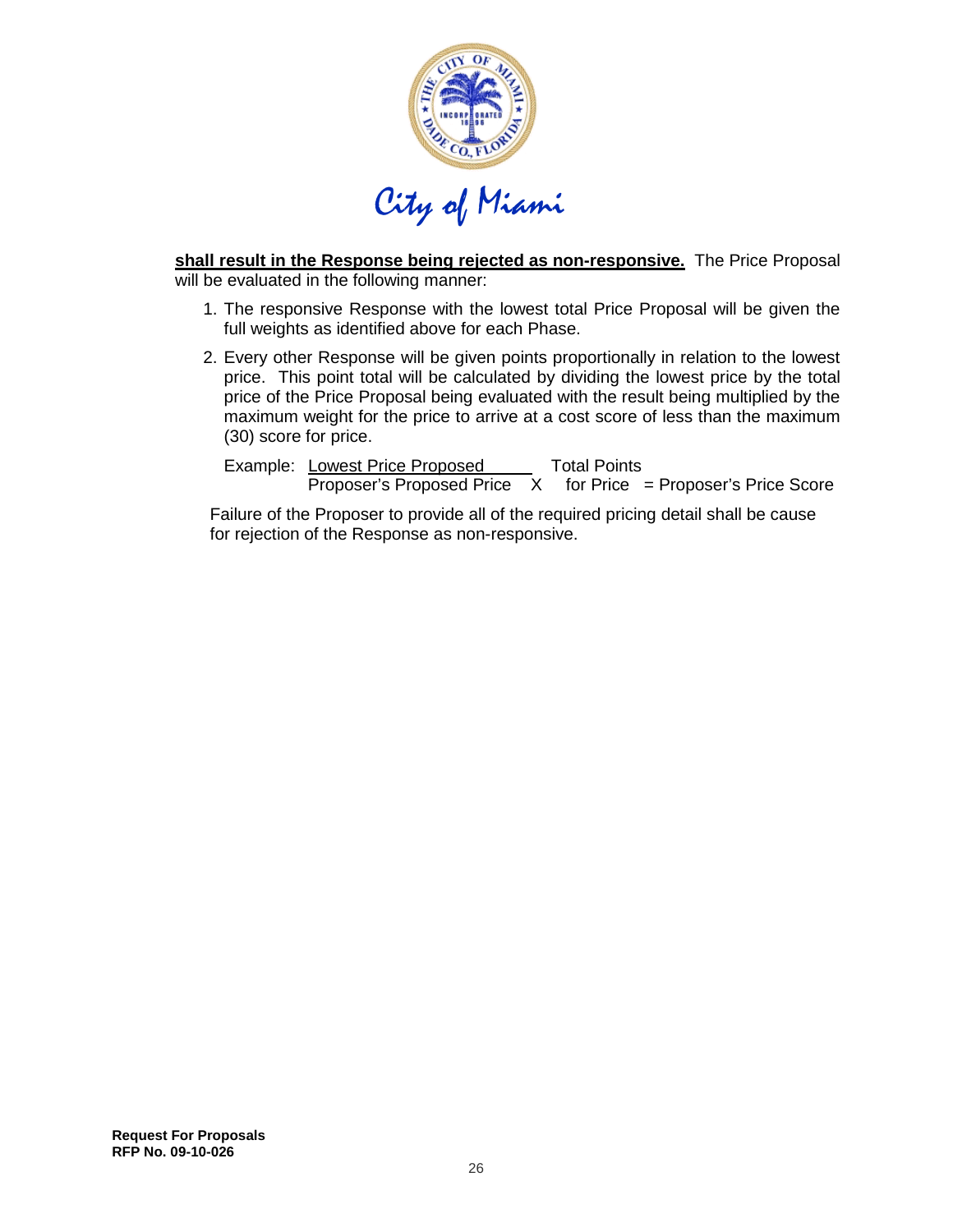

# **4.2. Response Format**

**One (1) original and seven (7) bound copies, plus one digital copy (in .pdf file format),** of your complete response to this RFP must be delivered to:

> **Ms. Priscilla A. Thompson, City Clerk City of Miami Office of the City Clerk 3500 Pan American Drive First Floor Miami, Florida 33133**

Responses must be **clearly marked on the outside of the package(s)** referencing

#### **RFP No. 09-10-026**

#### **FURNISH, INSTALL, OPERATE, AND MAINTAIN TRAFFIC INFRACTION DETECTOR PROGRAM**

#### **Responses received at any other location than the aforementioned or after the Proposal submission date and time shall be deemed non-responsive and shall not be considered.**

Responses should be signed by an official authorized to bind the Proposer to the provisions given in the Response. Responses are to remain valid **for at least 120 days.** Upon award of a Contract, the contents of the Response of the Successful Proposer(s) may be included as part of the Contract, at the City's discretion.

#### **SUBMITTAL GUIDELINES**

#### **1. General**

Only one (1) Response from an individual, firm, partnership, corporation, business entity, or joint venture will be considered in response to this RFP. Subconsultants or Subcontractors may be included in more than one Response submitted by more than one Proposer. A firm, partnership, corporation or joint venture that submits a Response may not be a Subcontractor on another Response submitted under this RFP. Should a Proposer appear as a subcontractor on another Response, the Proposer's Response will be rejected as non-responsive and they will only be considered as the Subcontractor on the other firm's Response.

Throughout this RFP, the phrases "must" and "shall" will denote mandatory requirements. Any Response that does not meet the mandatory requirements is subject to immediate disqualification.

The successful Proposer shall register as a Bidder/Vendor at the time of contract award, indicating the commodities/services which the Proposer can regularly supply to the City. Should the successful Proposer not be currently listed on the City's Proposer/bidder's list, they may register via the internet at: [http://www.miamigov.com/Procurement/pages/SupplierCorner/default.asp.](http://www.miamigov.com/Procurement/pages/SupplierCorner/default.asp)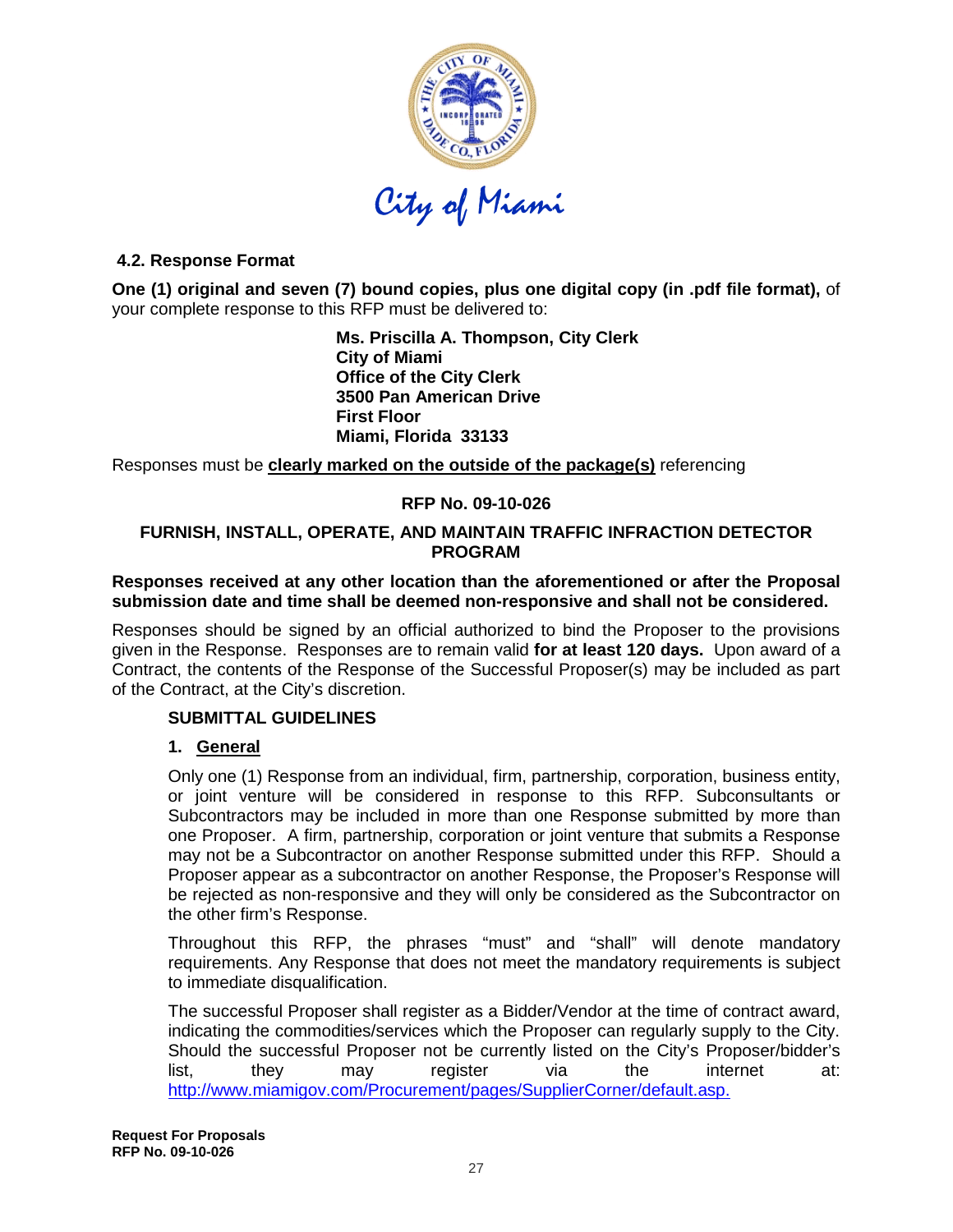

For any questions, contact the Vendor Registration Section at (305) 416-1902. It is the sole responsibility of the Proposer to insure that they are properly registered with the City."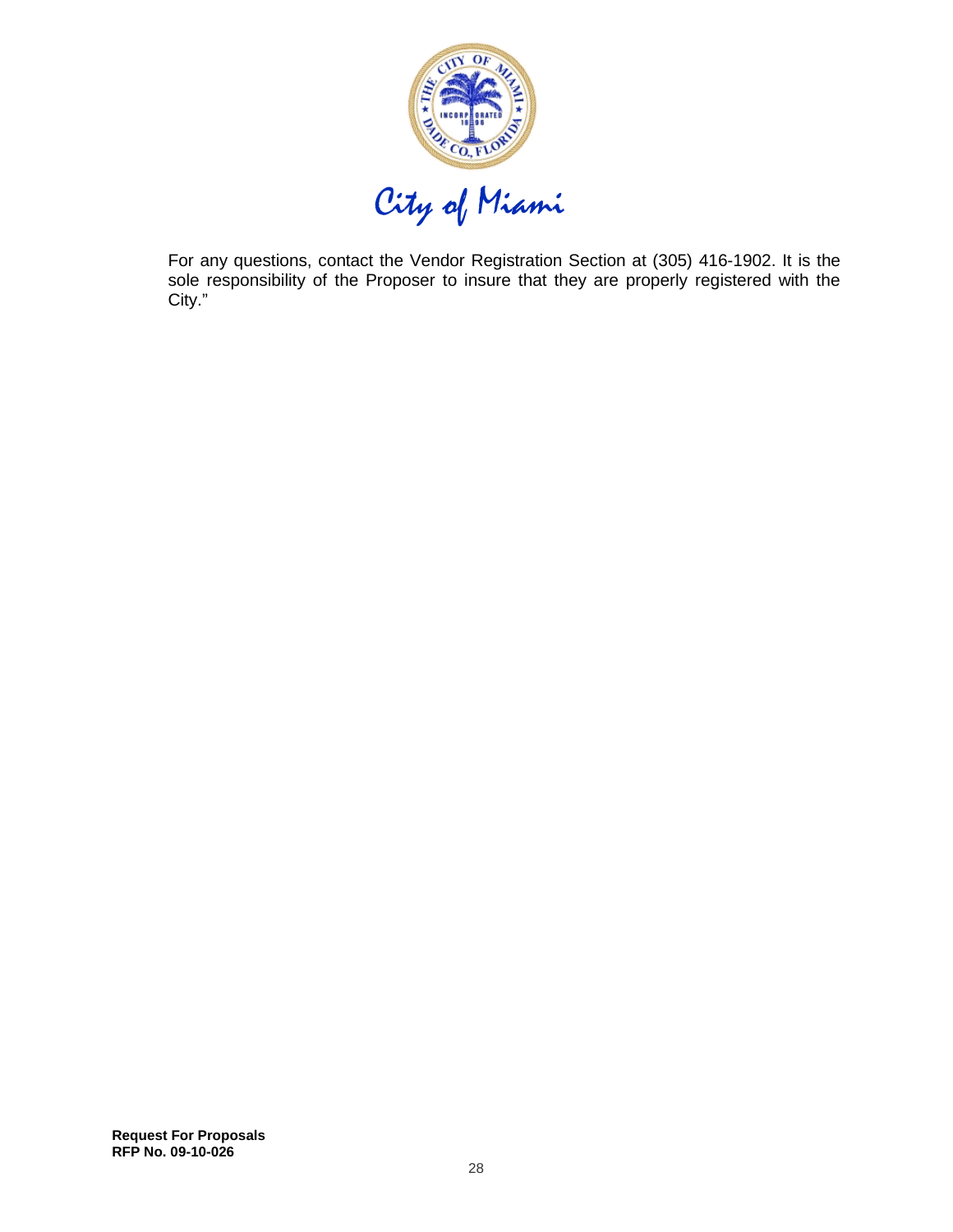

# **SECTION 5**

# **5.0 EVALUATION/SELECTION PROCESS**

#### **A. Evaluation Procedures**

The procedure for response evaluation and selection is as follows:

- 1. Request for Proposals issued.
- 2. Receipt of Responses.
- 3. Opening of Technical Proposals and listing of all Responses received.
- 4. Preliminary review of the Technical Proposals by City staff for compliance with the submission requirements of the RFP, including verification that each Response includes all required documents.
- 5. Review by City Staff to confirm that the Proposer is qualified to render the required services according to State regulations.
- 6. The Evaluation Committee ("Committee"), appointed by the City Manager, shall meet to evaluate each responsive Technical Proposal in accordance with the requirements of the RFP. At the Committee's option, the Proposers may be required to attend an interview session. The Committee may, at its sole discretion, shortlist the proposers and may invite only the shortlisted firms to an interview session.
- 7. Subsequent to completing the evaluation of the Technical Proposals, the Fee Proposal will be opened by City staff at the Committee meeting.
- 8. City staff will calculate the score for each Fee Proposal in accordance with the methodology stated in Section 4 and advise the Committee.
- 9. City staff will then total the score of each Proposer and advise the Committee of each Proposer's combined score.
- 10. The Committee forwards its recommendation of the most qualified Proposer to the City Manager inclusive of the ranking of the Responses.
- 11. After considering the recommendation of the Committee, the City Manager may approve the Committee's recommendation and authorize CIP to enter into negotiations with the top ranked firm, request that the Committee provide additional information as to the ranking of the Responses, or reject all Responses and cancel or re-issue the solicitation. Upon approval of the Committee's recommendation the Proposers will be listed in rank order on the CIP webpage: [http://www.miamigov.com/CapitalImprovements/pages/ProcurementOpportunitie](http://www.miamigov.com/CapitalImprovements/pages/ProcurementOpportunities/Default.asp) [s/Default.asp.](http://www.miamigov.com/CapitalImprovements/pages/ProcurementOpportunities/Default.asp)
- 12. Upon successful negotiation of a Contract, CIP will forward the recommended Contract to the City Manager for acceptance and the City Manager upon

**Request For Proposals RFP No. 09-10-026**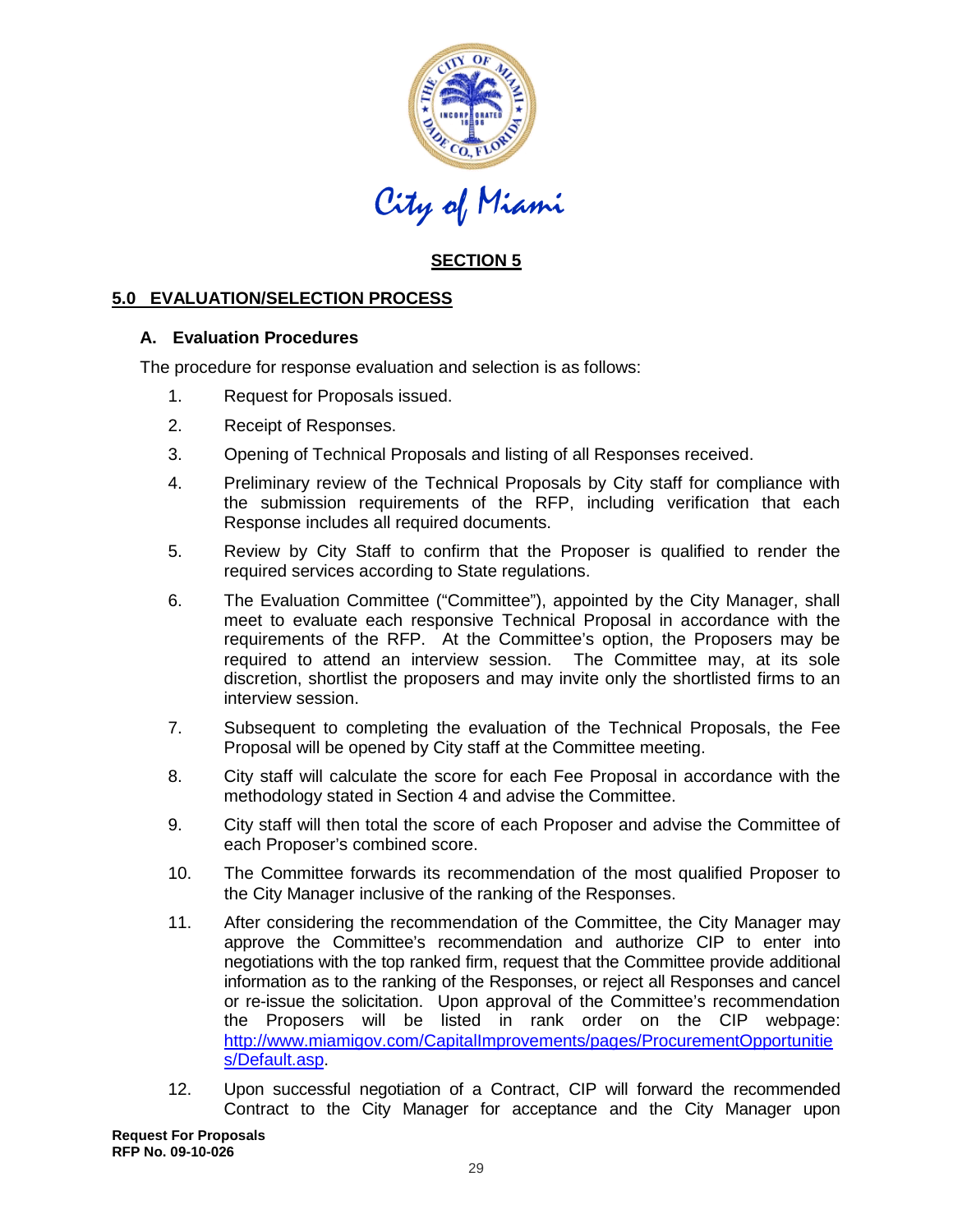

acceptance of the negotiated Contract will approve the award or recommend that the City Commission, when required by the City's Procurement Code, approve the recommendation of the Committee and the award of the Contract. Where CIP is not able to successfully negotiate a Contract with the top ranked Proposer(s) CIP will recommend to the City Manager that such negotiations be terminated and that CIP enter into negotiations with the next ranked Proposer(s) until a Contract is negotiated or all Responses are rejected.

13. If required, after reviewing the City Manager's recommendation, the City Commission may: approve the City Manager's recommendation and authorize award of the Contract; reject the Contract; or reject all Responses and direct the City Manager re-open negotiations or to solicit new Responses.

#### **B. EVALUATION CRITERIA**

Responses shall be evaluated according to the following criteria and respective weight:

- ▶ Qualifications & Experience of Proposer Maximum 20 points > Qualifications & Experience of the Team Maximum 20 points ▶ Program Management/Business Plan Maximum 30 points > Technical Capabilities Maximum 30 points
- ▶ Price Proposal and The Maximum 30 points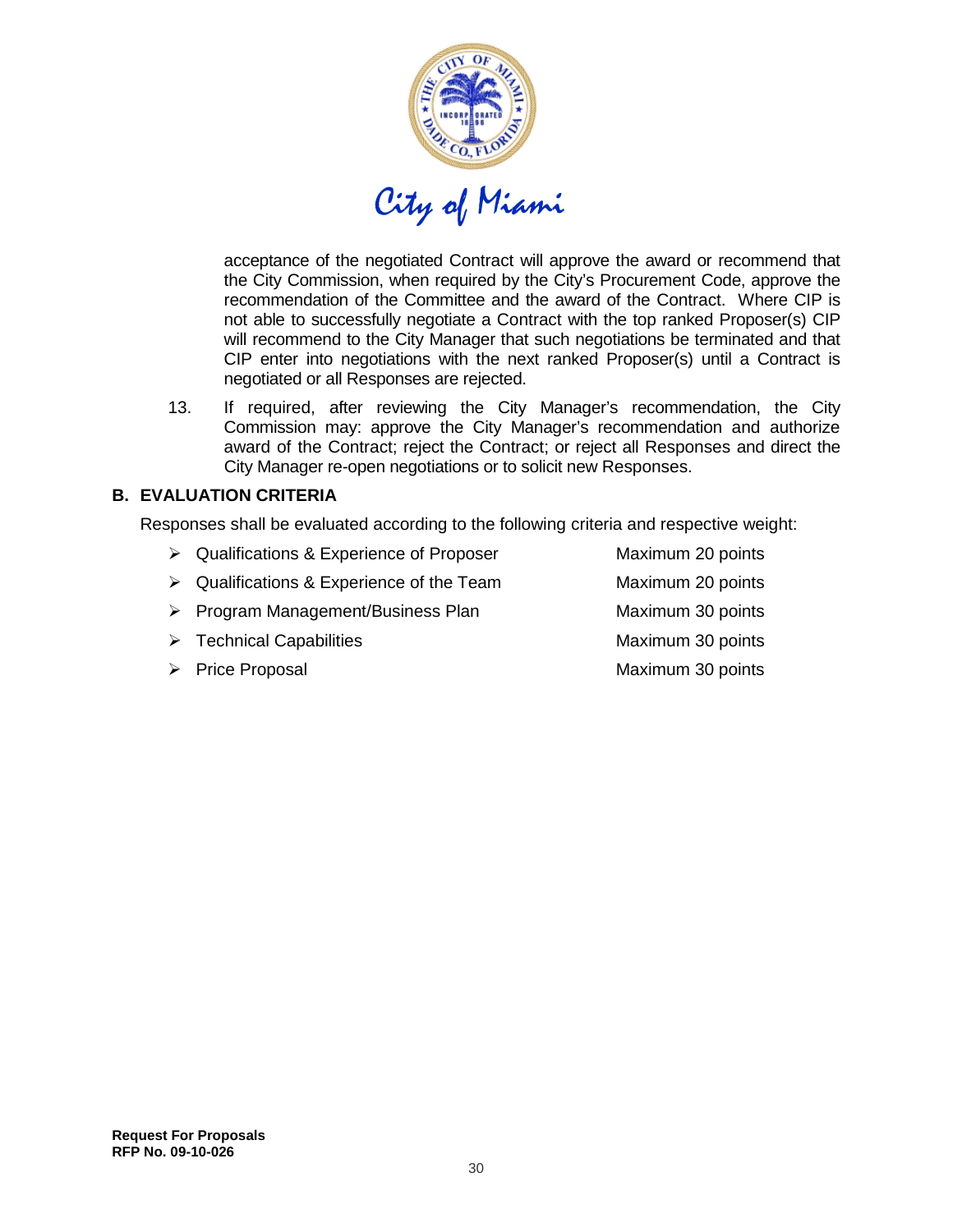

# **SECTION 6**

#### **6.0 RFP RESPONSE FORMS**

#### **6.1. RFP INFORMATION FORM**

#### **RFP NO. 09-10-026: FURNISH, INSTALL, OPERATE, AND MAINTAIN TRAFFIC INFRACTION DETECTOR PROGRAM**

I certify that any and all information contained in this RFP is true. I certify that this RFP is made without prior understanding, agreement, or connections with any corporation, firm or person submitting a RFP for the same materials, supplies, equipment, or services and is in all respects fair and without collusion or fraud. I agree to abide by all terms and conditions of the RFP, and certify that I am authorized to sign for the Proposer's firm. Please print the following and sign your name:

| Firm's Name                       |  |
|-----------------------------------|--|
| <b>Principal Business Address</b> |  |
| Telephone                         |  |
| Fax                               |  |
| E-mail address                    |  |
| Name                              |  |
| Title                             |  |
| Authorized Signature              |  |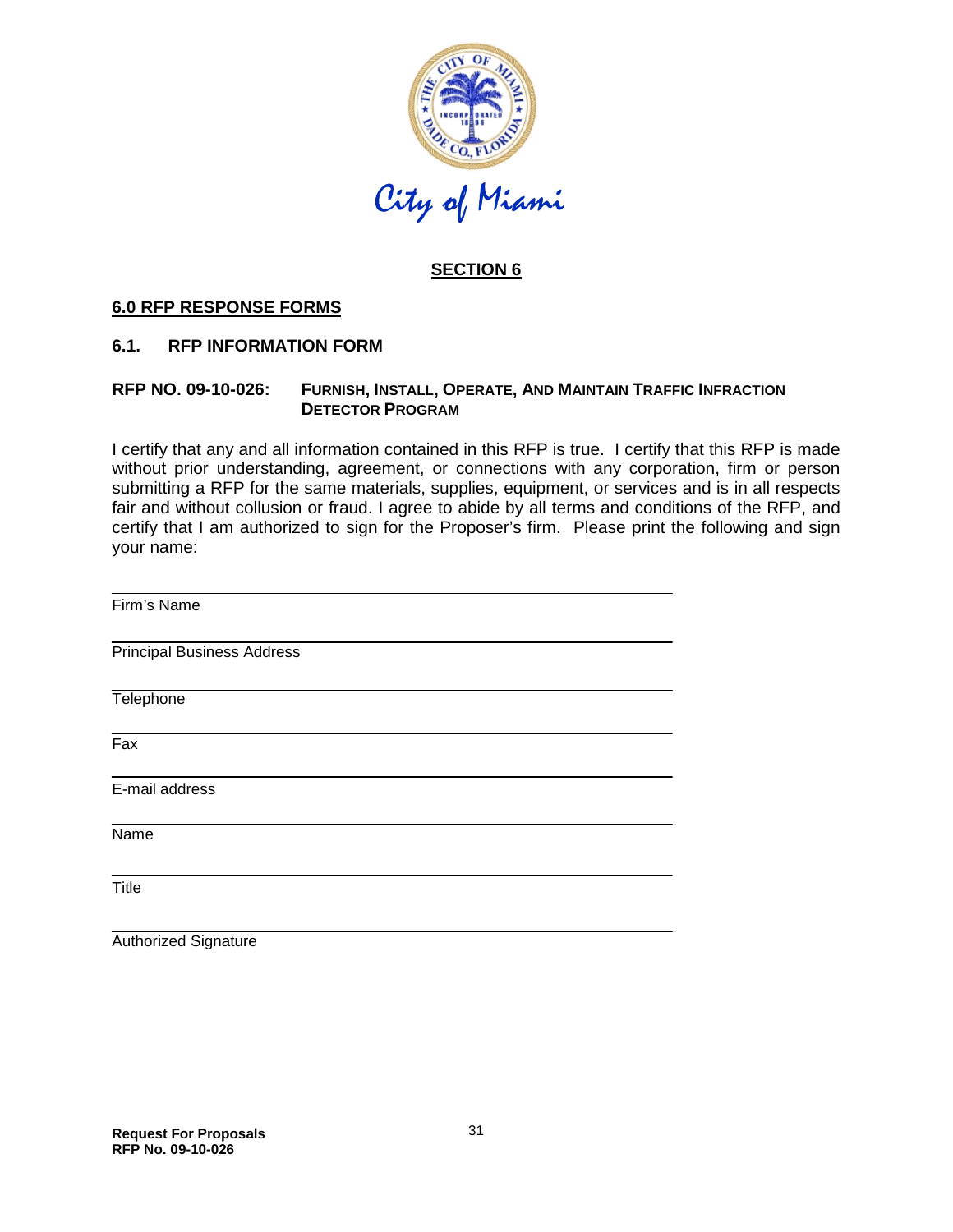

"RESOLVED, that \_\_\_\_\_\_\_\_\_\_\_\_\_\_\_\_\_\_\_\_\_\_\_\_\_\_\_, as President of the Corporation, be and is hereby authorized to execute the Response dated, \_\_\_\_\_\_\_\_\_\_\_\_\_\_\_\_\_\_\_, 20\_\_\_\_\_, to the City of Miami and this Corporation and that their execution thereof, attested by the Secretary of the Corporation, and with the Corporate Seal affixed, shall be the official act and deed of this Corporation."

I further certify that said resolution is now in full force and effect.

IN WITNESS WHEREOF, I have hereunto set my hand and affixed the official seal of the corporation this \_\_\_\_\_\_\_\_\_ , day of \_\_\_\_\_\_\_\_\_\_\_\_\_\_\_\_ , 20\_\_\_\_\_ .

Secretary: \_\_\_\_\_\_\_\_\_\_\_\_\_\_\_\_\_\_\_\_\_\_\_

(SEAL)

**FAILURE TO COMPLETE, SIGN, AND RETURN THIS FORM MAY DISQUALIFY YOUR RESPONSE**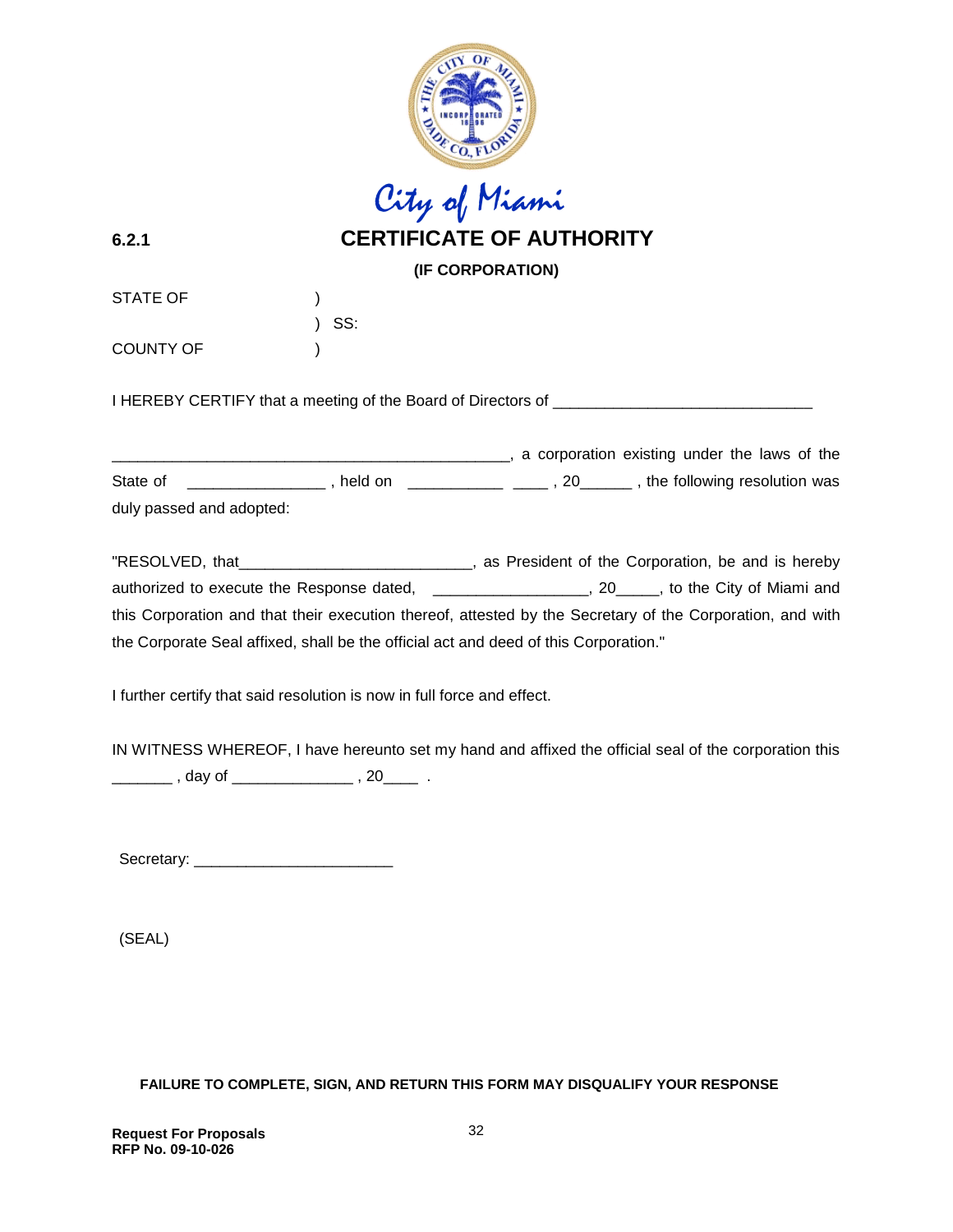

# **6.2.2 CERTIFICATE OF AUTHORITY (IF PARTNERSHIP)**

| STATE OF                                                                                             | SS: |  |  |  |
|------------------------------------------------------------------------------------------------------|-----|--|--|--|
| <b>COUNTY OF</b>                                                                                     |     |  |  |  |
| I HEREBY CERTIFY that a meeting of the Partners of _____________________________                     |     |  |  |  |
| was duly passed and adopted:                                                                         |     |  |  |  |
|                                                                                                      |     |  |  |  |
| and is hereby authorized to execute the Response dated, 100 manual 20 manual , to the City of        |     |  |  |  |
| Miami and this Partnership and that their execution thereof, attested by the _______________________ |     |  |  |  |
|                                                                                                      |     |  |  |  |
| I further certify that said resolution is now in full force and effect.                              |     |  |  |  |
| IN WITNESS WHEREOF, I have hereunto set my hand this _____ day of _____________, 20___               |     |  |  |  |
|                                                                                                      |     |  |  |  |

(SEAL)

**FAILURE TO COMPLETE, SIGN AND RETURN THIS FORM MAY DISQUALIFY YOUR RESPONSE**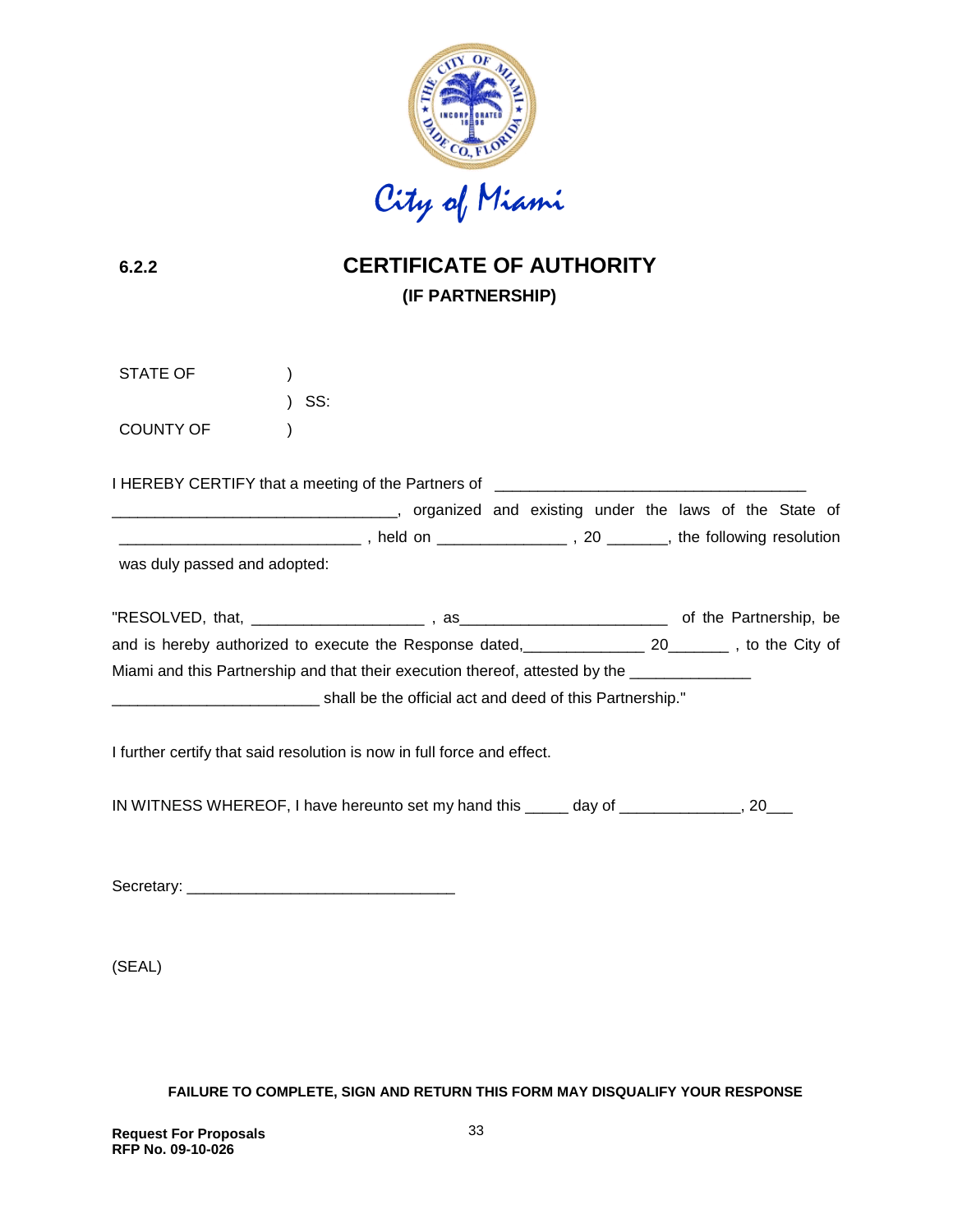

 City of Miami **6.2.3 CERTIFICATE OF AUTHORITY (IF JOINT VENTURE)**

| STATE OF         |                                                                                              |     |  |  |  |  |    |
|------------------|----------------------------------------------------------------------------------------------|-----|--|--|--|--|----|
| <b>COUNTY OF</b> |                                                                                              | SS: |  |  |  |  |    |
|                  |                                                                                              |     |  |  |  |  |    |
|                  |                                                                                              |     |  |  |  |  |    |
|                  |                                                                                              |     |  |  |  |  |    |
| and adopted:     |                                                                                              |     |  |  |  |  |    |
|                  |                                                                                              |     |  |  |  |  |    |
|                  | Venture be and is hereby authorized to execute the Response dated, 100 million 20 million 10 |     |  |  |  |  |    |
|                  | the City of Miami official act and deed of this Joint Venture."                              |     |  |  |  |  |    |
|                  | I further certify that said resolution is now in full force and effect.                      |     |  |  |  |  |    |
|                  | IN WITNESS WHEREOF, I have hereunto set my hand this ____________, day                       |     |  |  |  |  | οt |

Secretary: \_\_\_\_\_\_\_\_\_\_\_\_\_\_\_\_\_\_\_\_\_\_\_\_\_\_\_\_\_\_

(SEAL)

#### **FAILURE TO COMPLETE, SIGN AND RETURN THIS FOR MAY DISQUALIFY YOUR RESPONSE**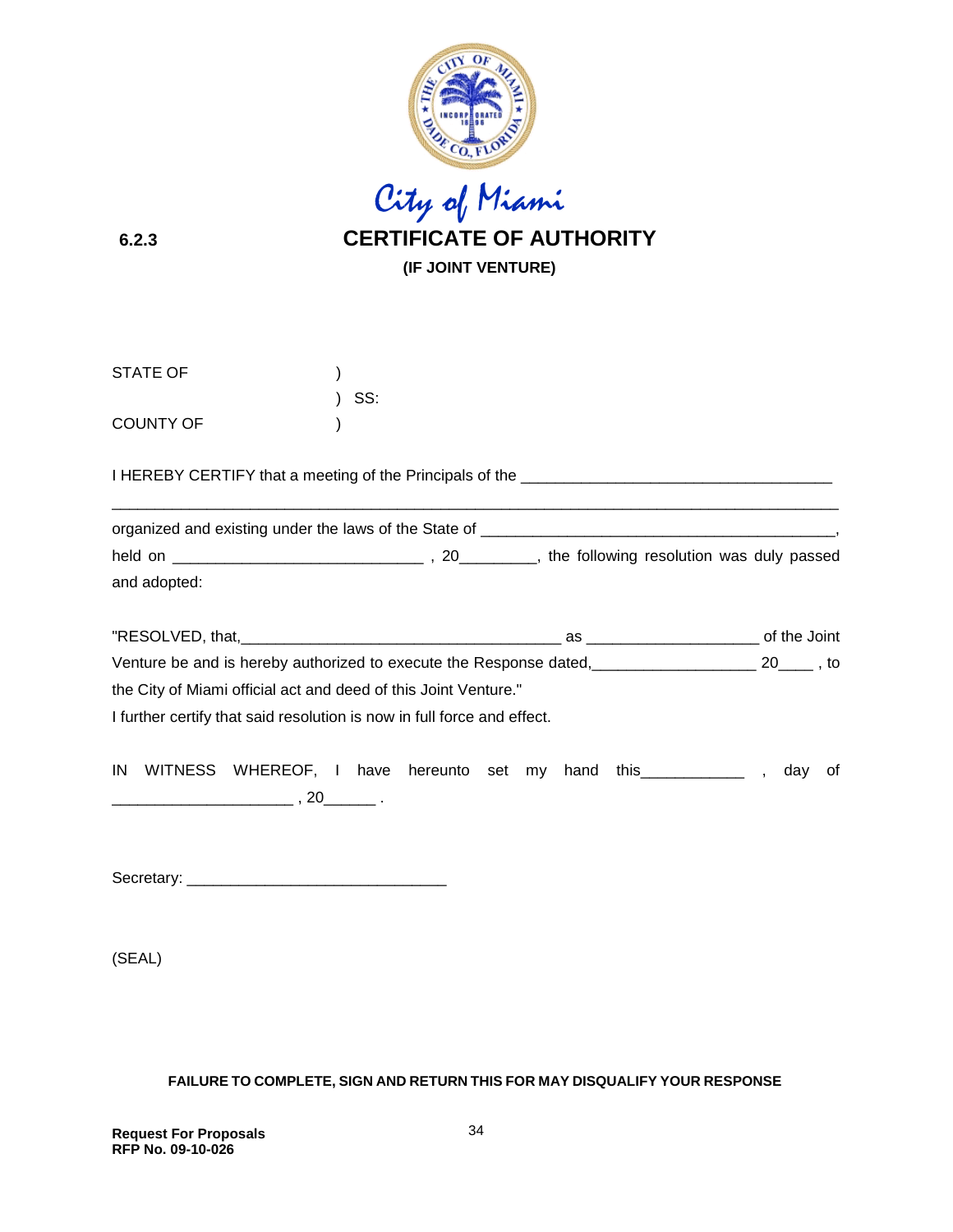

# City of Miami **6.2.4 CERTIFICATE OF AUTHORITY (IF INDIVIDUAL)**

| <b>STATE OF</b>                               |                                                                                                                                                                                                                                                                                                                                        |                 |
|-----------------------------------------------|----------------------------------------------------------------------------------------------------------------------------------------------------------------------------------------------------------------------------------------------------------------------------------------------------------------------------------------|-----------------|
| <b>COUNTY OF</b>                              | SS:                                                                                                                                                                                                                                                                                                                                    |                 |
|                                               |                                                                                                                                                                                                                                                                                                                                        |                 |
|                                               | (Name of Individual)                                                                                                                                                                                                                                                                                                                   |                 |
|                                               |                                                                                                                                                                                                                                                                                                                                        |                 |
|                                               |                                                                                                                                                                                                                                                                                                                                        | (if applicable) |
|                                               | exist under the laws of the State of Florida.                                                                                                                                                                                                                                                                                          |                 |
| act and deed of this attestation."            | "RESOLVED, that, as an individual and/or d/b/a (if applicable), be and is hereby authorized to execute the<br>Response dated, ______________________, 20________, to the City of Miami as an individual and/or d/b/a (if<br>applicable) and that my execution thereof, attested by a Notary Public of the State, shall be the official |                 |
|                                               | I further certify that said resolution is now in full force and effect.                                                                                                                                                                                                                                                                |                 |
| _________ , day of ________________ , 20____. | IN WITNESS WHEREOF, I have hereunto set my hand and affixed the official seal of Notary Public this                                                                                                                                                                                                                                    |                 |

NOTARY PUBLIC: \_\_\_\_\_\_\_\_\_\_\_\_\_\_\_\_\_\_\_\_\_\_\_

Commission No.:\_\_\_\_\_\_\_\_\_\_\_\_\_\_\_\_\_\_\_\_\_\_\_\_

I personally know the individual/do not know the individual (Please Circle)

Driver's License #\_\_\_\_\_\_\_\_\_\_\_\_\_\_\_\_\_\_\_\_\_\_\_

(SEAL)

**FAILURE TO COMPLETE, SIGN, AND RETURN THIS FORM MAY DISQUALIFY YOUR RESPONSE**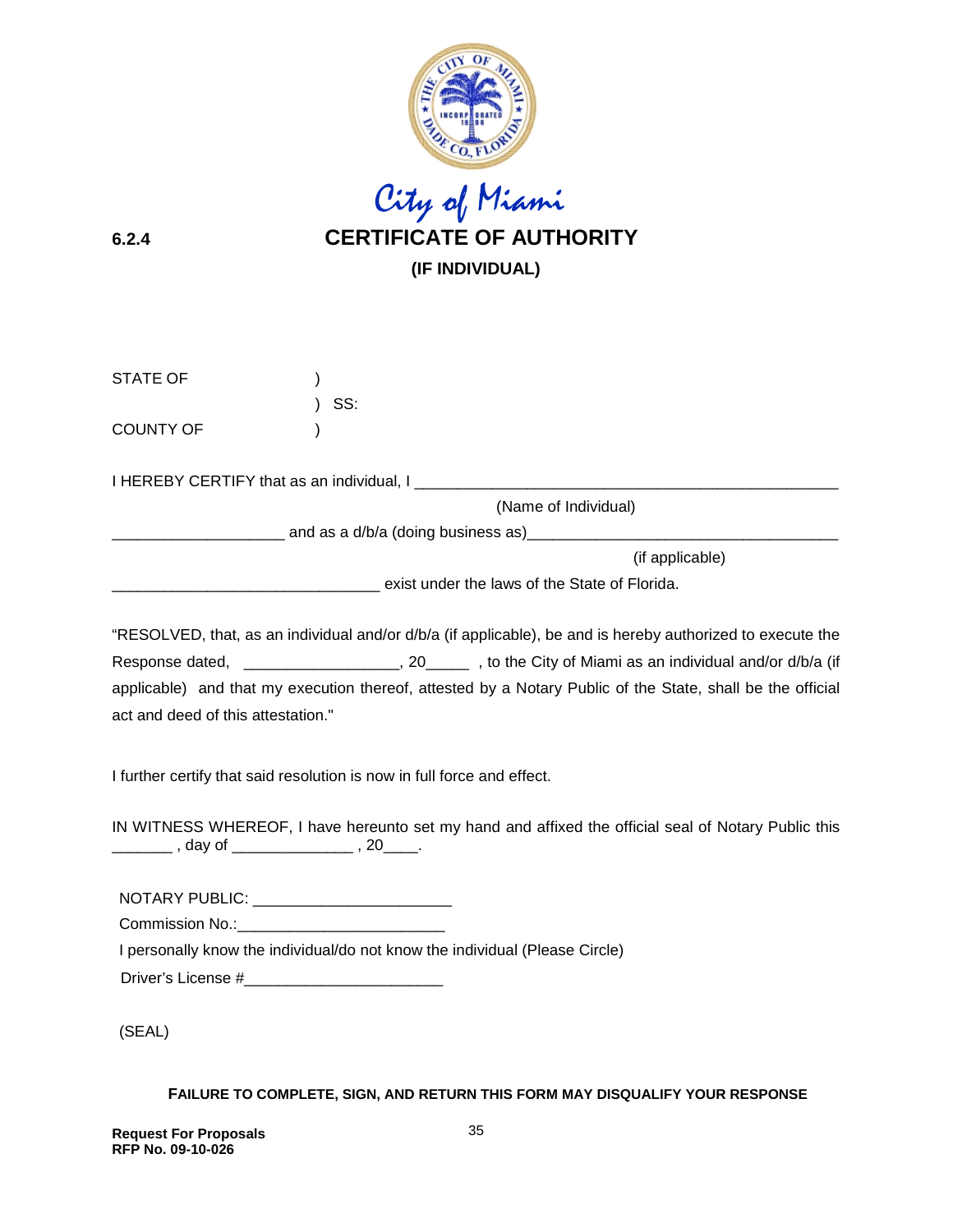

#### **6.3 DEBARMENT AND SUSPENSION**

(a) Authority and requirement to debar and suspend:

After reasonable notice to an actual or prospective contractual party, and after reasonable opportunity to such party to be heard, the City Manager, after consultation with the Chief Procurement Officer and the City Attorney, shall have the authority to debar a contractual party for the causes listed below from consideration for award of city contracts. The debarment shall be for a period of not fewer than three (3) years. The City Manager shall also have the authority to suspend a contractor from consideration for award of City contracts if there is probable cause for debarment. Pending the debarment determination, the authority to debar and suspend contractors shall be exercised in accordance with regulations, which shall be issued by the Chief Procurement Officer after approval by the City Manager, the City Attorney, and the City Commission.

- (b) Causes for debarment or suspension include the following:
	- 1. Conviction for commission of a criminal offense incident to obtaining or attempting to obtain a public or private contract or subcontract, or incident to the performance of such contract or subcontract.
	- 2. Conviction under state or federal statutes of embezzlement, theft, forgery, bribery, falsification or destruction of records, receiving stolen property, or any other offense indicating a lack of business integrity or business honesty.
	- 3. Conviction under state or federal antitrust statutes arising out of the submission of bids or Responses.
	- 4. Violation of contract provisions, which is regarded by the Chief Procurement Officer to be indicative of non-responsibility. Such violation may include failure without good cause to perform in accordance with the terms and conditions of a contract or to perform within the time limits provided in a contract, provided that failure to perform caused by acts beyond the control of a party shall not be considered a basis for debarment or suspension.
	- 5. Debarment or suspension of the contractual party by any federal, state or other governmental entity.
	- 6. False certification pursuant to paragraph (c) below.
	- 7. Any other cause judged by the City Manager to be so serious and compelling as to affect the responsibility of the contractual party performing City contracts.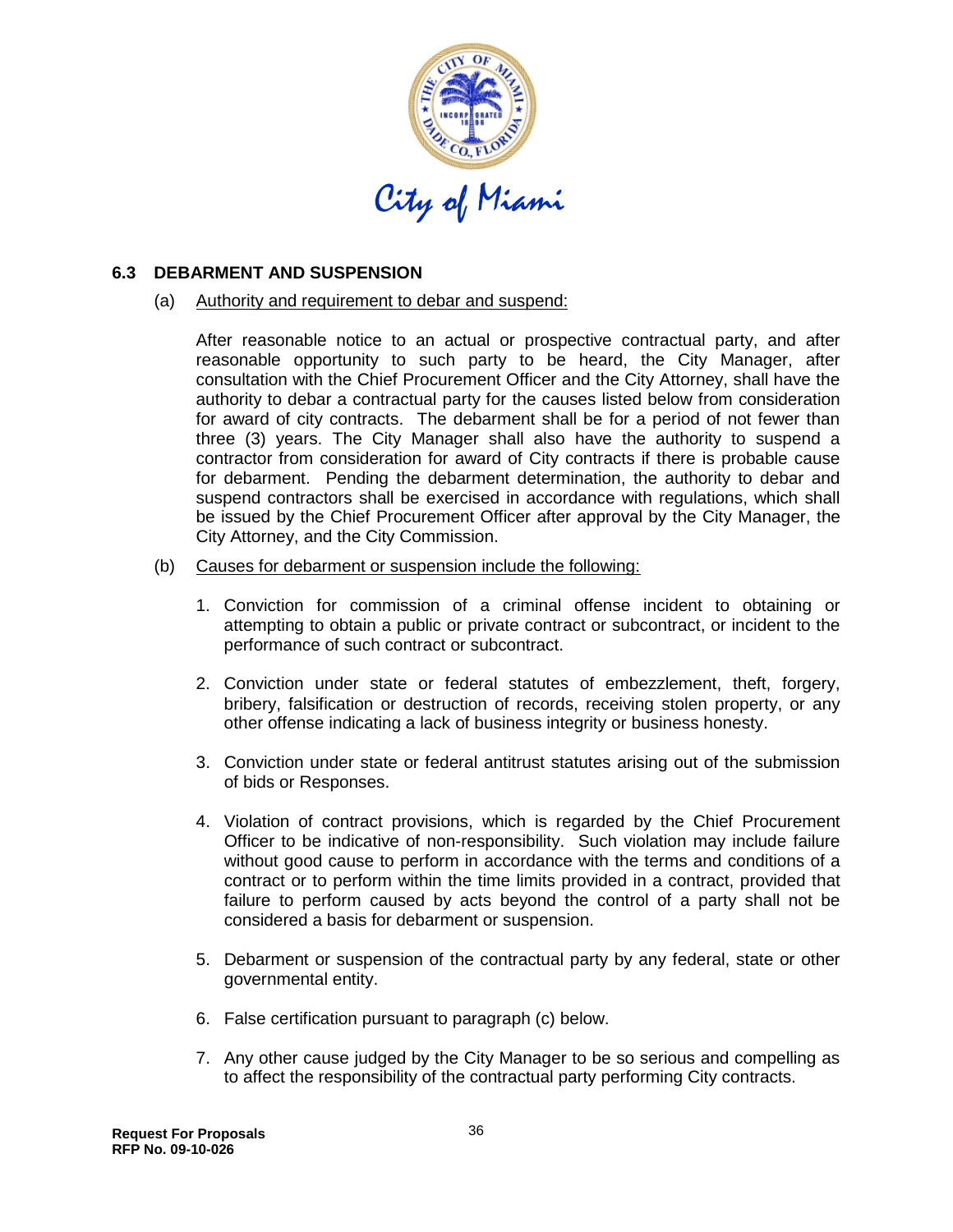

#### (c) Certification:

All contracts for goods and services, sales, and leases by the City shall contain a certification that neither the contractual party nor any of its principal owners or personnel has been convicted of any of the violations set forth above or debarred or suspended as set forth in paragraph (b) (5).

The undersigned hereby certifies that neither the contractual party nor any of its principal owners or personnel has been convicted of any of the violations set forth above, or debarred or suspended as set forth in paragraph (b) (5).

Company Name: \_\_\_\_\_\_\_\_\_\_\_\_\_\_\_\_\_\_\_\_\_\_\_\_\_\_\_\_\_\_\_\_\_\_\_\_

Signature:

Date: \_\_\_\_\_\_\_\_\_\_\_\_\_\_\_\_\_\_\_\_\_\_\_\_\_\_\_\_\_\_\_\_\_\_\_\_\_

**FAILURE TO COMPLETE, SIGN, AND RETURN THIS FORM MAY DISQUALIFY YOUR RESPONSE**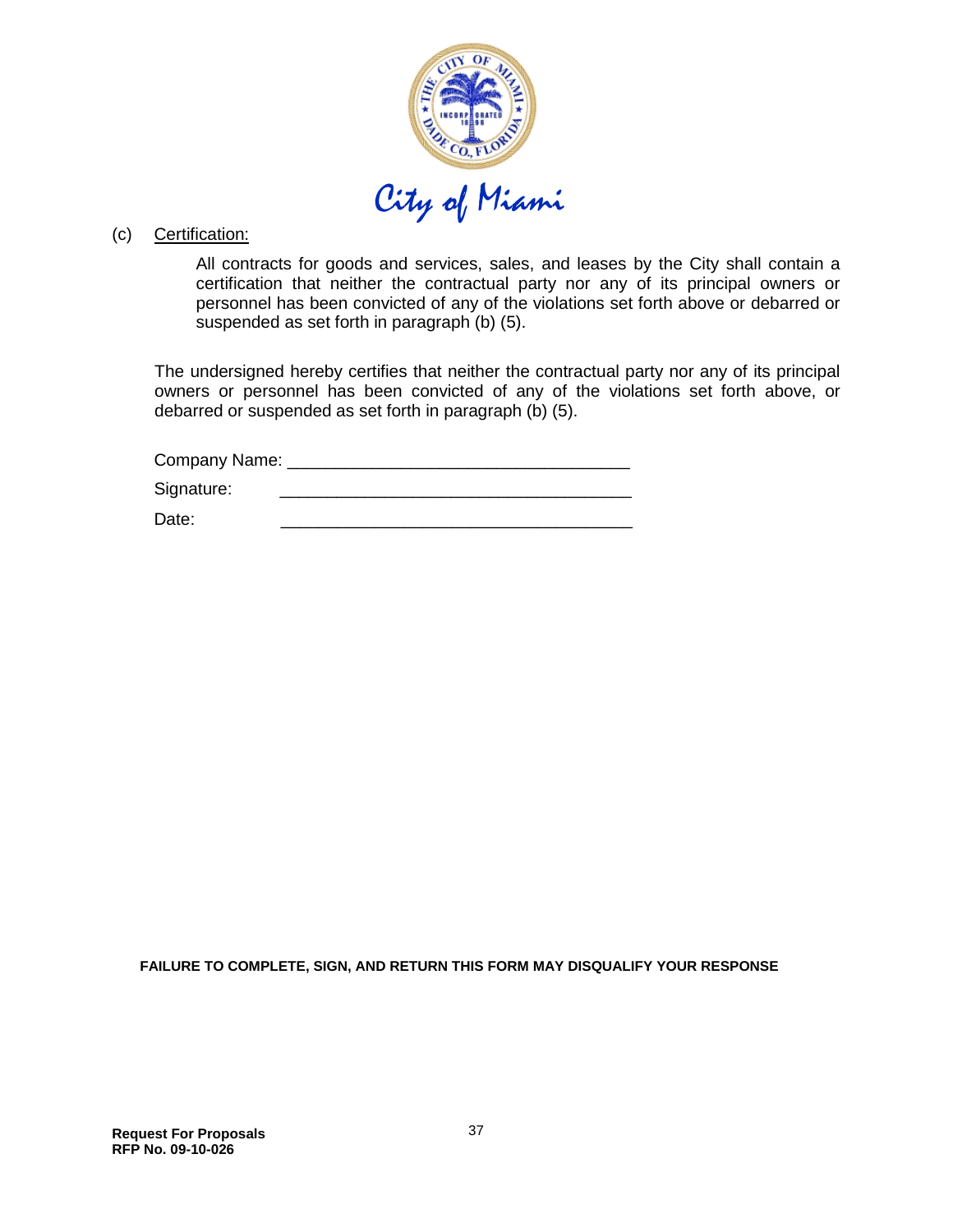

# *Traffic Infraction Detector Program Exhibit A*

Detectors, as defined in the RFP, and all necessary equipment to operate the Detectors, which are referred to as Detector System in the RFP, shall be installed at the locations identified in the RFP, as a free-standing, self-sustaining system and shall operate independent of the County's or FDOT's existing signal systems. To date, neither the County nor FDOT has determined if the Detector System can or how the Detector System is to be hard wired to their traffic control systems. As part of the RFP, Proposers are being requested to identify if their Detector System can be hard wired into the applicable traffic control systems and what is required of the Proposer's Detector System to integrate them should such be permitted.

#### **1. Location of Detectors**

At this time Detector Systems can only be installed on City rights-of-way, or when and if available, by permit or on easements obtained by the Successful Proposer from private property owners, the County, or the FDOT. The Successful Proposer shall be solely responsible to obtain said permits or easements. Should FDOT promulgate regulations under the new Florida Statute that permits the installation of the Detectors at alternate locations the Successful Proposer may install the Detector System at such locations subject to full compliance with the promulgated rules and regulations.

#### **2. Public Education and Awareness**

Upon commencement of the Program, as defined by the RFP, a sixty (60) day a public education and awareness period shall commence during which period the Successful Proposer will work with the City to educate the public and drivers of the Program. The City may provide assistance with community outreach efforts through City newsletter publications, City's website, video clips on Cable TV Channel 77, and other means as deemed appropriate by the City. During this public education and awareness period, only warnings shall be mailed to the owners of registered vehicles committing red-light infractions. Notices of violations will not be issued nor will the infraction result in a citation during the public education and awareness period. Upon completion of the sixty (60) day period, notices of violations or citations will be issued and violators will be subject to a fine under the Florida Statutes.

#### **3. Program Requirements**

#### **a. Violations and Citations**

- All traffic citations must be issued under § 316.0083 F.S.
- Currently FDOT and Miami-Dade County Court System ("Court") are promulgating rules, regulations, procedures, guidelines, and standardized forms that must be used as part of this Program. The Successful Proposer will be required to make any changes to its proposed Program to ensure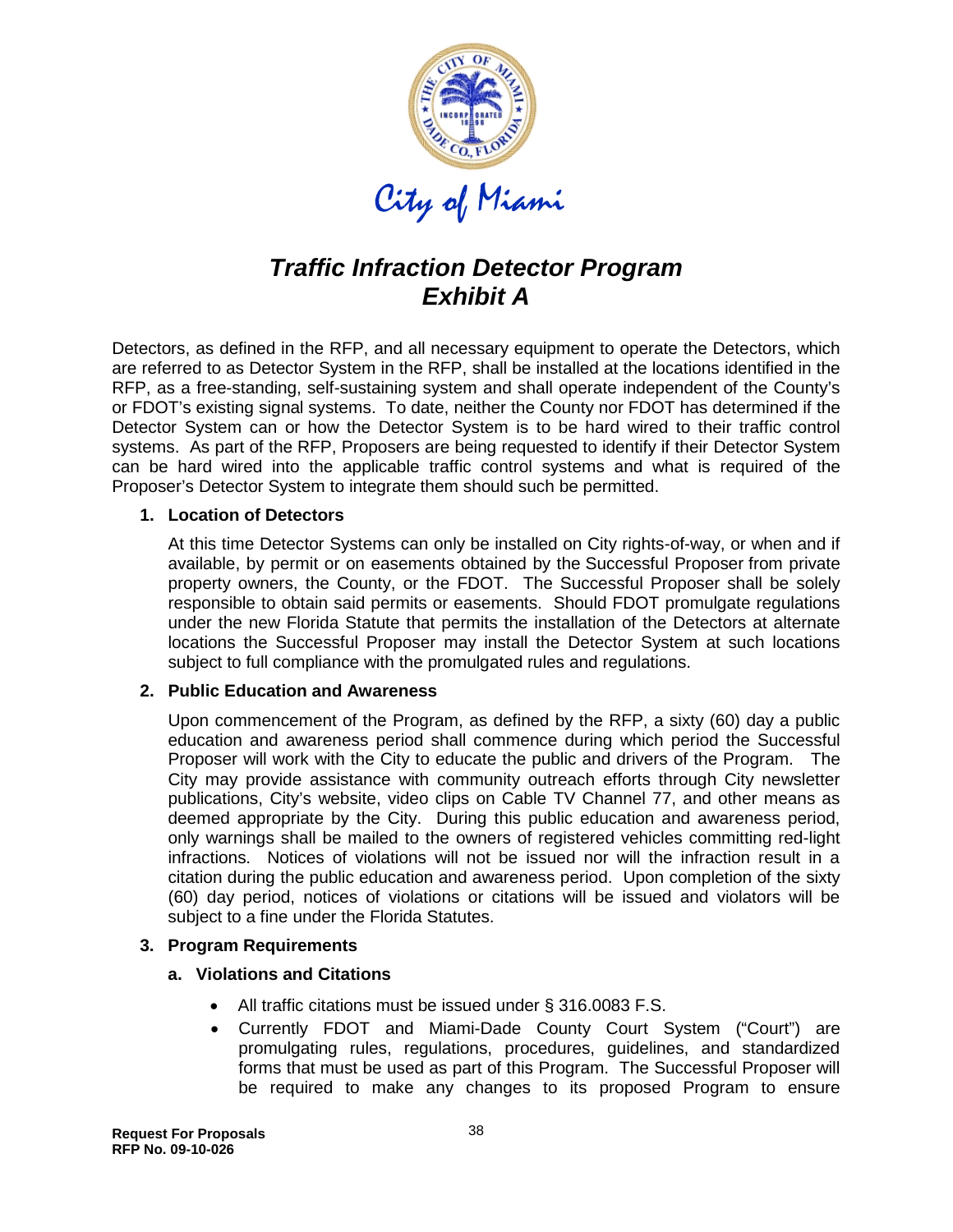

compliance. The cost to make these changes shall be borne solely by the Successful Proposer.

#### **b. Lane Coverage**

The Detectors shall be capable of covering one (1) to five (5) approaches at each intersection. At selected approaches, up to five (5) lanes will require coverage, including any turn lanes.

#### **c. Management & Operations Facility**

Proposer shall manage and operate an office that shall be responsible for:

- Review images
- Access motor vehicle registration data
- Perform final quality control
- Print and mail notices
- Monitor disposition of notices
- Collect fines
- Provide adjudication support and services, including expert testimony

#### **d. Web Based Access**

Proposer must own and maintain an internet web based system that permits multiple levels of access by any individual with an internet connected personal computer access to the information on the Program. The software shall be a non-proprietary based software, which will allow the data to be transferred and used by the City at the completion of the Contract or should the Contract be terminated. The internet based database system ("System") will have sufficient security protocols to allow the following:

- Provide information on the Program, including education information to any individual accessing the web site.
- Any individual who has received a notice of violation or citation to view their violation pictures and video online, and pay their fine online using a major credit card or banking information
- Allow the Traffic Enforcement Officer ("TEO"), as defined under §316.650 F.S., to electronically transmit citation data from the System to the Court system.
- Allow designated City personnel access to the System to view any violation, and obtain both online and print reports.

#### **e. Payment of Violations**

Payment methods shall include:

- Payment by check
- Internet based through the use of bank accounts, credit cards. In addition, Paypal or similar methods may be allowed.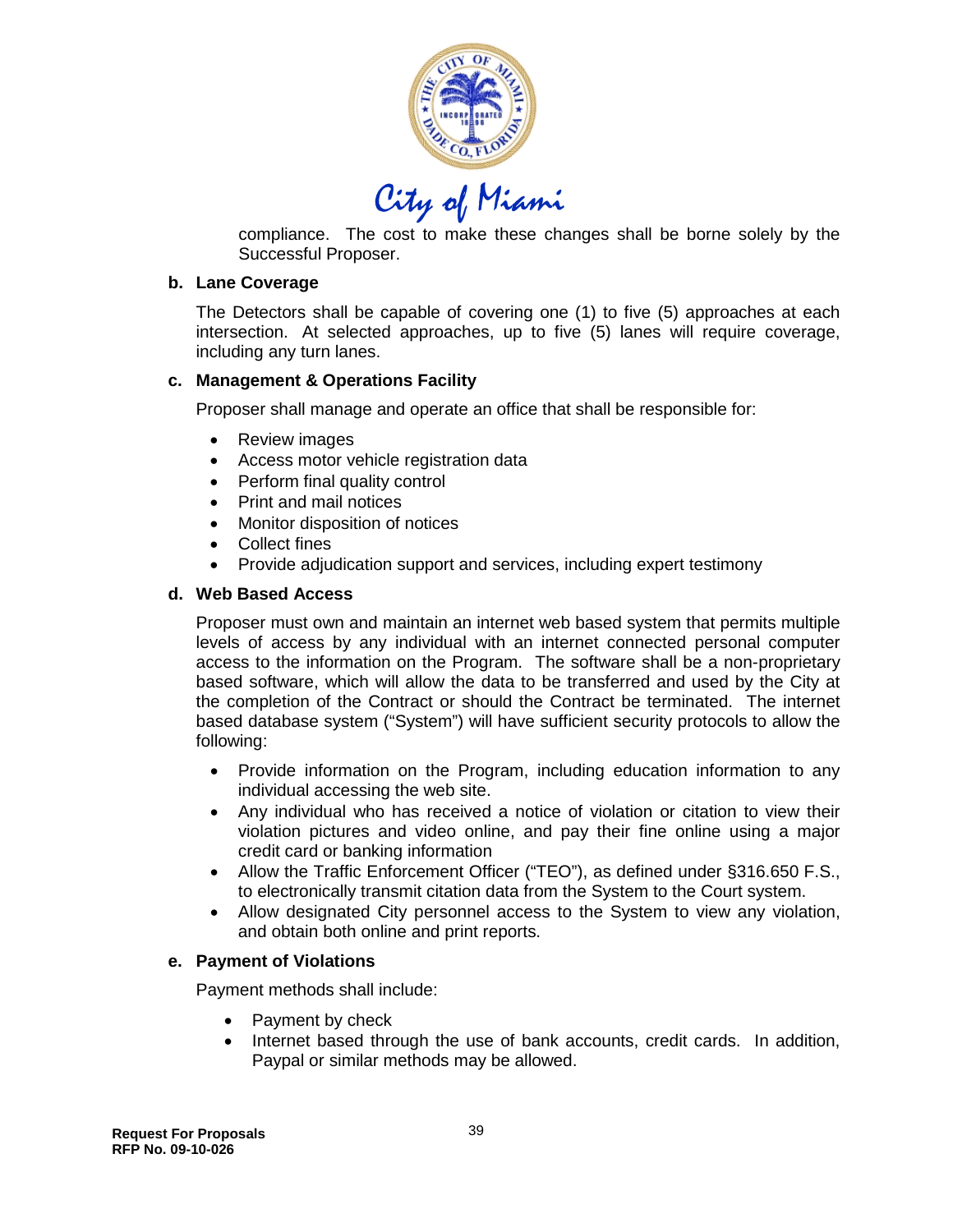

- Payment by phone using a credit or debit card. The City would prefer that this service be available 24 hours/ 7 days a week. However, this service shall be available a minimum of five days per week, and a minimum of ten hours per day, including hours after 6:00 PM eastern time to allow for payments to be made after normal business hours.
- Successful Proposer shall provide for a third party collection service for the collection of delinquent accounts, at City's discretion, if this is not managed by the Court.

# **f. Management & Operations**

Successful Proposer shall be responsible for the following:

- Successful Proposer shall own all of the equipment, software, materials, etc. required to operate and maintain the Program.
- Site design, installation, maintenance and operation of automated Detector Systems at all selected intersections, including, but not limited to, securing all necessary permits and required property easements.
- Assistance with intersection selection, if applicable, including establishment of baseline counts of red light violations at an initial set of nineteen (19) candidate intersections. When combined with statistical monitoring, as detailed below, these baseline data should enable the City to measure the impact of the Detector System.
- Maintaining and providing access to all education and Program information on the System
- Processing of all violations and citations in accordance with the Florida Statutes, utilizing the System.
- Obtain training to company personnel, in accordance with §316.650 F.S, once FDOT has developed the training and qualifications, who shall perform the duties of the Traffic Enforcement Officer. Until such time as FDOT develops the training and qualifications, members of the Miami Police Department with the appropriate certifications shall serve as TEOs.
- Provide expert and court testimony as required to defend any citation or challenge to the Program.
- Development of signage, public information material (in written, video, and audio formats) for distribution via various media resources, and a community outreach campaign, which are acceptable to the City. Upon FDOT establishing minimum requirements for signage or public information materials, the Successful Proposer shall meet the requirements of the Florida Statutes and FDOT.
- Provide the standardized and customized reports which shall be available through the System. Successful Proposer shall also provide hard copies of requested reports and presentation material on an as-needed basis. Prepare for review by the City and submission to FDOT to others as required by the Florida Statutes, once the requirements are established by FDOT.
- Training City staff as required in all aspects of the Program and the System.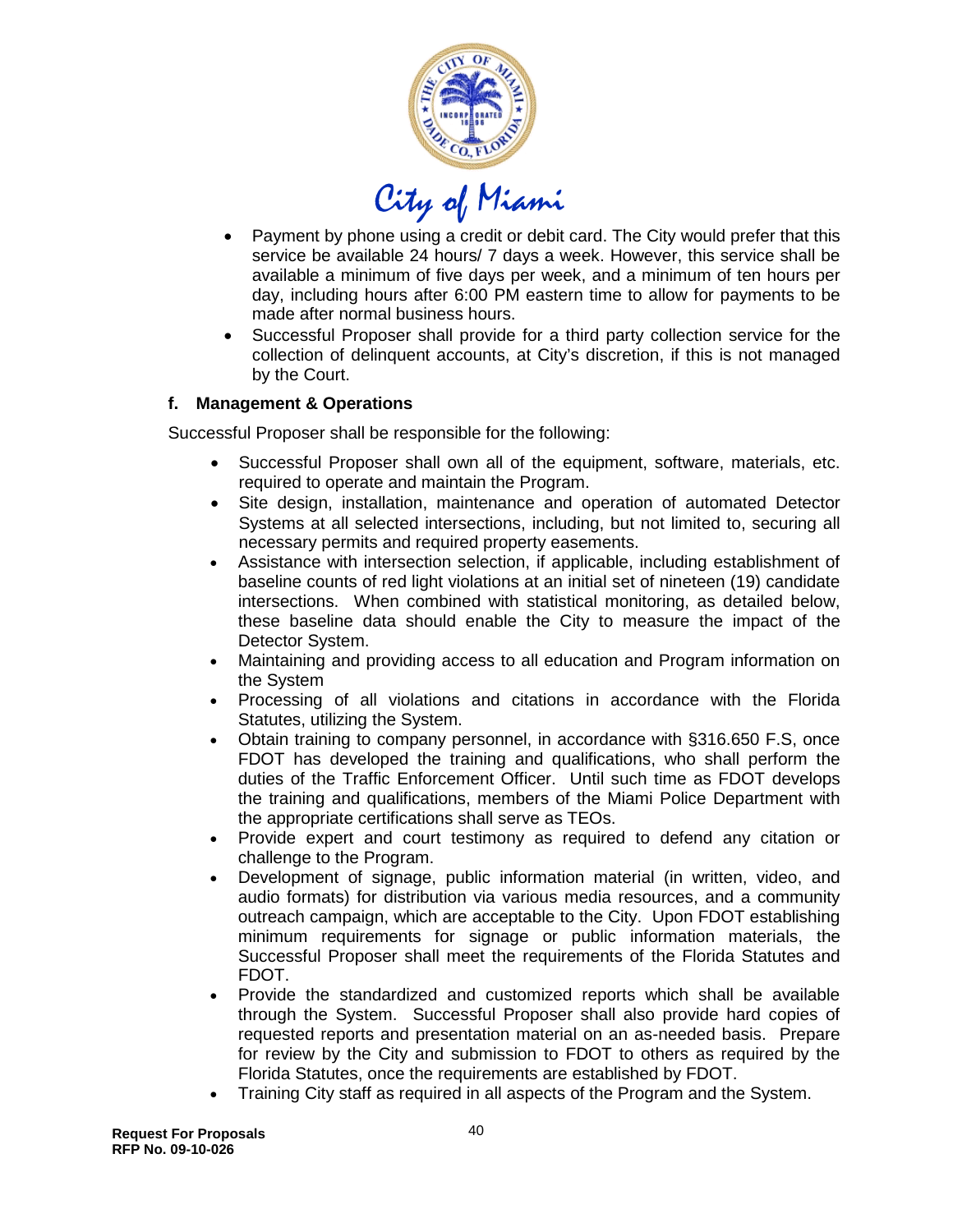

• Maintain a financial management system for the revenue generated from violations and citations. The financial information shall be available to the City at all times through the System.

#### **g. Initial List of Intersections**

The following are the initial nineteen intersections. The City has included as Exhibit C the information that is available for the Average Annual Daily Traffic at these intersections.

- 1. NW 37 Avenue & NW 7Street
- 2. SW 27 Avenue & South Dixie Highway
- 3. SW 17 Avenue & South Dixie Highway
- 4. NW 57 Avenue & NW 7 Street
- 5. SW 4 Avenue & SW 8 Street
- 6. SW 32 Avenue & South Dixie Highway
- 7. NW 27 Avenue & NW 7 Street
- 8. SW 4 Avenue & SW 7 Street
- 9. NW 27 Avenue & West Flagler Street
- 10. NW 27 Avenue & NW 14 Street
- 11. SW 22 Street & SW 27 Avenue
- 12. NE 36 Street & Biscayne Boulevard
- 13. Brickell Ave/US-1/SE 26 Road
- 14. SW 37 Avenue & South Dixie Highway
- 15. SW 22 Street & SW 32 Avenue
- 16. SW 22 Avenue & South Dixie Highway
- 17. NW 42 Avenue & NW 14 Street
- 18. NW 27 Avenue & NW 11 Street
- 19. NW 42 Avenue & NW 7 Street

Within a thirty (30) day period after installation of the Detector System at any of the above locations or any other location added by the City, r if the City and the Successful Proposer determine that the intersection does not warrant a Detector System due to a low volume of red-light infractions, the City, at its sole discretion, may allow the Successful Proposer to relocate the Detector System(s) to another intersection approved by the City.

#### **h. Financial Return to the City**

The Program shall generate revenue to the City. The Successful Proposer shall be required to distribute all revenue generated from violations in accordance with §318.18 F.S. The Florida Statutes no longer permit the Successful Proposer to be paid on a per ticket basis. A different methodology will be utilized, such as a monthly fee, for payment for the Program. As part of its response to the RFP, Proposers are being required to provide a financial payment plan.

The City will **only accept** Responses that guarantee, at a minimum, cost neutrality; i.e., that revenue from the citations will at least match the cost of the Successful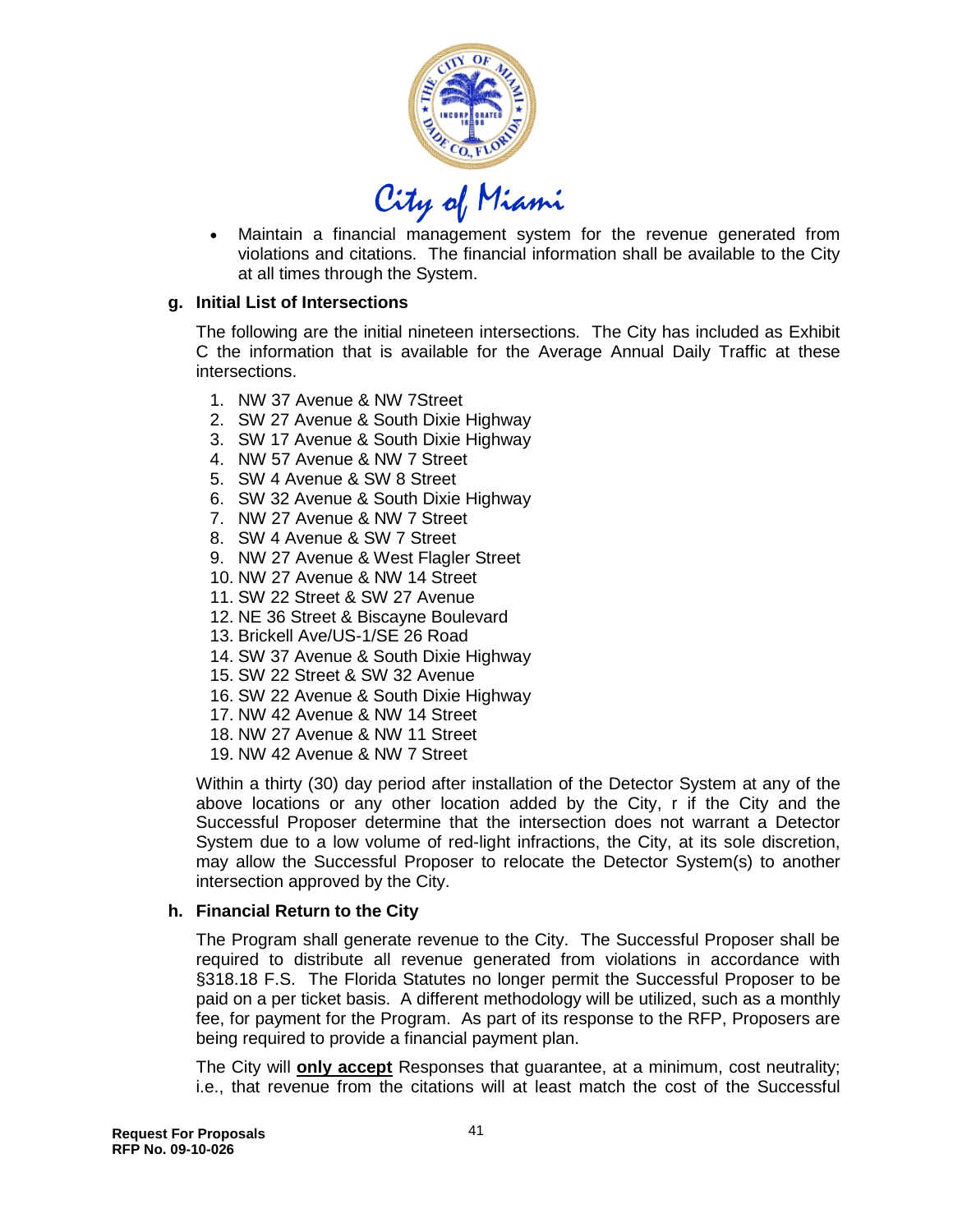

Proposer's fees. Should the citation revenue fall short of the cost of the fees, the Successful Proposer will absorb the difference in cost. The City **will not** pay any fees that exceed revenues received by the City.

#### **4. TECHNICAL SPECIFICATIONS**

#### **4.1 Traffic Infraction Detector System**

Proposer shall provide and install all equipment including, but not limited to, cameras, poles, cabinets and related operational equipment ("Detector System") at the selected intersection(s) independent of existing traffic signals and associated traffic control equipment.

4.1.1 The Detector System installed at an intersection must be capable of capturing pictures, video, and data of up to four (4) approaches and up to five (5) lanes on each approach that may require both left and right turn monitoring. *The Detector System must be non-intrusive to roadway and/or traffic signal equipment and cabinetry.* 

4.1.2 The Detector System shall use a high quality digital camera system with an output equal to or greater than 10 million pixels per image is required. Proposer must detail the image quality specifications and provide real sets of infraction image examples captured in daytime, nighttime, during inclement weather and during times where sunlight is pointing in the direction of the camera. 4.1.3 The Detector System shall be capable of gathering traffic data for statistical analyses.

4.1.4 The Detector System shall be capable of operating successfully in a wide range of operating conditions (e.g., heavy traffic volumes, adverse weather conditions, nighttime and daytime, non-standard roadway surface configurations, etc., and across five (5) moving lanes of traffic).

4.1.5 The Detector System shall provide a reliable non-intrusive, non-invasive, nonphysical connection to the red phase of the traffic signal. Violation detection and camera triggering must be accomplished without any connectivity between the camera system and the Traffic Control System. No power couplings may be utilized.

4.1.6 The Detector System shall be capable of distinctly capturing multiple red-light infractions on each approach of an intersection.

4.1.7 The Detector System must provide at least three (3) digital color still images of each violating event. The images must be taken so that the rear of the vehicle and license plate are captured and are clearly readable. The first image shall capture the vehicle before the front wheels strike the crosswalk or legal infraction limit line. The second image shall capture the vehicle after the rear axle has crossed the crosswalk or legal limit line. The third image shall depict a close-up of the license plate. In addition, the camera must have the capability to capture a short duration audio/video clip of the infraction.

4.1.8 The Detector System shall record data pertinent to each infraction at the time of capture. Data shall be recorded in a flexibly configured data bar that is embedded with each scene, license plate and stop bar detection images that may be used to prove the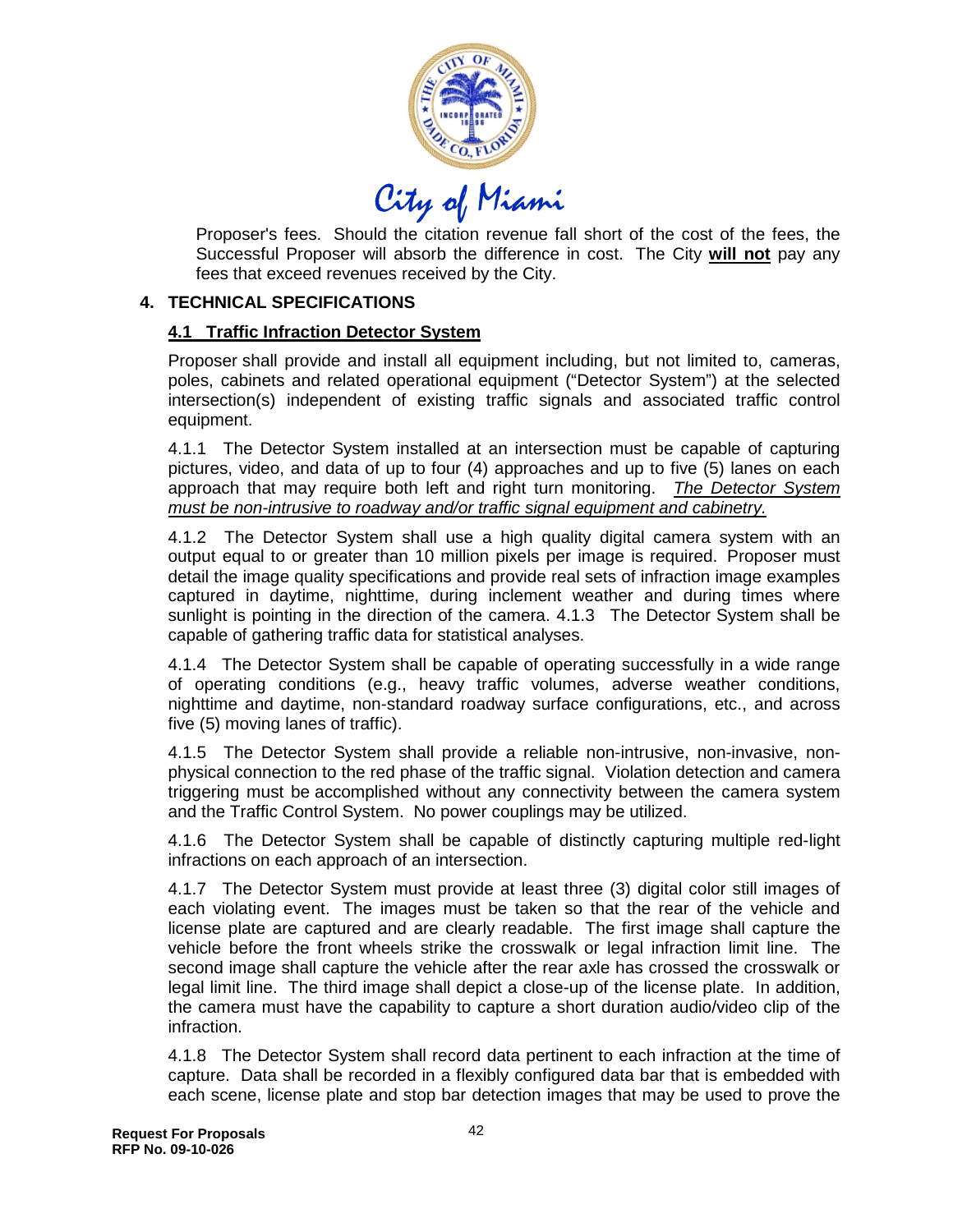

infraction. The data bar shall include, but is not limited to, the following information for each infraction:

- a) Unique infraction identifier incorporating the City;
- b) Location of infraction;
- c) Date (MM/DD/YYYY);
- d) Time of the infraction in 24 hour clock including hours, minutes and seconds;
- e) Elapsed time between images;
- f) Direction of travel;
- g) Traffic signal phase;
- h) Time into the red phase displayed in thousandths of a second;
- i) Duration of the prior amber phase;
- j) Vehicle lane of travel;
- k) Camera ID; and
- l) Frame sequence number.

4.1.9 The Detector System must provide an ancillary video and audio system as supporting information to the infraction provided by the still images. The video must be full motion at the rate of thirty (30) frames per second or greater and allow aperture adjustment.

4.1.10 Each imaging unit's operation shall be microprocessor controlled and fully automatic.

4.1.11 The Detector System shall be capable of on-site or remote activation and maintenance support.

4.1.12 The Detector System shall perform self-test on set-up; simulate an infraction being recorded for testing; communicate error messages; record date and time of system shutdown in the event of a malfunction.

4.1.13 The Detector System shall allow a malfunction to be easily identified and debugged on-line.

4.1.14 The Detector System shall record event-specific evidence to substantiate multiple, simultaneous and/or concurrent infractions occurring during any red signal phase.

4.1.15 The Detector System shall provide 24 hours a day/365 days a year "real time" intersection remote monitoring and viewing capabilities as well as the ability to generate statistical user-defined reports as further detailed below. Further, the Detector System shall have the ability to archive and retrieve video independent of a red light violation for a minimum period of forty five (45) or until a violation or citation is paid or adjudicated. This is very valuable for accident reconstruction, crime investigations, etc. Please provide if applicable, specific examples of customer successes utilizing this benefit.

4.1.16 The Detector System component operations must be synchronized to a single, standard, independent, external and verifiable time and date source.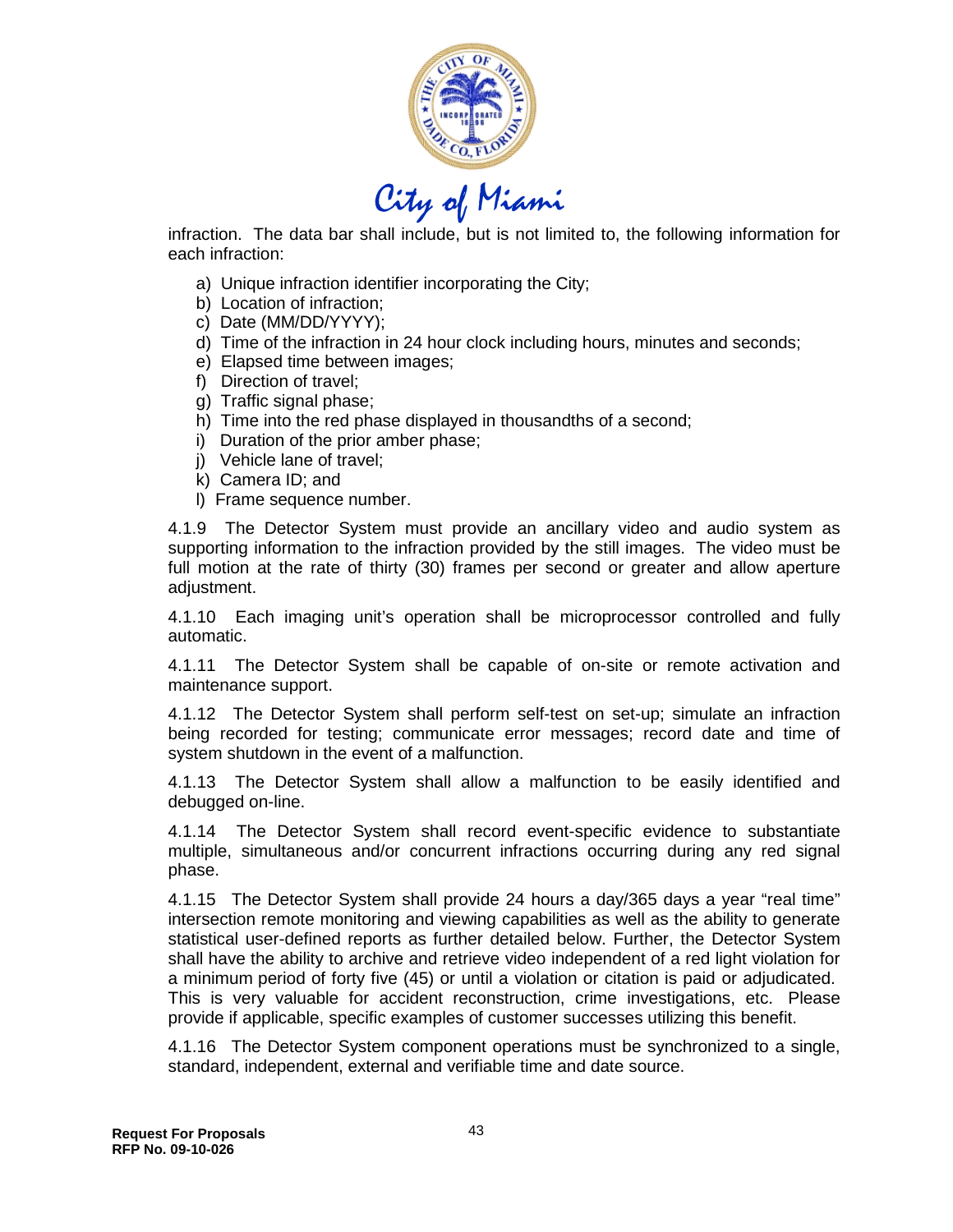

4.1.17 The Detector System enclosures must be tamper proof and vandal proof and must remain operational and perform satisfactorily during normal weather conditions.

4.1.18 The Detector System should minimize the amount of equipment and infrastructure at the intersection.

4.1.19 The Detector System must be as small as possible and use as little power as possible and preferably should incorporate a non-intrusive alternate power source

4.1.20 The Detector System must be designed in such a fashion that maintenance and other operations can be accomplished easily and quickly without creating a public safety hazard.

4.1.21 Installation and maintenance requirements should be such that they minimize downtime or non-operational time.

4.1.21 In addition to monitoring straight-through infractions, the Detector System shall be capable of detecting and recording evidence of left and right turn infractions, regardless of vehicle speed

4.1.22 Proposer must have an emergency recovery plan that minimizes downtime resulting from unforeseeable circumstance (i.e. power outages, accidents involving the traffic poles, severe storms, hurricanes, etc.), and during emergency/disaster conditions.

4.1.23 The City of Miami would like to integrate the video feeds from this Program to the citywide CCTV Project.

#### **4.2 INFRACTION PROCESSING**

4.2.1 The System, as defined by the RFP, must be integrated with the Court computer system. The Court will require that all citations be submitted electronically to the Court within five (5) days of the issuance of a citation. The Court will not accept paper citations.

4.2.2 There shall be no requirement to install the Successful Proposer's System on City-owned/maintained IT systems. However, the City shall be capable of installing the Successful Proposer's System on City owned hardware should, at its sole discretion, it choose to do so.

4.2.3 Proposer's System shall allow authorized City personnel a detailed view of all information related to a specific infraction as well as to the Program in general.

4.2.4 The System shall be available 24 hours a day/365 days a year for authorized users for the purpose of pre-processing evidence, police authorization, notice printing, payment tracking and generation of reports and any other required information or documentation.

4.2.5 The System shall have the following capabilities:

- a) Web-enabled access and operation;
- b) Secure user log-in and access;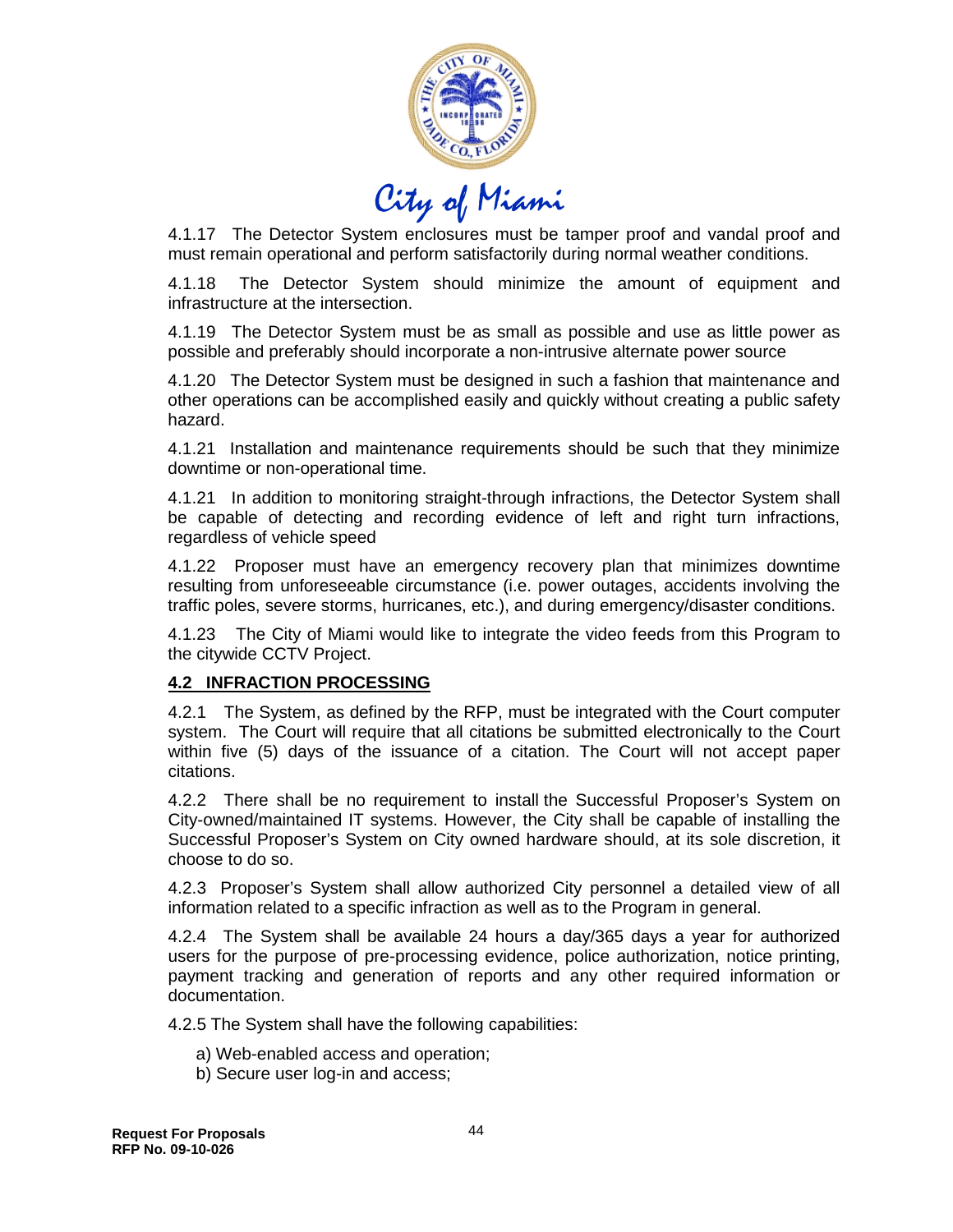

c) Automatic presentation of images and data captured by the camera system onto review PCs;

d) Easy review of infraction evidence;

e) Ability to both "play" full motion video (with audio) and view multiple scene and plate images;

f) Ability to view each image as a full screen enlargement with a single click;

g) Ability to view all original recorded images of the infraction;

h) Ability to "crop" a license plate image area from the multiple-image license plate set to establish vehicle ID, and subsequently "copy and paste" the cropped plate area image onto the notice;

i) Ability to "accept" or "reject" infraction sets and record rejection reasons;

j) Ability to generate printed warning letters and mail to registered vehicle owners during the first sixty (60) days of the Program;

k) Ability to automatically generate printed violation notices to mail to registered vehicle owners;

l) Ability to store and archive all processed infraction evidence into a secured database;

m) Ability to access any stored infraction image from the system's database subject to agreed archive rules;

n) Ability, upon request, to immediately view and print standard and/or user-defined reports;

o) Secured Access Control and automatically generated Electronic Audit Trails; and p) Encryption and decryption management.

4.2.6 The Proposer shall comply with the violation notification procedure established in the Florida Statutes and any rules, regulations, procedures promulgated by FDOT and the Court.

# **4.3 STATISTICAL ANALYSIS AND REPORTING SYSTEMS**

4.3.1 The System shall have the capacity to produce statistical analyses of camera locations, operations, and recorded data, including, but not limited to, the following applications:

a) Hours of use per camera by operational site;

b) Results achieved by each camera by site;

c) Red light infractions recorded by each camera by site;

d) Traffic counts by location, lane, date and hour, and time period (i.e. am/pm peak periods); and

e) Ability to generate ad-hoc (user-defined) reports on all data.

4.3.2 The System shall be capable of immediately generating operations reports upon request, including:

a) Number of infractions recorded;

b) Number of infractions for which notices were not issued;

c) Number of notices prepared and mailed;

d) Status of notices issued (outstanding, canceled, reissued and closed); and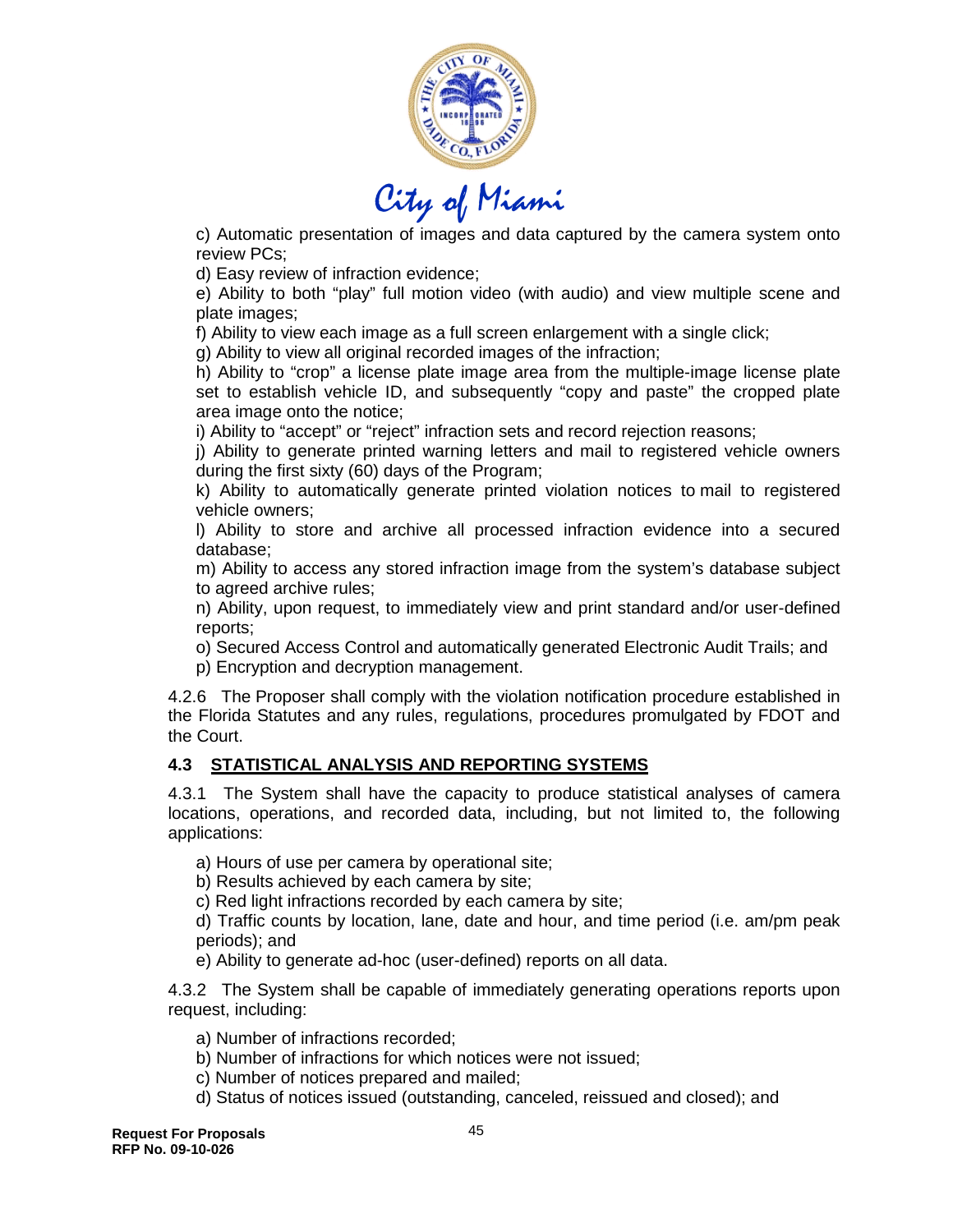

e) Number of notices appealed by registered vehicle owners.

f) Number of cases upheld.

4.3.3 The System shall also supply statistical reports of camera performance/operations:

a) Camera equipment hours of service and hours out-of-service; and;

b) Number and description of camera or other equipment malfunctions by camera ID, location, date, time, etc.

4.3.4 The System shall be capable of providing violation and traffic statistics as follows:

- a) Real-time traffic volumes/counts as per Section 4.3.1, d, above; and;
- b) Real-time infraction graphs and charts by:
	- i) location;
	- ii) lane;
	- iii) time of day; and
	- iv) day of week.

4.3.5 System shall be capable of analyzing the results obtained from each camera to show the prosecutable image rate (i.e., the number of notices issued compared to the number of infractions captured).

4.3.6 Successful Proposer shall provide the City with a monthly activity report within ten (10) days following the end of the month and customized reports on a per request basis.

4.3.7 The monthly report shall contain, at a minimum, the following information:

a) The number of infractions detected, notices issued, and the prosecutable image rate by location and system-wide;

b) The total number of infractions that occurred by location and percentage of total vehicle traffic by lane by location;

- c) The total number and percentage of rejected images by reason; and
- d) The information specified in Section 5.3.3 above.

4.3.8 System shall be able to provide all documentation required to meet FDOT and Court reporting requirements.

# **4.4 IMAGE TRANSMISSION SECURITY AND DATA STORAGE**

4.4.1 Proposer must provide for image and data security that shall prevent unauthorized persons from accessing the camera images and databases and tampering with images.

4.4.2 The Proposer must store all enforceable images produced by cameras for no less than 180 days after final disposition or for a greater duration as requested by City.

4.4.3 Proposer shall provide an evidence package for any contested violations.

The package shall consist of:

- a) All issued and disputed notices to the party;
- b) A violation history report;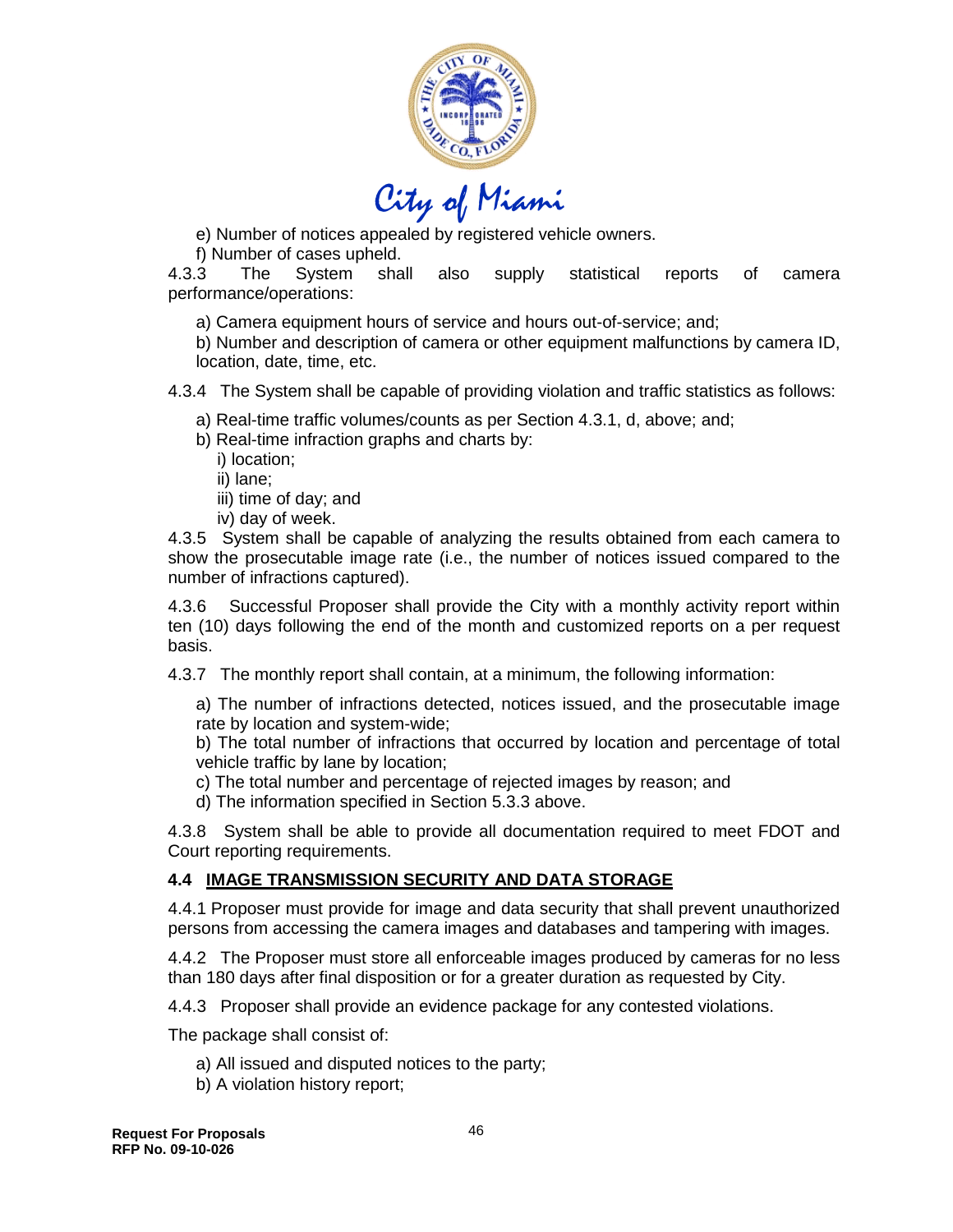

- c) A correspondence file; and
- d) A payment history.

4.4.4 Proposer will maintain a proper chain of evidence that meets the needs of City, and the court system.

4.4.5 Proposer will provide a qualified expert witness who is knowledgeable on the theory, operation and functional capabilities of the red light camera unit. Proposer shall provide for expert testimony at court hearing as directed by the City.

#### **4.5 MAINTENANCE, SUPPORT AND TRAINING**

4.5.1 All maintenance of camera, video, sensors, computer and related equipment shall be the responsibility of the Proposer. This shall include provisions of electricity or other sources of power to the equipment at Proposer's expense.

4.5.2 Proposer shall guarantee to repair or replace any inoperable equipment within 48 hours of detection by the Proposer or notification by the City.

- 4.5.3 Proposer must have a standard maintenance and inspection plan.
- 4.5.4 Proposer must provide ongoing training support for their product.
- 4.5.5 Provision of hands-on training as necessary to personnel as required by the City.
- 4.5.6 Proposer shall furnish training materials.

#### **4.6 OPERATIONS AND PUBLIC AWARENESS**

4.6.5 Proposer will fund, develop, and implement a public education Program inclusive of materials for mass distribution. The City will provide, at its discretion and at no cost to the Successful Proposer, access to Cable TV Channel 77 as well as to City newsletters and other City-related publications as appropriate.

4.6.6 Successful Proposer will support the City by training staff on how to present the Program at public seminars or presentations. The Successful Proposer will provide staff for public forums as necessary.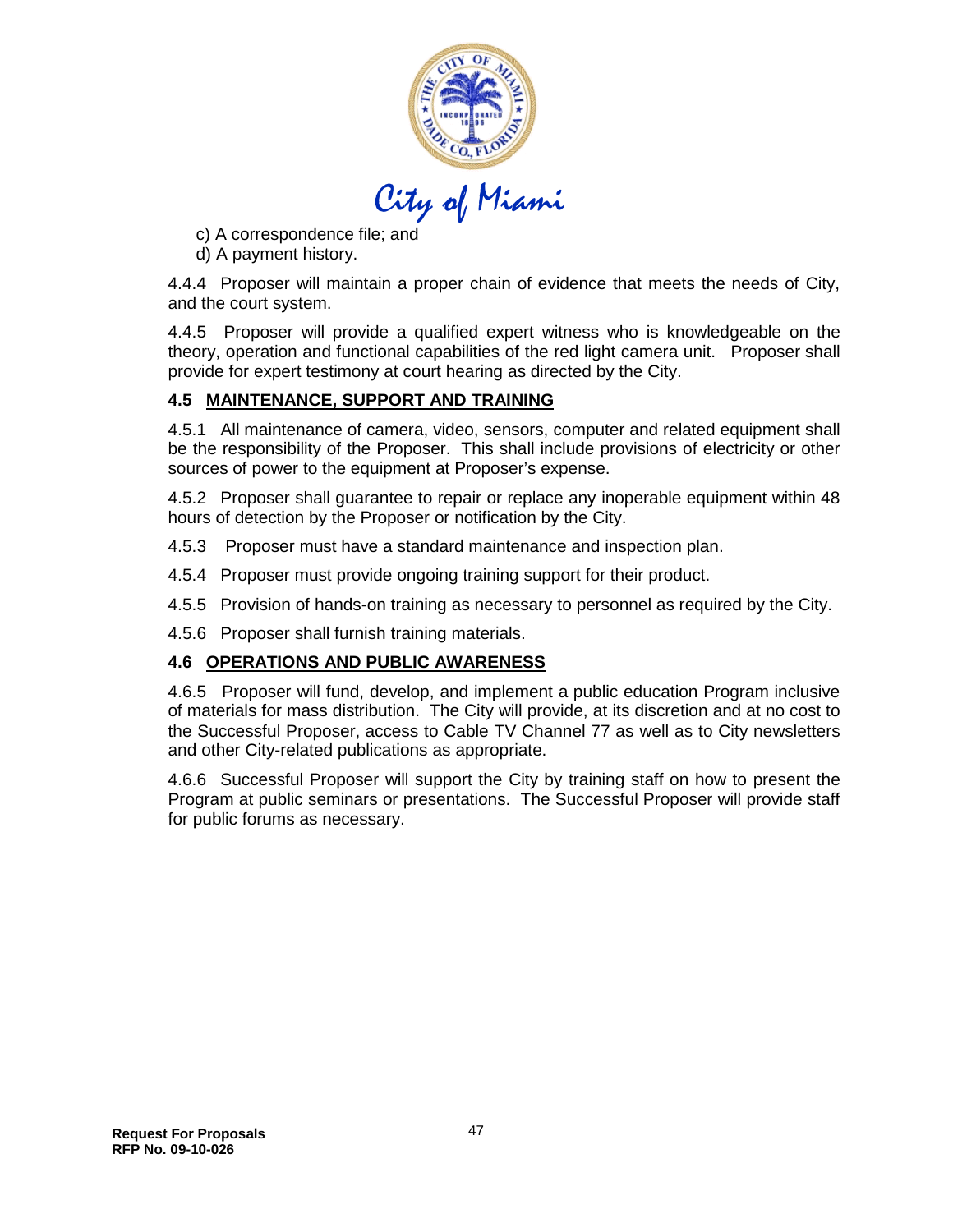

# *Traffic Infraction Detector Program Exhibit C*

**AVERAGE ANNUAL DAILY TRAFFIC (AADT)**

#### *1. NW 37 AVE & NW 7 ST*

Not a State Road

#### **2. SW 27 AVE & SOUTH DIXIE HIGHWAY**

 Sta. 5120 SW 27 AVE 200' N OF SR 5/US-1; N 11500 S 10500 AADT=22000 Sta. 5201 SR5/US-1, 200' N OF SW 27 AVE/SR 9; N 52000 S48500 AADT=100500 Sta. 5200 SR5/US-1, 200' S OF SW 27 AVE/SR 9; N 50000 S44500 AADT=94500

#### **3. SW 17 AVE & SOUTH DIXIE HIGHWAY**

NO DATA AVAILABLE

#### **4. NW 57 AVE & NW 7 ST**

Sta. 1189 SR 959/NW 57 AVE, 200'N OF NW 7 ST; N 21500 S 22000 AADT=43500

#### **5. SW 4 AVE & SW 8 ST**

Sta. 5095 SR 9/US-41/SW 8 ST/ONE-WAY EB, 200' W OF SW 7 AVE; E 22000 AADT=22000

#### **6. SW 32 AVE & SOUTH DIXIE HIGHWAY**

Sta. 5200 SR 5/US-1, 200'S OF SW 27 AVE/SR 9; N 50000 S 44500 AADT=94500

#### **7. NW 27 AVE & NW 7 AVE**

Sta. 0552 SR 9/NW 27 AVE, 200'S OF NW 11 ST; N 25000 S 38000 AADT=63000

#### **8. SW 4 AVE & SW 7 ST**

Sta. 5096 SR 90/US-41/SW 7 ST/ ONE-WAY WB, 200' E SW 7 AVE; W 17000 AADT= 17000

#### **9. NW 27 AVE & FLAGLER ST**

Sta. 5128 SR 9/SW/NW 27 AVE, 200' N OF FLAGLER ST; N 23500 S 26000 AADT=49500 Sta. 0097 SR 968/FLAGLER ST, 400' W OF NW/SW 27 AVE; E 17500 W 18000 AADT= 35500